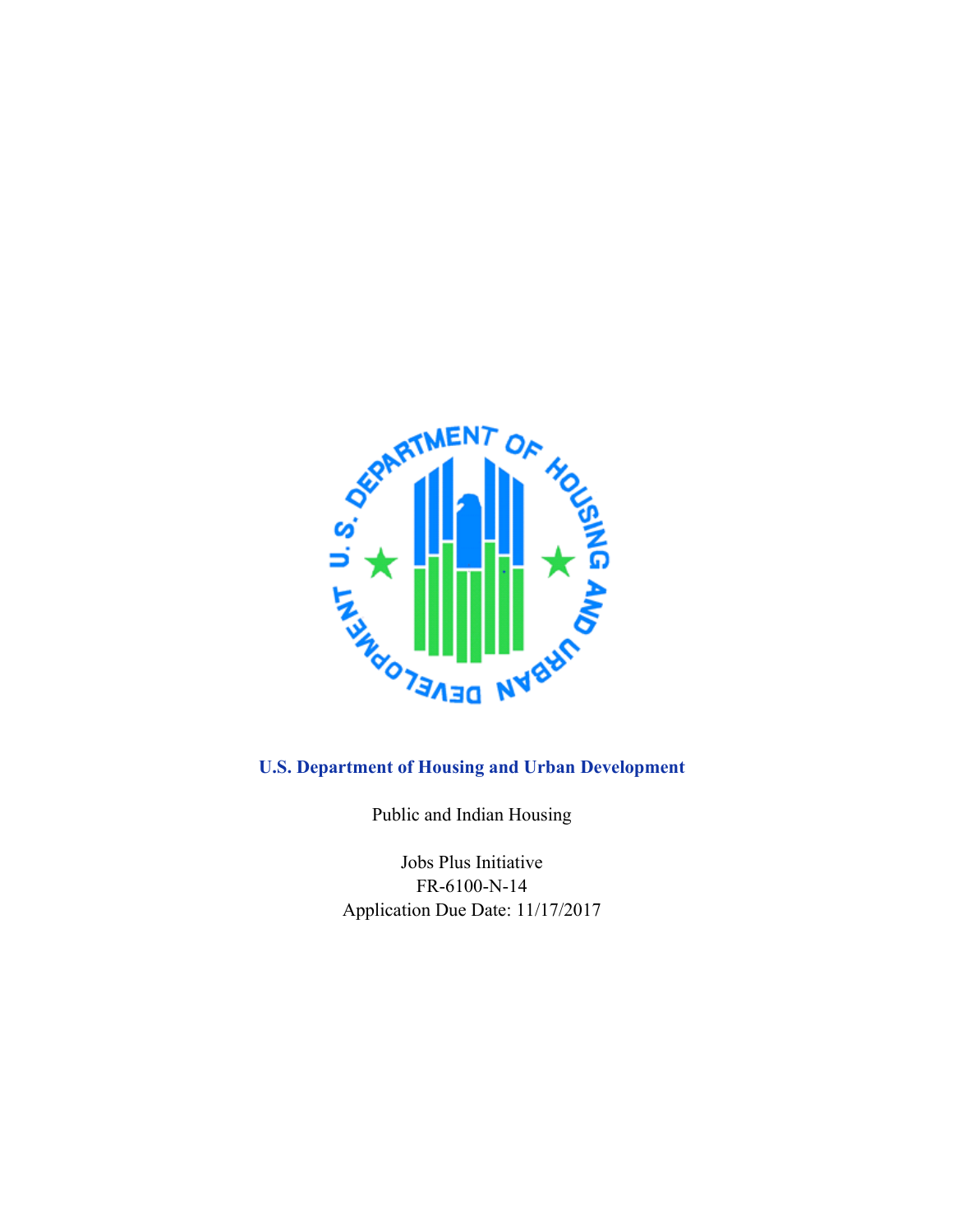## Jobs Plus Initiative FR-6100-N-14 TABLE OF CONTENTS

- I. Funding Opportunity [Description.](#page-2-0)
- II. Award [Information.](#page-11-0)
- III. Eligibility [Information.](#page-12-0)
	- A. Eligible Applicants.
		- B. Cost Sharing or Matching.
		- C. Other.
- IV. Application and Submission [Information.](#page-23-0)
	- A. Obtaining an Application Package.
	- B. Content and Form of Application Submission.
	- C. System for Award Management (SAM) and Dun and Bradstreet
		- Universal Numbering System (DUNS) Number.
	- D. Application Submission Dates and Times.
	- E. Intergovernmental Review.
	- F. Funding Restrictions.
	- G. Other Submission Requirements.
- V. Application Review [Information.](#page-33-0)
	- A. Criteria.
	- B. Review and Selection Process.
	- C. Anticipated Announcement and Award Dates.
- VI. Award [Administration](#page-42-0) Information.
	- A. Award Notices.
	- B. Administrative, National and Departmental Policy R equirements.
	- C. Reporting.
- VII. Agency [Contact\(s\).](#page-44-0)
- VIII. Other [Information.](#page-44-1)
- IX. [Appendix.](#page-45-0)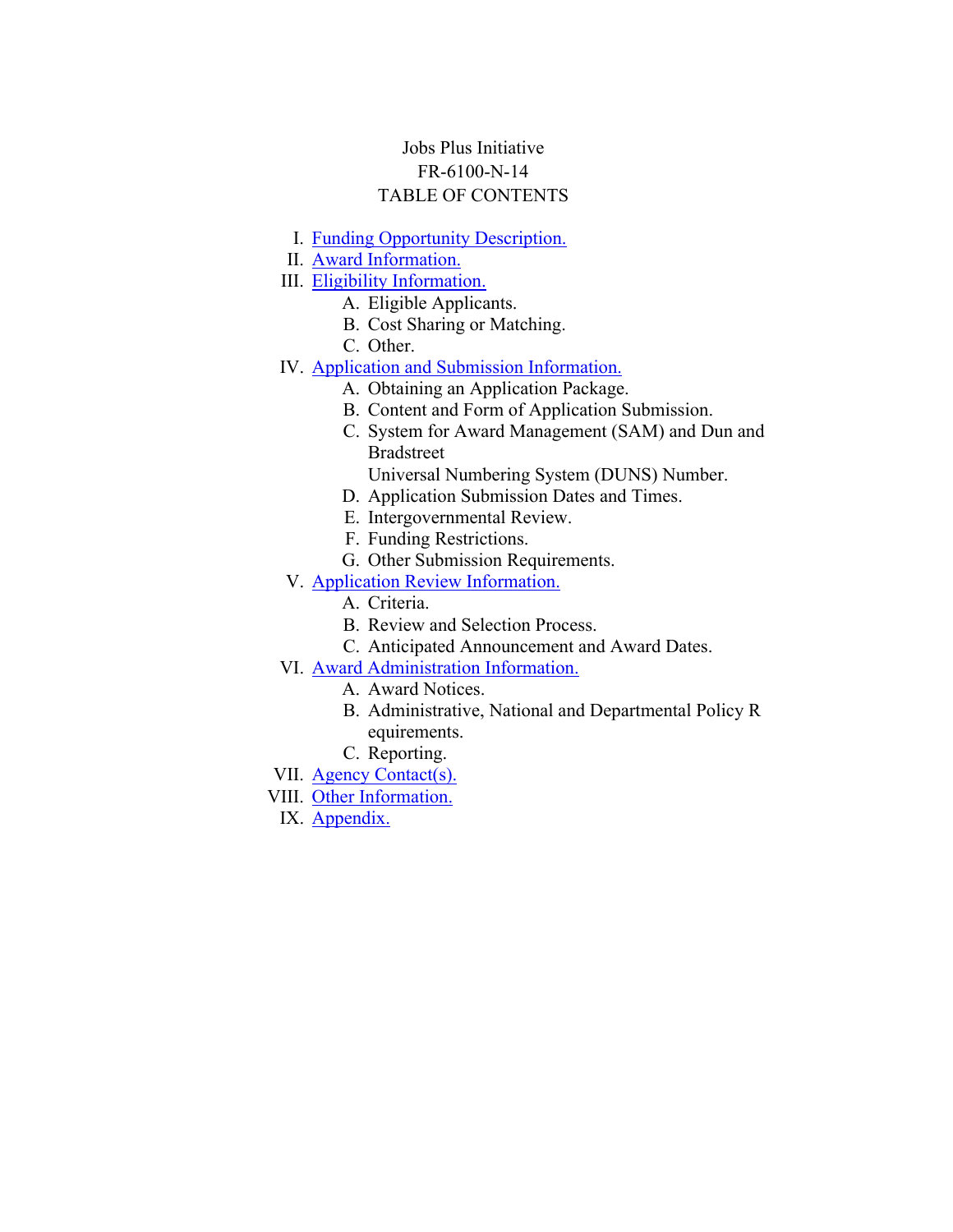## **U.S. Department of Housing and Urban Development**

| <b>Program Office:</b>             | Public  |
|------------------------------------|---------|
| <b>Funding Opportunity Title:</b>  | Jobs Pl |
| <b>Announcement Type:</b>          | Modifi  |
| <b>Funding Opportunity Number:</b> | FR-61   |
| <b>Primary CFDA Number:</b>        | 14.895  |
| <b>Due Date for Applications:</b>  | 11/17/2 |

Public and Indian Housing **Jobs Plus Initiative Modification Funding Opportunity Number:** FR-6100-N-14 **Due Date for Applications: 11/17/2017**

#### **Overview**

**For Further Information Contact:** Please direct questions regarding the specific program requirements of this Program Notice of Funding Availability (NOFA) to the agency contact identified in Section VII. Please direct general questions regarding the FY2017 NOFAs to the Office of Strategic Planning and Management, Grants Management and Oversight Division, at [AskGMO@hud.gov](mailto:AskGMO@hud.gov).

#### **Additional Overview Information**

Incorporation of the General Section. HUD publishes a General Section each fiscal year that contains requirements for all applicants to HUD's various competitive grant programs, including this NOFA. Applications must meet all of the requirements of the General Section in addition to the requirements of this NOFA to be considered and potentially receive funding. The full title of the General Section is the General Section to HUD's Fiscal Year 2017 Notices of Funding Availability for Discretionary Programs. Copies are available at [Grants.gov](https://www.grants.gov) and HUD's Funds [Available](https://portal.hud.gov/hudportal/HUD?src=/program_offices/administration/grants/fundsavail) page.

1. Participative Planning and Implementation. HUD encourages applicants to ensure, where applicable, public decision making and meaningful participation throughout the visioning, development, and implementation of funded projects. HUD encourages applicants to work with all residents of affected areas, especially communities traditionally marginalized from planning processes. In seeking public participation, applicants and grantees must ensure that all communications are provided in a manner that is effective for persons with hearing, visual, and other communications-related disabilities consistent with Section 504 of the Rehabilitation Act of 1973 and, as applicable, the Americans with Disabilities Act. In addition, Title VI of the Civil Rights Act of 1964, 42 U.S.C. 2000d and Executive Order 13166 require that grantees take responsible steps to ensure meaningful access to services, programs, and activities by persons with Limited English Proficiency (LEP persons).

2. OMB Approval Number(s): 2577-0281

#### <span id="page-2-0"></span>**I. Funding Opportunity Description.**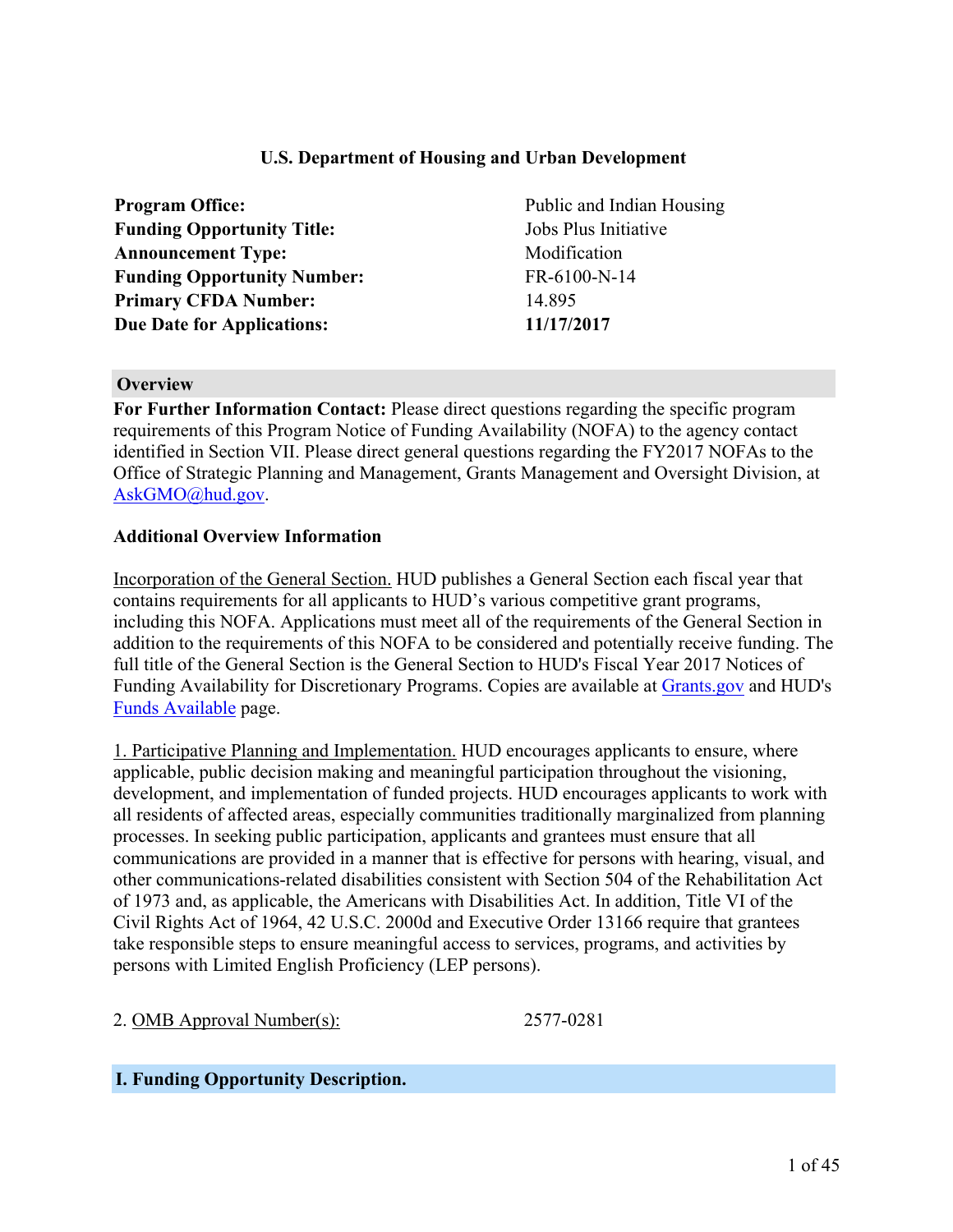## **A. Program Description.**

#### **1. Purpose and Summary.**

The Jobs Plus program develops locally-based, job-driven approaches that increase earnings and advance employment outcomes through work readiness, employer linkages, job placement, educational advancement, technology skills, and financial literacy for residents of public housing. The place-based Jobs Plus program addresses poverty among public housing residents by incentivizing and enabling employment through earned income disregards for working residents and a set of services designed to support work including employer linkages, job placement and counseling, educational advancement, and financial counseling. Ideally, these incentives will saturate the target developments, building a culture of work and making working residents the norm.

The Jobs Plus program comprises these three core components (further described below):

- Employment-Related Services
- Financial Incentives Jobs Plus Earned Income Disregard (JPEID)
- Community Supports for Work

Applicants are encouraged to develop key partnerships to connect participants with any other needed services to remove barriers to work. An Individualized Training and Services Plan (ITSP) should be developed for each participant to establish goals and service strategies, and to track progress.

## **Background**

HUD, the Rockefeller Foundation, and MDRC, through a public-private partnership, designed and supported the Jobs Plus program model between 1998 and 2003. HUD has issued two separate evaluation reports on the demonstration, in an effort to identify and document the most promising approaches to increasing employment among families in public housing. Each evaluation showed ongoing positive effects for residents when the program was wellimplemented and included the three core elements. More information on the findings can be found at [http://www.mdrc.org/project/jobs-plus-community-revitalization-initiative-public](http://www.mdrc.org/project/jobs-plus-community-revitalization-initiative-public-housing-families#overview)[housing-families#overview](http://www.mdrc.org/project/jobs-plus-community-revitalization-initiative-public-housing-families#overview).

#### **Employment-Related Services**

Successful applicants must partner with the local Workforce Development Boards (WDB) and American Job Center(s) (AJC/One-Stop) in their area to offer multiple employment-related services for residents with a range of employment needs. Local Labor Market Information (LMI) should be used both for initial planning and analysis of which employment opportunities are most available locally, and for monitoring ongoing trends.

Program services provided on-site should include, but need not be limited to, the following:

- Career exploration/job readiness workshops
- Job search and job placement assistance
- Entrepreneurship workshops
- Work experience including on-the-job training, internships, pre-apprenticeships and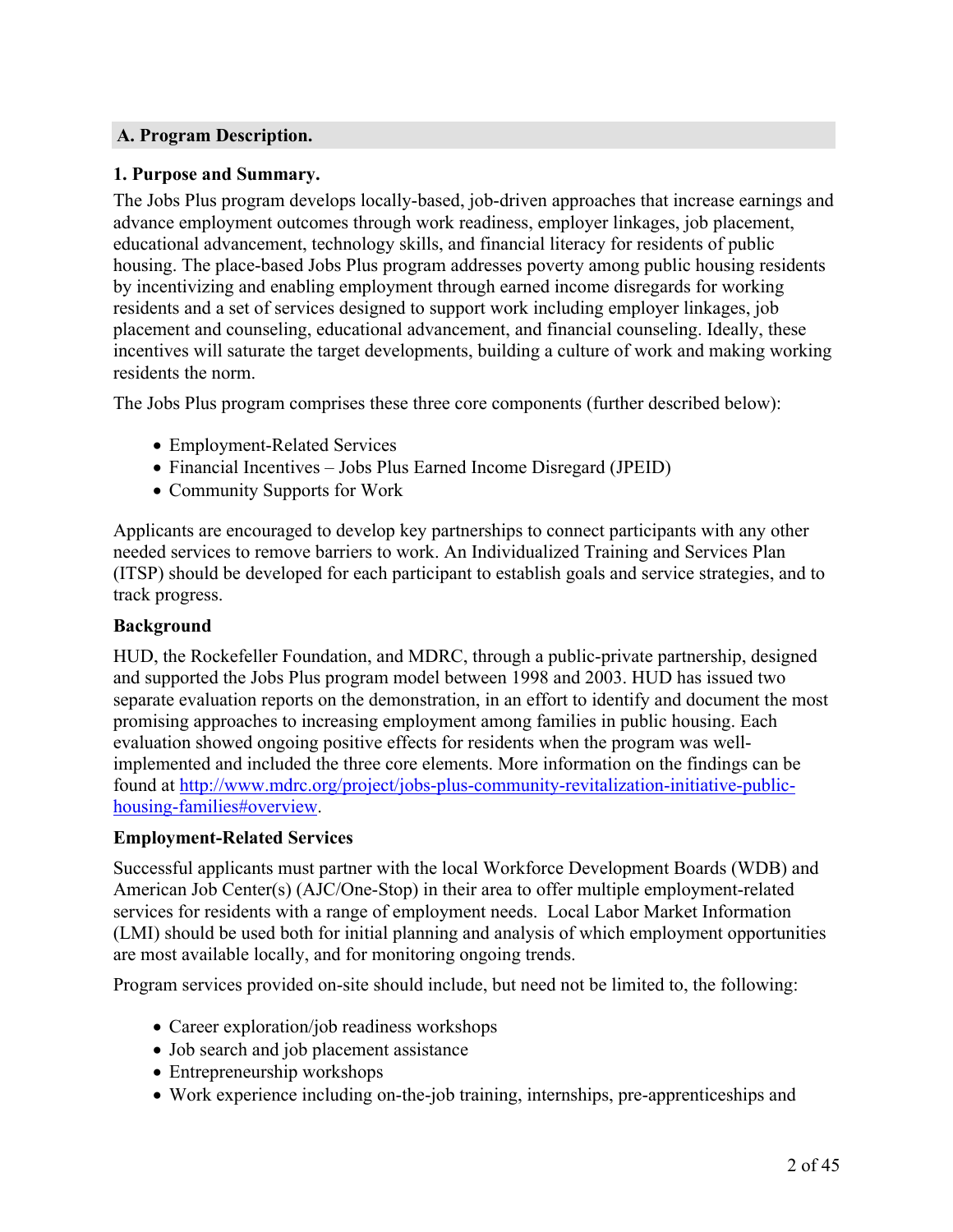Registered Apprenticeships (HUD encourages opportunities for residents to be paid while training)

- Facilitated connections to education and training opportunities
- Rapid re-employment if job loss occurs
- Proactive post-placement job retention support and career advancement coaching
- Access to computers, phones, fax, and copy machines and other supplies for participants' employment-related uses and adequate training on how to use these technologies

To facilitate these employment services, applicants may consider having dedicated on-site workforce system staff to perform job developer and case manager functions. Job developers work directly with the business community to identify and create employment opportunities and act as liaisons with local employment agencies. Case managers work one-on-one with participants to guide them through the employment process and help them achieve employmentrelated goals.

## **Financial Incentives – Jobs Plus Earned Income Disregard (JPEID)**

Successful applicants must also implement a financial incentive for program participants, known as the Jobs Plus Earned Income Disregard (JPEID). This component will neutralize any rent increase due to rising earned income for Jobs Plus participants, removing a major disincentive to employment. Rent incentives offered through JPEID will be reimbursed to the PHA via Jobs Plus appropriations, and should be included in the program budget. Any other compensation to the PHA for lost rent revenues, such as by the standard EID calculation in the Operating Fund, will be offset manually to prevent overpayment of HUD funds to grant recipients. Further guidance will be available at the time of the award.

All residents in a Jobs Plus development are eligible to receive the JPEID benefit, even if they do not actively participate in other Jobs Plus Activities. But, in order to access JPEID, residents must sign up for the Jobs Plus program. Residents who previously used up some or all of their lifetime EID eligibility are eligible to receive the full JPEID benefit. When the Jobs Plus program ends, all rent will return to regular income-based at the time of the next rent recertification.

**Disregarded Amount.** The JPEID excludes from the Family Rent calculation 100 percent of a participating resident's incremental earned income for the entire period of the Jobs Plus program.

**Calculation of the JPEID.** Once the JPEID is triggered for a resident their baseline income will not change for the duration of the term of the grant (so participants who enroll early may benefit from the JPEID longer than residents who enroll later). To facilitate reimbursements for rent revenue losses due to the JPEID, grantees must calculate and document each participant's Family Rent at the time of each rent re-certification, both before and after the inclusion of any participating resident's incremental earned income. The difference between these two rents is the amount to be reimbursed to the PHA through JPEID (using Jobs Plus grant funds). These calculations must be provided to HUD when drawing reimbursement funds.

As with any government benefit, an increase in earned income may cause the reduction or loss of other benefits that an individual was previously receiving. Grantees, through case management or other means, must be prepared to help residents understand the overall financial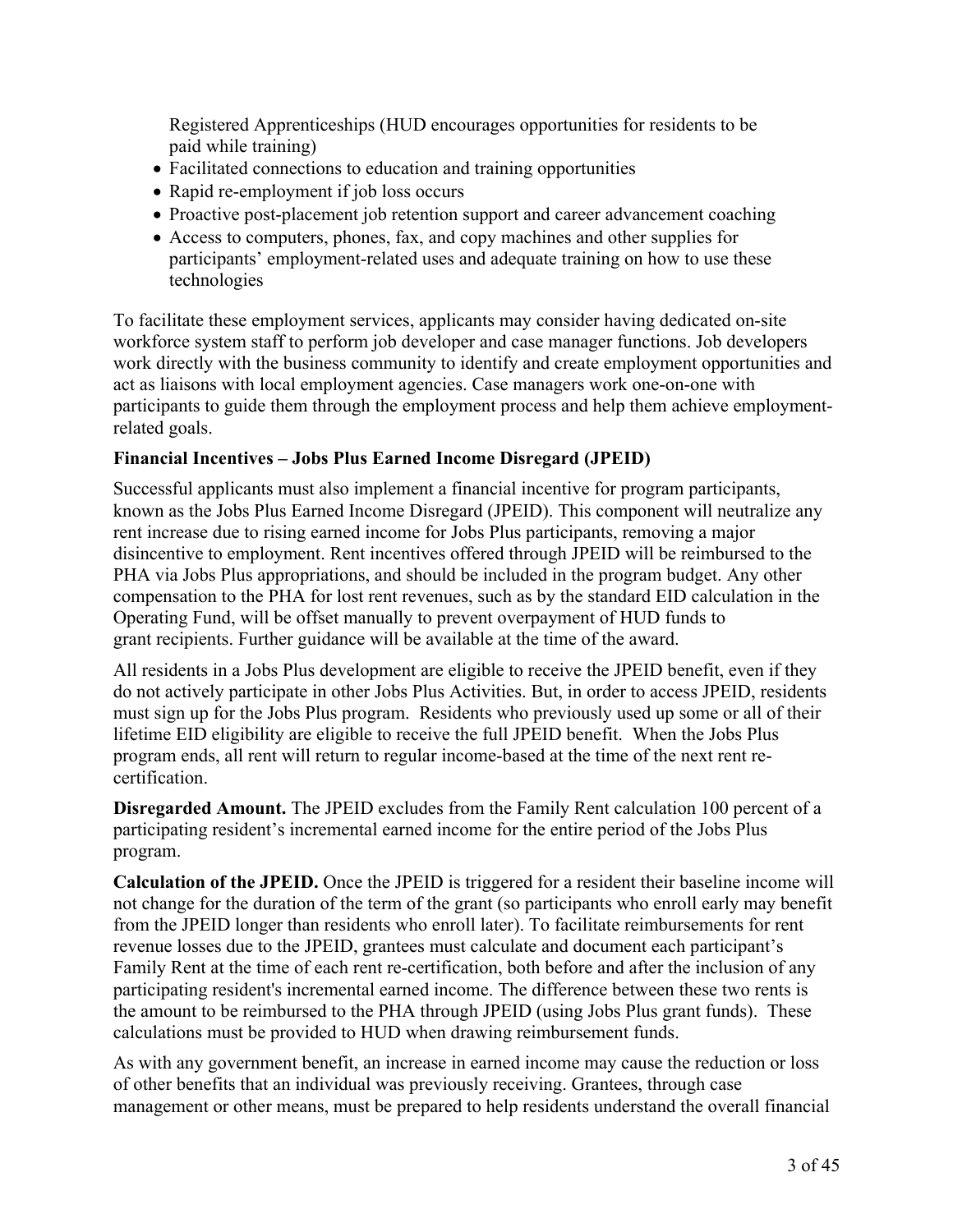impact of an increase in earned income and the JPEID. It is also expected that grantees will encourage participants to take advantage of other financial work incentives they may be entitled to, such as the Earned Income Tax Credit (EITC).

## **Community Supports for Work**

Successful applicants will incorporate a robust engagement strategy for involving the residents in the targeted development and creating a working community. Engagement is more than signing up – sustained involvement in the program leading to residents' ownership of their own growth and experiences, and that of peers, will yield continued benefits for both participants and future residents of the development beyond the grant period.

Program outreach should be directed towards residents at all points along the employment spectrum – from unemployed individuals with no work history to working, underemployed families with substantial work history. The application narrative should include strategies to target this wide range of potential participants, as well as strategies for retention.

One key strategy for program retention should include the use of residents as Community Coaches. Community Coaches can market the various aspects of the Jobs Plus program, disseminate information about job opportunities and programs via resident social networks in the development, mentor specific individuals or groups who enroll in Jobs Plus, and help shape program offerings and outreach efforts based on their intimate knowledge of the needs and strengths of the community.

## **Partnerships with Local Agencies**

The comprehensive nature of the Jobs Plus program requires that PHAs establish partnerships with American Job Centers and other key social service agencies within the community. These partnerships will strengthen program planning and implementation, and streamline access to services for participants. For each partner identified, applicants must describe the role of the partner agency and a description of the services to be provided by the partner agency, as well as any fees associated with those services. Applicants should demonstrate their ability to build collaboration among all partners, regardless of whether a partner will receive grant funding for their services or if the services will be provided in-kind.

Partners should include:

- Workforce Development Boards/American Job Centers
- Local social service agencies
- Employment and training organizations
- Vocational training providers
- Community colleges and four-year educational institutions
- Other supportive service agencies providing either direct services or referrals to services that are critical for supporting successful employment

Besides employment, training and educational supports, grantees will have the flexibility to provide other supportive services based on resident needs and local capacity. HUD expects that all services that are available to residents of the community will be provided in-kind from partners. Grant funds should only procure services that are not already available (by either service type or amount). Examples of the services that may be provided by grant funds, formal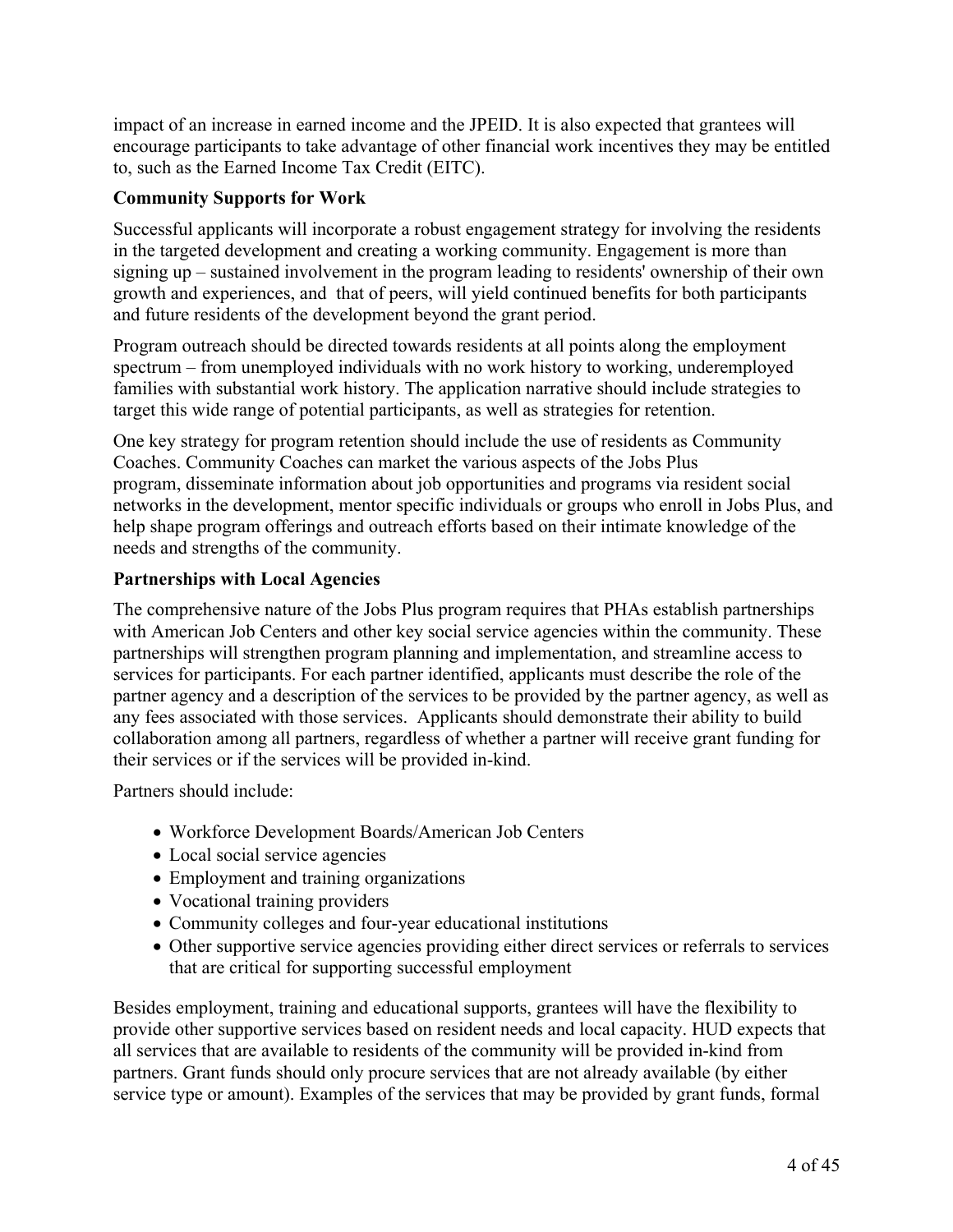partners or the program's referral network include but are not limited to:

- Child care services and/or after school programs
- Transportation assistance
- Financial literacy workshops
- Legal services (e.g. expungement)
- Domestic violence prevention services
- Services for formerly incarcerated/returning citizens
- Life skills
- Smoking cessation
- Other applicable local business support

## **Program Goals**

Overall goal – Each site is expected to support a culture of work that leads to sustainable career ladder employment at a living wage for all work-able eligible residents.

Outreach and Saturation – Each site is expected to reach 100% of work-able adults in the development, within the first two years, to inform them about the Jobs Plus program and encourage them to be assessed. Programs should aim for multiple contacts, continually marketing the program through a range of different outreach strategies.

The following are the minimum goals expected of each site by the end of the four-year program:

| <b>Numeric Goals</b>                                                                                                                          | Minimum goal<br>required by HUD by<br>end of Year 4 |  |
|-----------------------------------------------------------------------------------------------------------------------------------------------|-----------------------------------------------------|--|
| 1. Number of individuals enrolled in the Jobs Plus Earned<br>Income Disregard                                                                 | 80% work-able adults in<br>the development          |  |
| 2. Number of Individuals engaged with the Jobs Plus program as<br>measured by the number of individuals completing an<br>assessment at intake | 65% of work-able adults<br>in the development       |  |
| 3. Number of individuals provided with one or more post-<br>assessment services                                                               | 60% of work-able adults<br>in the development       |  |
| 4. Employment rate of work-able adults                                                                                                        | 110% of baseline<br>employment rate                 |  |
| 5. Average yearly earnings of work-able adults                                                                                                | 115% of baseline<br>average earnings                |  |
| 6. Share of assessed residents continuously employed for at least                                                                             | 25%                                                 |  |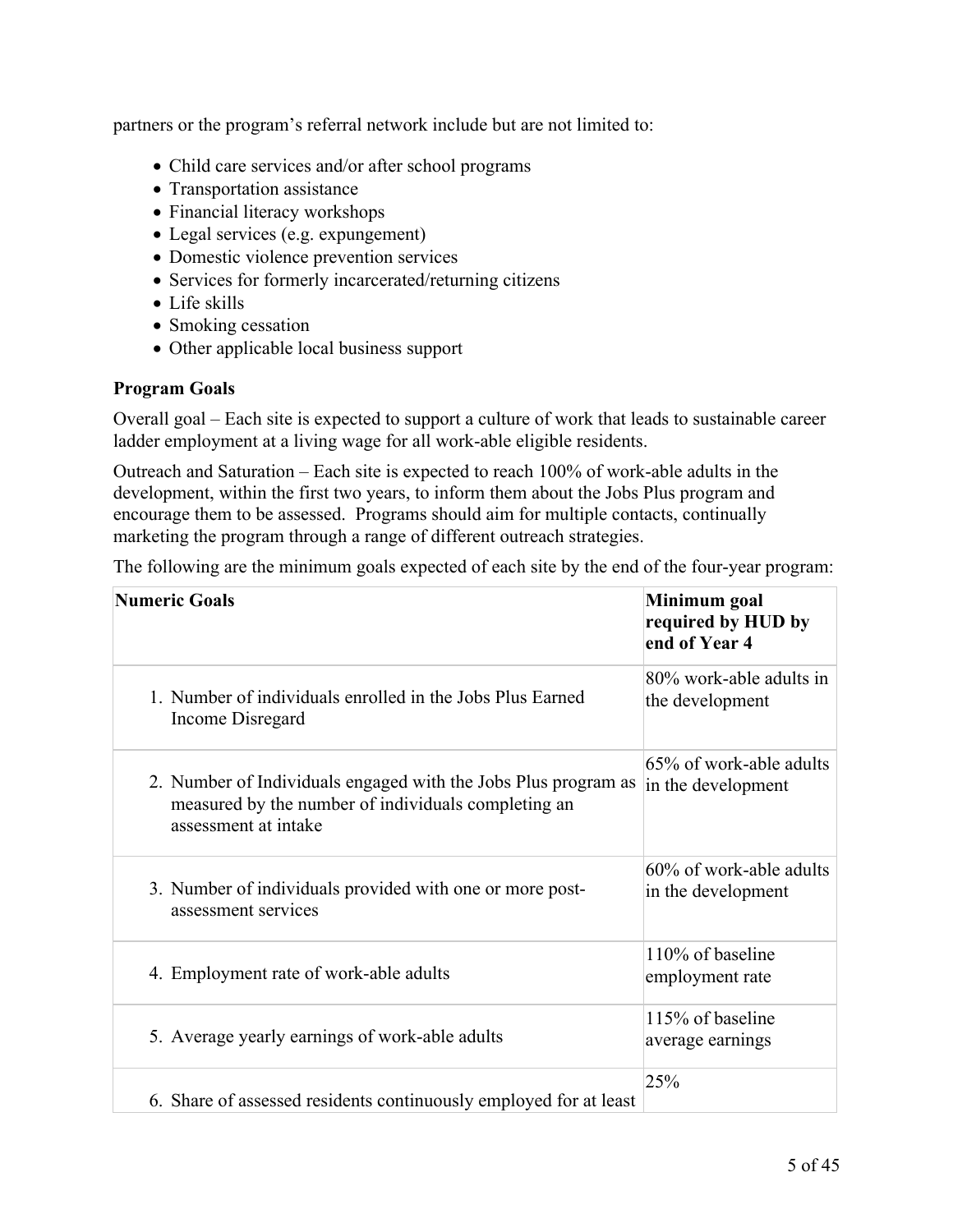#### **2. Changes from Previous NOFA.**

The 2017 Jobs Plus program NOFA does not modify the fundamental program design described in the 2016 NOFA.

Substantive changes are:

- Goals for the program have been added as described in Section I. A. Funding Opportunity Description.
- The unemployment rate of eligible developments has been modified as described in Section III.A. – Eligibility Information.

#### **3. Definitions.**

#### a. Standard Definitions

Analysis of Impediments to Fair Housing Choice (AI) is a review of impediments or barriers that affect the rights related to fair housing choice, and pertains to program participants in jurisdictions operating under a current Consolidated Plan and public housing agencies operating under a PHA Plan.

Assessment of Fair Housing (AFH) is the analysis undertaken pursuant to 24 CFR 5.154. AFH includes an analysis of fair housing data, an assessment of fair housing issues and contributing factors, the prioritization of contributing factors, and the identification of fair housing goals. It is conducted and submitted to HUD using the Assessment Tool. Entities obligated to prepare and submit an AFH are: (1) Jurisdictions and Insular Areas that are required to submit Consolidated Plans for the following programs: (i) The Community Development Block Grant (CDBG) program (see 24 CFR part 570, subparts D and I); (ii) The Emergency Solutions Grants (ESG) program (see 24 CFR part 576); (iii) The HOME Investment Partnerships (HOME) program (see 24 CFR part 92); and (iv) The Housing Opportunities for Persons With AIDS (HOPWA) program (see 24 CFR part 574); and (2) Public housing agencies (PHAs) receiving assistance under sections 8 or 9 of the United States Housing Act of 1937 (42 U.S.C. 1437f or 42 U.S.C.1437g).

Authorized Organization Representative (AOR) is the person authorized by the E-Biz point of contact in the System for Award Management to submit applications on behalf of the organization. The AOR is listed in item 21 on the SF-424.

Catalog of Federal Domestic Assistance (CFDA) is a directory of the various Federal programs, projects, services and activities that offer financial and non financial assistance and benefits to the American public. CFDA Number is the unique number assigned to each program, project, service or activity listed in the Catalog of Federal Domestic Assistance (CFDA).

Consolidated Plan is a document developed by states and local jurisdictions, which they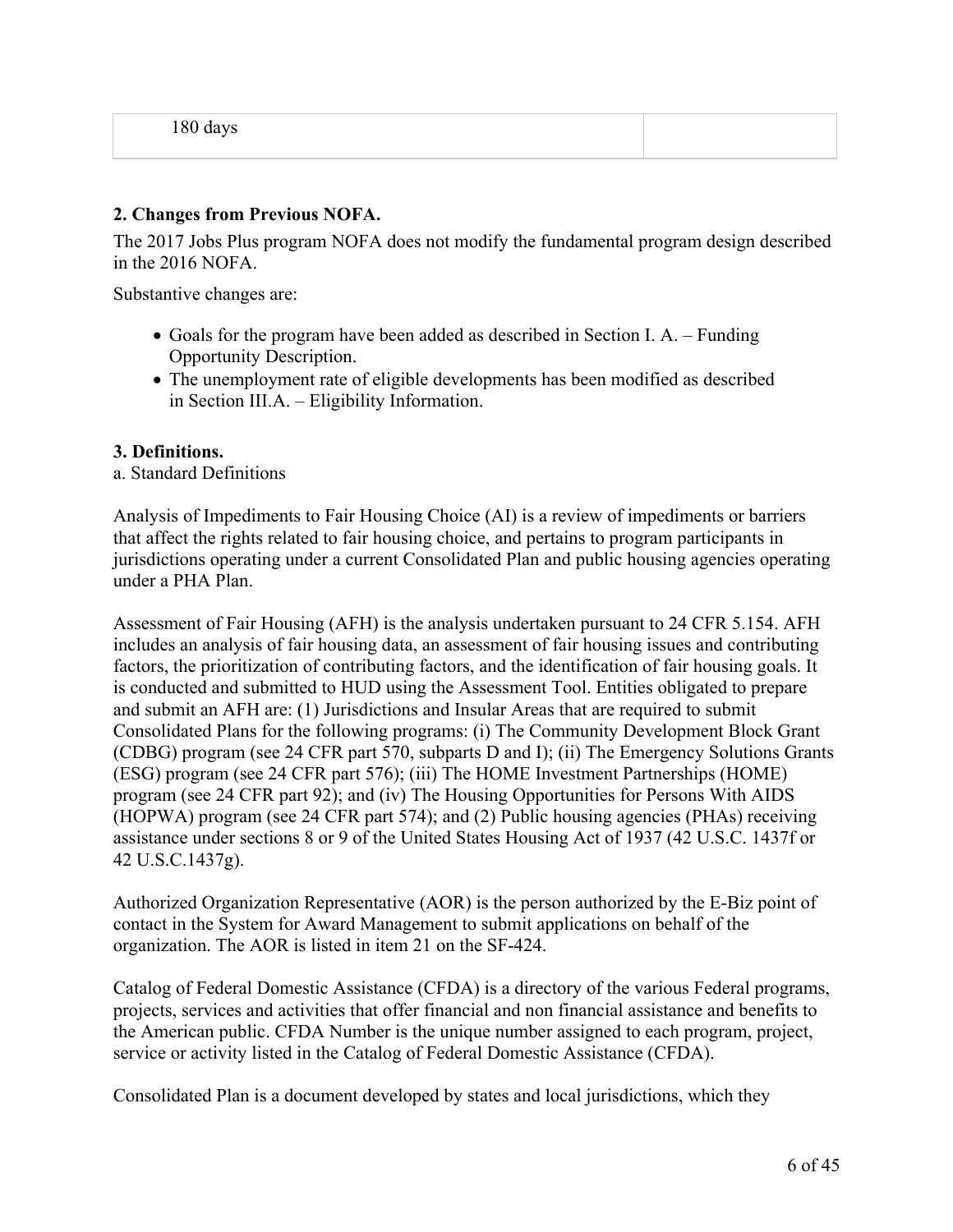complete by engaging in a participatory process to assess their affordable housing and community development needs and market conditions, and to make data-driven, place-based investment decisions with funding from formula grant programs. (See 24 CFR 91 for more information about the Consolidated Plan and related Annual Action Plan.)

Contract means a legal instrument by which a non-Federal entity purchases property or services needed to carry out the project or program under a Federal award. The term as used with respect to awards, subawards, and cooperative agreements subject to 2 CFR part 200 does not include a legal instrument, even if the non-Federal entity considers it a contract, when the substance of the transaction meets the definition of a Federal award or subaward. (See 2 CFR 200.22 and 200.92.)

Contractor means an entity that receives a contract.

Deficiency – Deficiency is information missing or omitted within a submitted application. Deficiencies typically involve missing documents, information on a form, or some other type of unsatisfied information requirement (e.g., an unsigned form, unchecked box, etc.). Depending on specific criteria, deficiencies may be either curable or non-curable.

- Curable Deficiency Applicants may correct a curable deficiency with timely action. To be curable the deficiency must:
	- Not be a threshold requirement;
	- Not influence how an applicant is ranked or scored versus other applicants; and
	- Be remedied within the time frame specified in the notice of deficiency.
- Non-Curable Deficiency An applicant cannot correct a non-curable deficiency after the submission deadline. Non-curable deficiencies are deficiencies that if corrected would change an applicant's score or rank versus other applicants. Non-curable deficiencies may result in an application being marked ineligible, or otherwise adversely affect an application's score and final determination

DUNS Number is the nine-digit identification number assigned to a business or organization by Dun & Bradstreet and provides a means of identifying business entities on a location-specific basis. Requests for a DUNS number can be made by visiting the Online DUNS Request Portal.

Eligibility Requirements – Eligibility requirements are those requirements that must be met for an application to be eligible for funding. Deficiencies in meeting an eligibility requirement may be categorized as either curable or non-curable.

Federal Awardee Performance and Integrity Information System (FAPIIS) is a database that has been established to track contractor misconduct and performance.

Grants.gov is the website that serves as the Federal government's central portal for searching for and applying for grants throughout the Federal government.

Non-Federal Entity means a state, local government, Indian tribe, institution of higher education (IHE), or non-profit organization that carries out a Federal award as a recipient or subrecipient.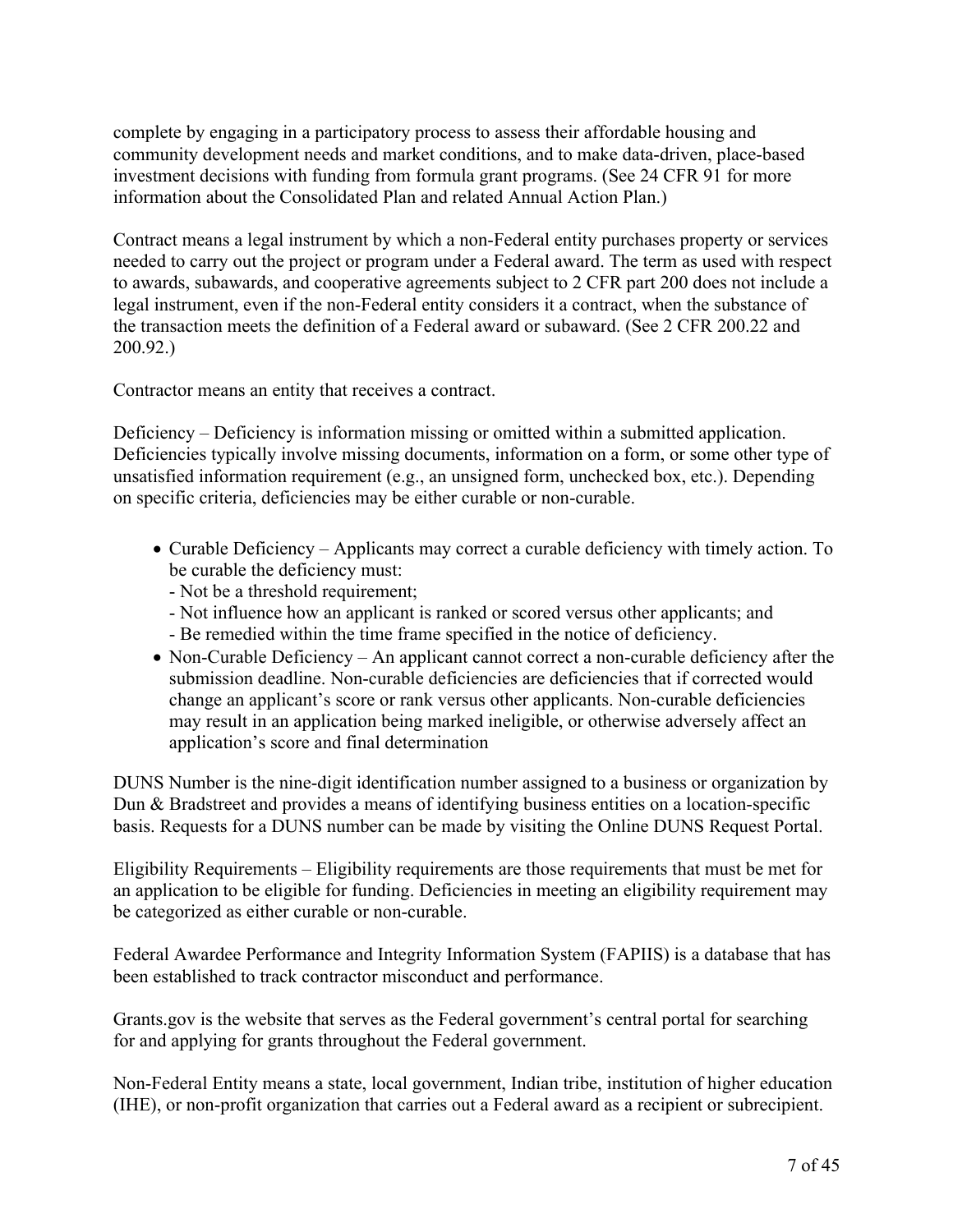Pass-through Entity means a non-Federal entity that provides a subaward to a subrecipient to carry out part of a Federal program.

Personally identifiable information (PII), as defined in Office of [Management](https://www.bia.gov/cs/groups/xocio/documents/text/idc-041032.pdf) and Budget M-[07-16,](https://www.bia.gov/cs/groups/xocio/documents/text/idc-041032.pdf) is any information which can be used to distinguish or trace an individual's identity, such as their name, social security number, biometric records, etc. alone, or when combined with other personal or identifying information which is linked or linkable to a specific individual, such as date and place of birth, mother's maiden name, etc.

Point of Contact (POC) is the person who may be contacted with questions about the application submitted by the AOR. The point of contact is listed in item 8F on the SF-424.

Preferred Sustainability Status Communities (PSS) for the purposes of HUD's FY2017 funding competitions, are communities that have received PSS under HUD's FY2011 Sustainable Communities Regional Planning Grant Program and/or HUD's FY2011 Community Challenge Planning Grant Program. [Click](https://portal.hud.gov/hudportal/documents/huddoc?id=PSS_POCs.pdf) here for list. Promise Zones are federally-designated, highpoverty urban, rural and tribal communities where the Federal government will partner with and invest in communities to accomplish these goals: create jobs, leverage private investment, increase economic activity, expand educational opportunities, and reduce violent crime.

Promotores/Promotoras are Spanish-speaking Community Health Workers who work in their communities to reduce barriers to health services and make health care systems more responsive.

Recipient means a non-Federal entity that receives an award directly from HUD to carry out an activity under a HUD program.

Section 3 Business Concern means a business concern (1) that is 51 percent or more owned by Section 3 residents; or (2) of which at least 30 percent of permanent, full-time employees are currently Section 3 residents, or were Section 3 Residents within three years of the date of first employment with the business concern; or (3) that provides evidence of a commitment to subcontract over 25 percent of the dollar award of all subcontracts to be awarded to business concerns that meet the qualifications in this definition.

Section 3 Residents means: 1) Public housing residents; or 2) Low and very-low income persons, as defined in 24 CFR 135.5, who live in the metropolitan area or non-metropolitan county where a HUD-assisted project for housing or community development is located.

Standard Form 424 (SF-424) is the Application for Federal Assistance Programs required by discretionary grant programs.

Subaward means an award provided by a pass-through entity to a subrecipient for the subrecipient to carry out part of a Federal award received by the pass-through entity. It does not include payments to a contractor or payments to an individual that is a beneficiary of a Federal program. A subaward may be provided through any form of legal agreement, including an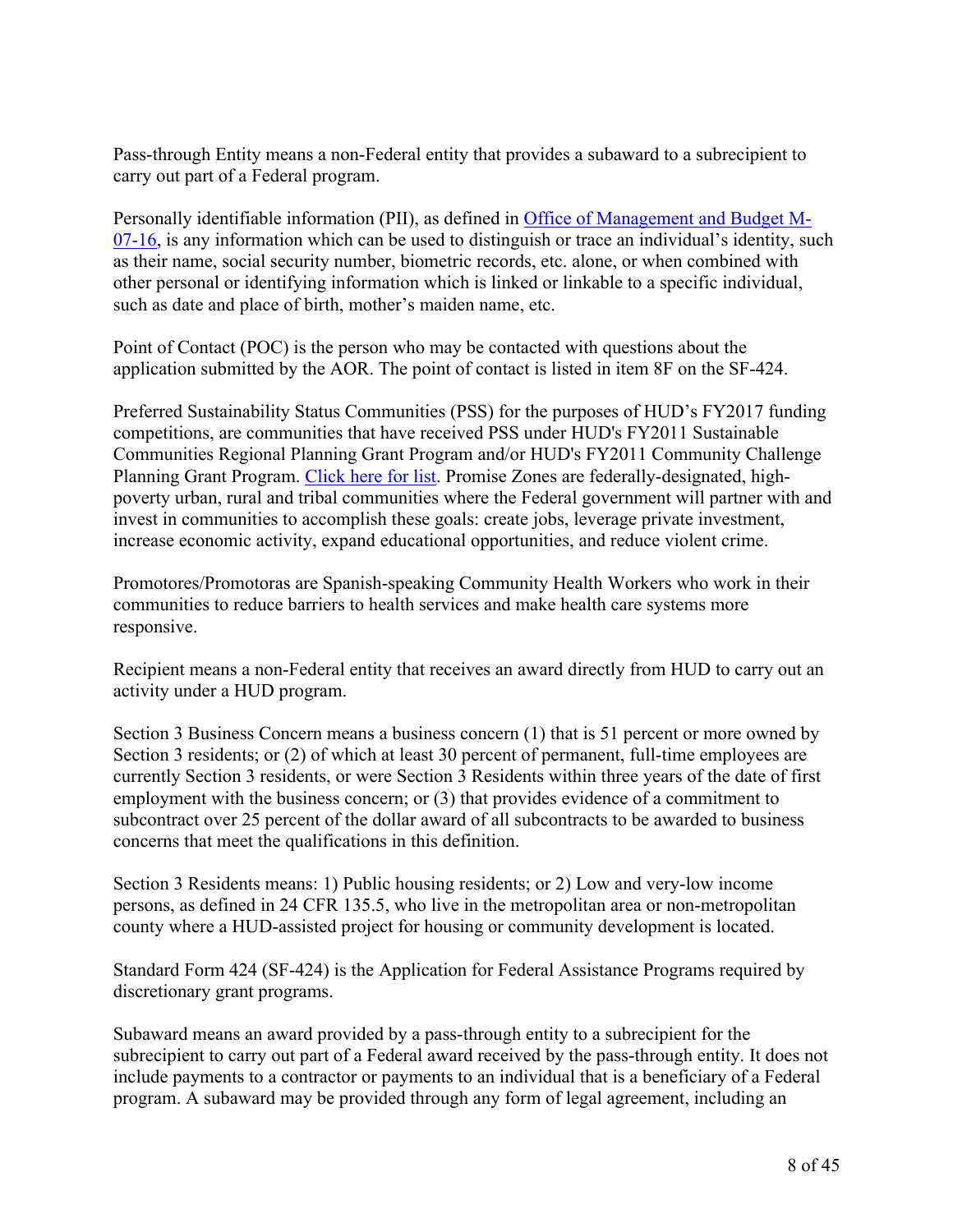agreement that the pass-through entity considers a contract.

Subrecipient means a non-Federal entity that receives a subaward from a pass-through entity to carry out part of a HUD program; but does not include an individual that is a beneficiary of such program. A subrecipient may also receive other Federal awards directly from a Federal awarding agency (including HUD).

System for Award Management (SAM), located at the website sam.gov, is the official U.S. Government system that consolidated the capabilities of Central Contractor Registry (CCR), Excluded Parties List System (EPLS) and the Online Representations and Certifications Application (ORCA). Registration with Sam.gov is required for submission of applications via grants.gov.

Threshold Requirement – Threshold requirements are a type of eligibility requirement. Threshold requirements must be met in order for an application to be reviewed. Threshold requirements are not curable. Threshold requirements are listed in Section III.C.1. Threshold Requirements of this Program NOFA.

Applicants must ensure their application package addresses all threshold requirements. Please check your application carefully!

b. Program Definitions

#### **4. Resources.**

- [Grants.gov](https://www.grants.gov/)
- HUD Funds [available](https://portal.hud.gov/hudportal/HUD?src=/program_offices/administration/grants/fundsavail)
- Code of [Conduct](https://portal.hud.gov/hudportal/HUD?src=/program_offices/administration/grants/conduct) list
- [SAM](https://www.sam.gov/)
- Dun & [Bradstreet](https://fedgov.dnb.com/webform)
- Do [Not](https://donotpay.treas.gov/) Pay
- [FAPIIS](https://www.fapiis.gov/fapiis/index.action)

## **B. Authority.**

Jobs Plus is authorized by the Consolidated Appropriations Act, 2014, (Pub. L. [113-76](https://api.fdsys.gov/link?collection=plaw&congress=113&lawtype=public&lawnum=76&link-type=html), approved January 17, 2014). The funding authority for Jobs Plus grants under this NOFA is provided by the Consolidated Appropriations Act, 2017 (Public Law 115-31), approved May 5, 2017.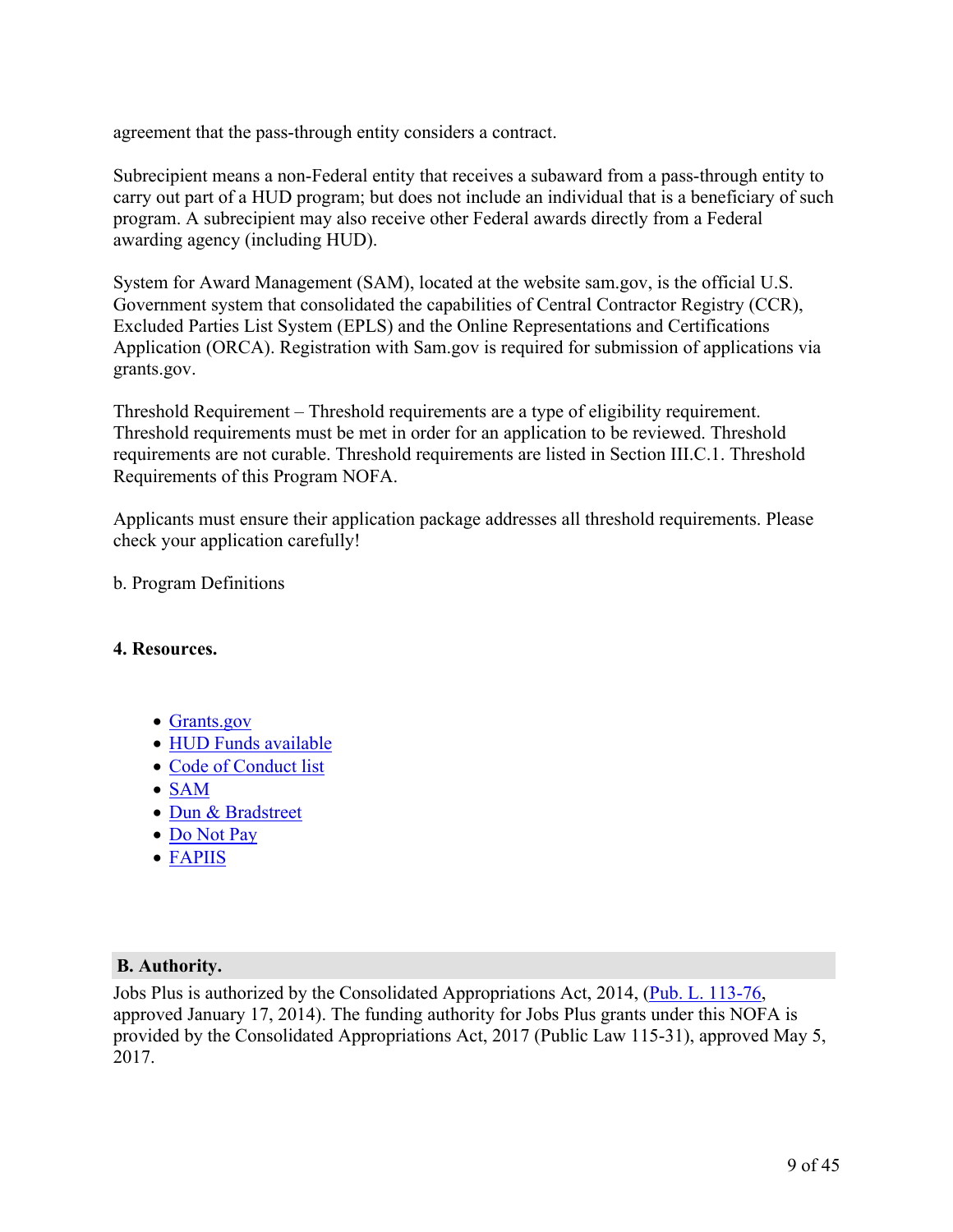#### <span id="page-11-0"></span>**II. Award Information.**

#### **A. Available Funds.**

#### **\$15,000,000** is available through this NOFA.

Additional funds may become available for award under this NOFA as a result of HUD's efforts to recapture unused funds, use carryover funds, or because of the availability of additional appropriated funds. Use of these funds is subject to statutory constraints. All awards are subject to the applicable funding restrictions described in the General Section and to those contained in this NOFA.

This NOFA announces the availability of approximately \$15 million in funds for Jobs Plus grants. If funds are appropriated by Congress, HUD may, at its discretion, use additional FY2018 Jobs Plus funding to make additional awards under this NOFA.

For information on the methodology used to make award determinations under this NOFA, please see Section V.B Review and Selection Process below.

#### **B. Number of Awards.**

HUD expects to make approximately 5 awards from the funds available under this NOFA.

#### **C. Minimum/Maximum Award Information.**

Estimated total funding for the Jobs Plus Program is \$15 million. Minimum award amounts are subject to budget request and maximum award amounts are \$3.7 million.

Award funding will be determined as follows:

| <b>Non-elderly Households</b> | <b>Maximum Funding</b> |
|-------------------------------|------------------------|
| $ 200-400 $                   | \$<br>2,300,000        |
| $ 401 - 600 $                 | \$<br>3,000,000        |
| $601$ and Up                  | \$<br>3,700,000        |

| <b>Estimated Total Funding:</b><br>Minimum Award Amount:<br>Maximum Award Amount: | \$15,000,000<br>\$1,000,000 Per Project Period<br>\$3,700,000 Per Project Period |
|-----------------------------------------------------------------------------------|----------------------------------------------------------------------------------|
| D. Period of Performance.                                                         |                                                                                  |
| The grant term is 4 years.                                                        |                                                                                  |
| <b>Estimated Project Start Date:</b>                                              | 03/15/2018                                                                       |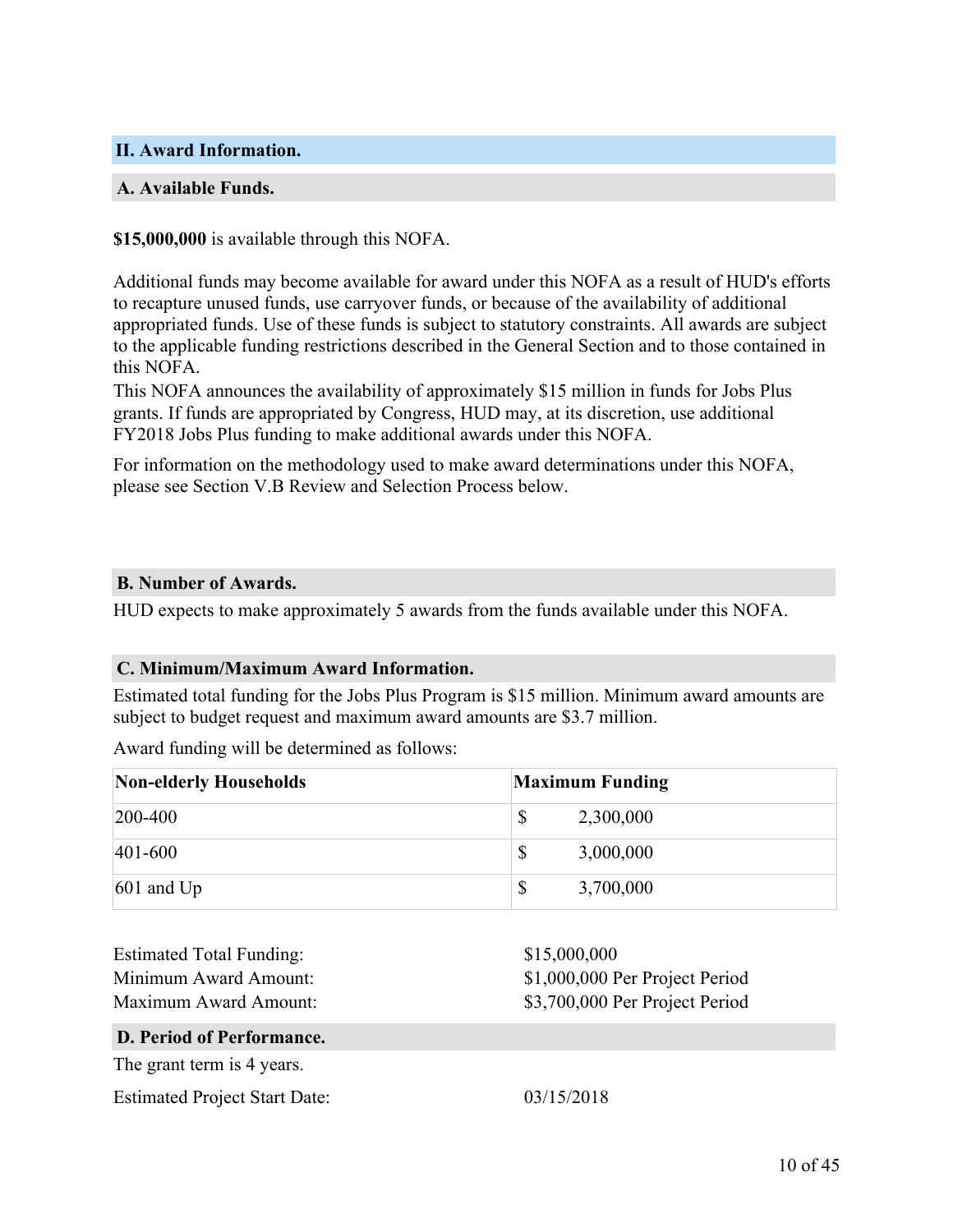Estimated Project End Date: 03/14/2022

Length of Project Periods: 48-month project period with four 12 month budget periods

Length of Project Periods Explanation of Other: N/A

## **E. Type of Funding Instrument.**

Funding Instrument Type: Grant All Jobs Plus funds will be provided through a Grant Agreement and HUD's Line of Credit Control System (LOCCS).

## <span id="page-12-0"></span>**III. Eligibility Information.**

## **A. Eligible Applicants.**

Others (see text field entitled "Additional Information on Eligibility" for clarification)

#### Additional Information on Eligibility:

## **Conditions for Eligibility of Public Housing Authorities**

Eligible applicants are PHAs that operate one or more public housing developments that meet the criteria outlined in this NOFA. A list of developments that meet the criteria is provided in Appendix B, however, the mere appearance of a development on this list does not mean that the development is appropriate for a Jobs Plus program.

- PHAs that received a Jobs Plus program grant in 2014, 2015 or 2016 are not eligible for 2017 grant funds.
- Federally designated tribes and tribally designated housing entities are not eligible entities under this award.

Successful applicants will be required to implement the full 48-month term of the grant at the public housing site(s) for which funds were awarded.

Successful applicants will be required to inform HUD of any planned Rental Assistance Demonstration (RAD) conversions at the Jobs Plus site. RAD Conversion of Jobs Plus sites will be permitted if the planned conversion will take place post award. Pursuant to the RAD Notice (Rental Assistance Demonstration – Final Implementation, PIH-2012-32 (HA), as amended from time to time), Jobs Plus grantees that convert Jobs Plus target project(s) to PBV or PBRA through RAD will be able to finish out their Jobs Plus period of performance unless significant relocation and/or change in building occupancy is planned. If either is planned at the Jobs Plus target project(s), HUD may allow for a modification of the Jobs Plus work plan or may, at the Secretary's discretion, choose to end the Jobs Plus program at that project.

## **Criteria for Eligible Developments**

**Size:** Minimum development size of 200 non-elderly-only households. Non-elderly-only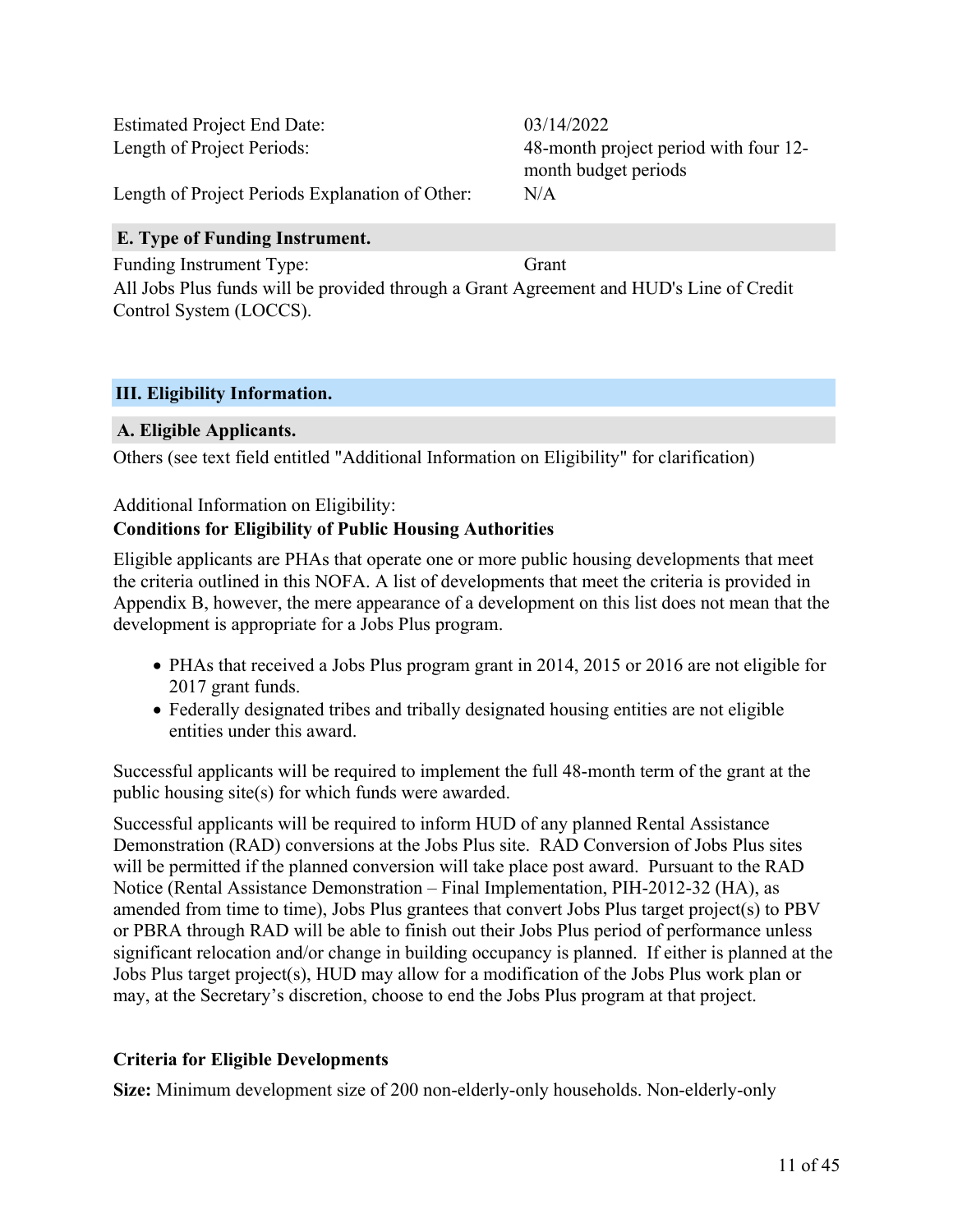means households where at least one resident is under age 62.

**Unemployment:** At least 40 percent of the households (excluding elderly-only households) that report no earned income in PIC.

**Place:** Units to be served must be contiguous unless good cause can be shown that the program will succeed in non-contiguous developments. A description how the program will be run from one central location and remain accessible to residents of non-contiguous developments will be required. This requirement may disqualify developments on the Eligible Development list if the Asset Management Project (AMP) is for scattered sites.

**Performance:** Developments that belong to a non-performing PHA may be eligible to participate provided HUD has determined the PHA can implement and oversee the grant successfully. A "non-performing PHA" is defined as a PHA designated as a troubled performer under the Public Housing Assessment System (PHAS) as listed on HUD's most recent official Troubled List or is designated a substandard performer based on its most recent published PHAS score.

PHAs that have more than one development already listed as eligible in Appendix B may apply to serve more than one of the eligible developments if they are contiguous or show in the application that they meet the required criteria for place. No Request for Review of Eligibility is required prior to submitting the application. PHAs with developments not listed on Appendix B that they believe, when combined, meet the criteria, may submit a request for review of eligibility. PHAs may propose to combine two or more developments to meet the criteria for eligible developments, subject to these conditions:

- Parts of developments cannot be combined. Only entire developments may be combined.
- The combined developments must meet the criteria for size.
- The combined developments must meet the criteria for unemployment.

**Process for Request for Review of Eligibility.** Before submitting this grant application, applicants whose developments are not on Appendix B but who believe a combination of developments will meet eligibility requirements, must submit a Request for Review of Eligibility of their target developments. To be considered, applicants must submit a Request via email to JobsPlus@hud.gov that lists the development name and numbers (in the format found in Appendix B) that are proposed to be combined to meet the criteria for the Jobs Plus program. HUD will review the request using the same query of PIC data on the proposed combined developments to determine if the proposed developments meet the criteria for size and unemployment (see above) that were used to generate Appendix B. HUD will respond within five working days of receipt of the request. That response will be an eligibility approval, eligibility disapproval, or a request for more information. If more information is requested, HUD will respond within five working days upon receipt of the additional information. All initial Requests for Review of Eligibility must be received no later than 20 calendar days prior to the due date of this NOFA.

HUD does not award grants to individuals. HUD will not evaluate applications from ineligible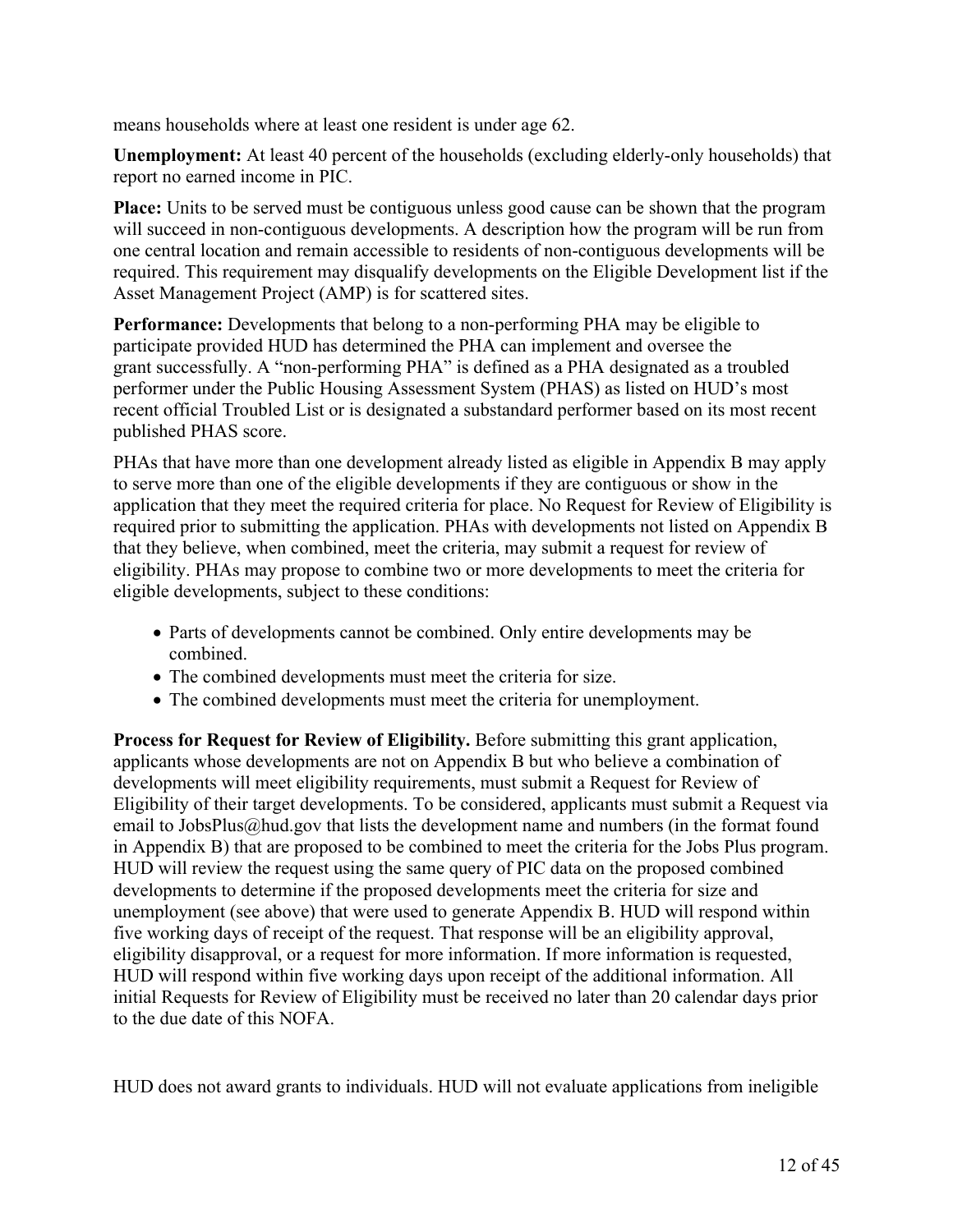applicants.

## **B. Cost Sharing or Matching.**

This Program requires an applicant to leverage resources through cost sharing or matching as described below.

All applicants are required to have in place a firmly committed match contribution equivalent to at least 25 percent of their total grant amount requested. Commitments beyond 25 percent will be considered leverage. The match/leverage may be provided as a cash or in-kind donation. All agencies listed as providing match/leverage are required to provide a detailed letter on agency letterhead attesting to match/leverage signed by a person authorized to make the commitment.

To meet the Match Threshold according to HUD guidelines, match/leverage letters must contain:

- Letterhead of contributing entity
- Written signature of authorized individual at the contributing agency, dated between the publication date and application date of the NOFA
- Total dollar value of commitment, per year of grant and overall
- For in-kind matches, detailed calculations showing how the total dollar value was derived for each match amount
	- o For match based on participants served, the calculation should be: \_\_residents x cost of program per resident per year x years of grant = total commitment
		- Example ABC agency is committing 5 slots per year in a computer training program. The match commitment letter must read: 5 slots x \$100 per slot x 4 years =  $$2,000$
	- o For match based on staff/volunteer time, the calculation should be: \_\_ hours per year x  $\frac{1}{2}$  hourly rate x  $\frac{1}{2}$  years of grant = total commitment
		- Example XYZ agency is committing 20 hours of volunteer time per week to operate a drop-in daycare center. The match commitment letter must read: 20 hours per week x \$7.50 per hour x 52 weeks x 4 years  $=$ \$31,200
	- o For match based on a set resource, the calculation should be: \_\_ monthly rate x months per year x  $\frac{1}{2}$  years of grant = total commitment
		- Example 123 PHA is committing case manager office space and associated utilities. The match commitment must read: 800 square feet x \$1.50/sq. foot x 12 months x 4 years = \$57,600
	- o Calculations must be clear and able to be repeated by reviewers
	- o Number of participants served must be reasonable and appropriate for the size of the development and proposed program
- For cash match, the source of the funds must be clearly stated but calculations are not necessary
- Detailed explanation of how the contributed resource relates to the success of participants in the Jobs Plus program

Applicants proposing to use their own, non-Jobs Plus resources to provide match or leverage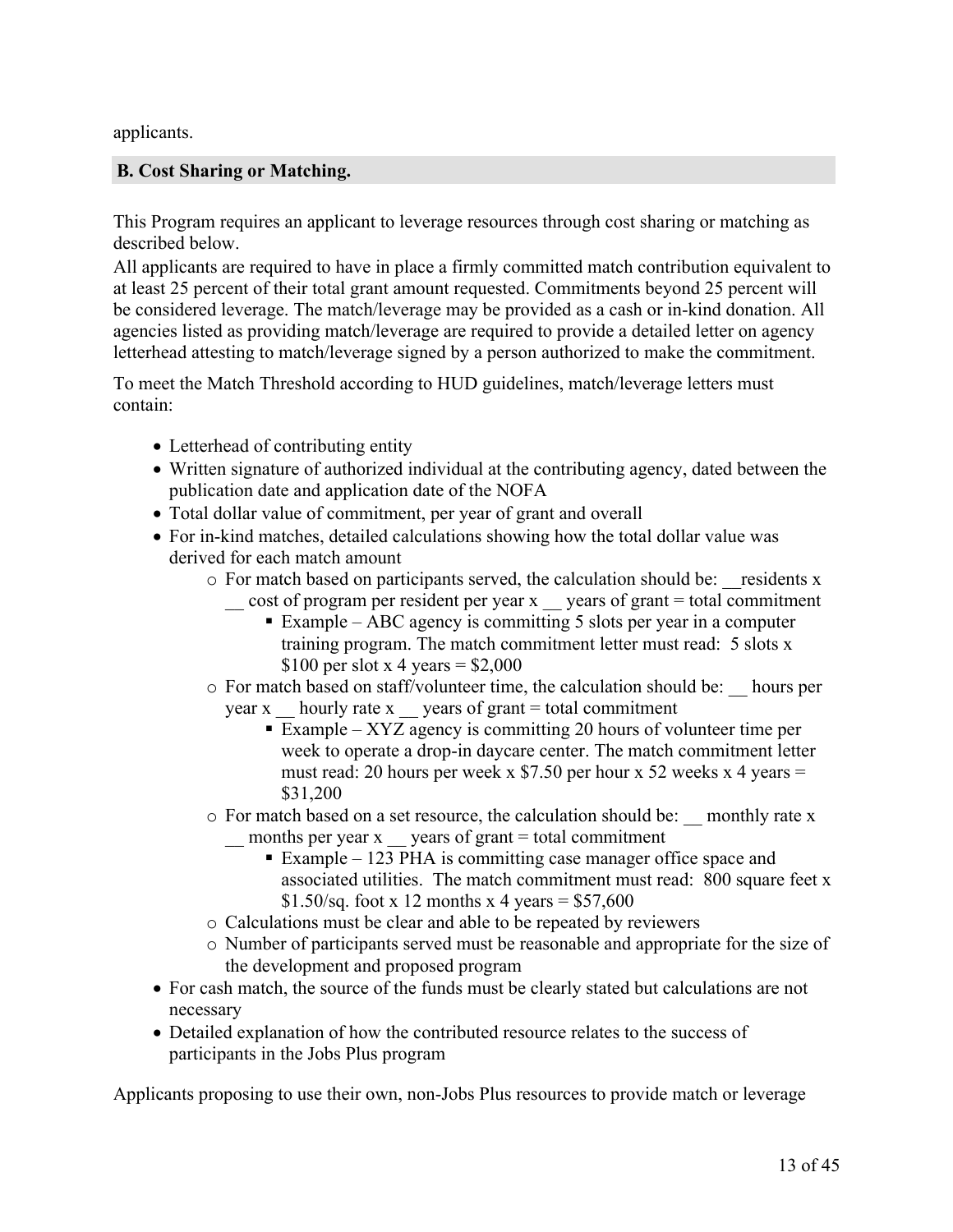must also have a letter of commitment indicating:

- The type of match/leverage (cash or in-kind);
- The source of the match/leverage;
- The value of the match/leverage; and
- How the match/leverage will be used.

PHA Operating and Capital Funds may be used as match, if used for purposes eligible under the programs. Regular PHA staff time is not eligible to be used for match.

In-kind contributions may include, but are not limited to, items in the following list. All must be related to the activities of the Jobs Plus program.

- The rental value of a building or space in a building donated for Jobs Plus purposes;
- Other infrastructure for Jobs Plus purposes;
- Time and services contributed by volunteers;
- Staff salaries and benefits of service providers (PHA staff time may not be counted);
- The value of supportive services provided by a partner agency
- TANF services:
	- o Existing and newly generated TANF cash benefits (for individuals) will not be accepted as a resource for match funding.
	- o Existing and newly generated non-cash services provided by TANF agencies may be accepted as a resource for match funding.

Wages projected to be paid to residents through jobs or projected benefits (e.g., health/insurance/retirement benefits) related to projected resources to be provided by the Jobs Plus program may not be counted.

If preferred, match commitments may be laid out in the MOU specified in section III.C.1.c, below, instead of a Match Commitment letter, but must contain all calculations described above. The letterhead requirement does not apply if match is detailed in the MOU.

Applicants that do not demonstrate the minimum match will not receive further consideration for funding.

## **C. Threshold Requirements.**

Applicants who fail to meet any of the following threshold eligibility requirements will be deemed ineligible. Applications from ineligible applicants will not be evaluated. See also Section I.A.3. Definitions.

1. Timely Submission of Applications – Applications submitted after the deadline stated within this NOFA and that do not meet the requirements of the grace period policy will be marked late. Late applications are deemed ineligible and will not be considered for funding. See also Section IV Application and Submission Information, part D. Application Submission Dates and Times.

2. Resolution of Civil Rights Matters. Outstanding civil rights matters must be resolved before the application deadline. Applicants who after review are confirmed to have civil rights matters unresolved at the application deadline will be deemed ineligible; the application will receive no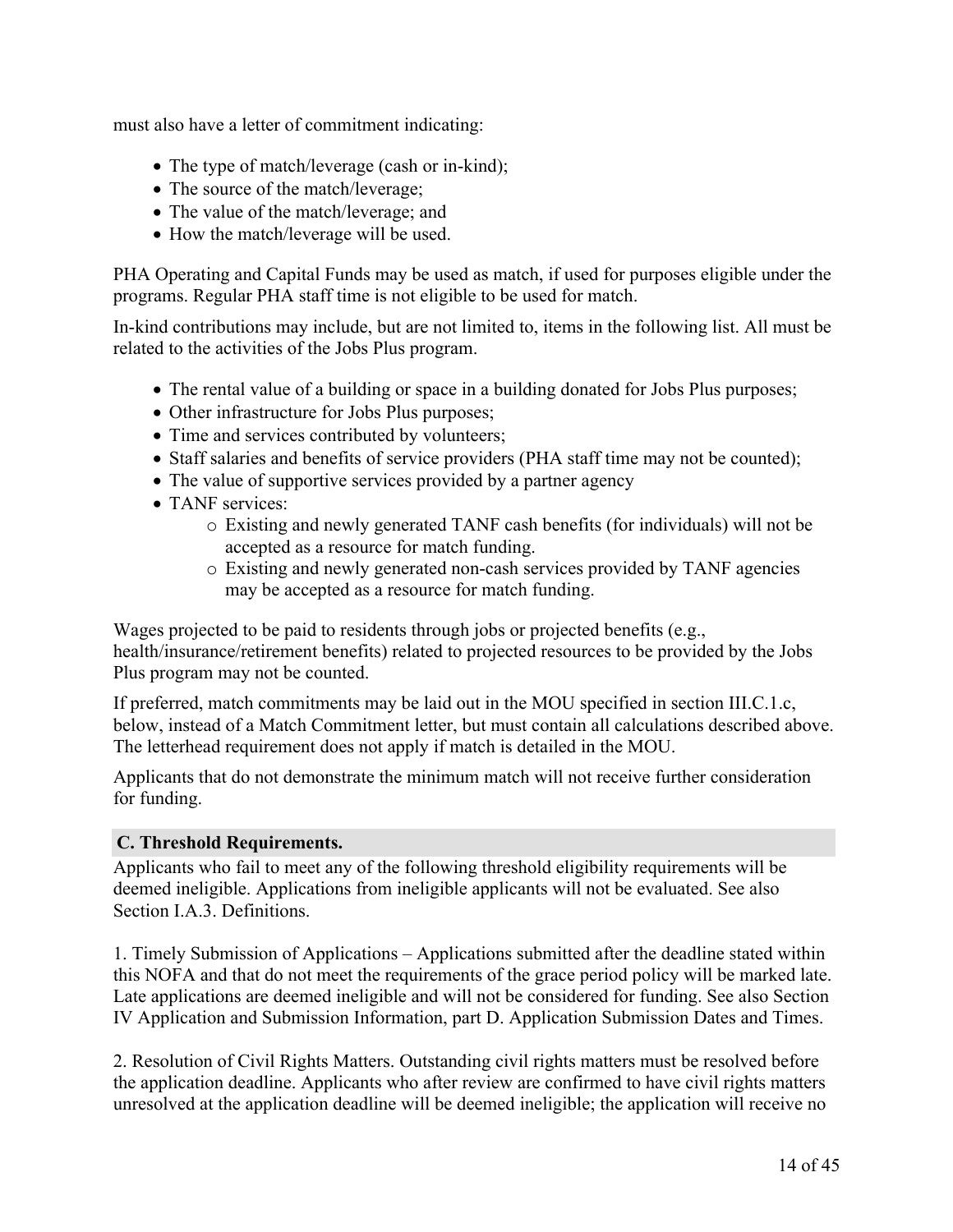further review, will not be rated and ranked, and will not receive funding.

a. Applicants having any of the charges, cause determinations, lawsuits, or letters of findings referenced in subparagraphs  $(1) - (5)$  that have not been resolved to HUD's satisfaction before or on the application deadline date are ineligible for funding. Such matters include:

(1) Charges from HUD concerning a systemic violation of the Fair Housing Act or receipt of a cause determination from a substantially equivalent state or local fair housing agency concerning a systemic violation of a substantially equivalent state or local fair housing law proscribing discrimination because of race, color, religion, sex, national origin, disability or familial status;

(2) Status as a defendant in a Fair Housing Act lawsuit filed by the Department of Justice alleging a pattern or practice of discrimination or denial of rights to a group of persons raising an issue of general public importance under 42 U.S.C. 3614(a);

(3) Status as a defendant in any other lawsuit filed or joined by the Department of Justice, or in which the Department of Justice has intervened, or filed an amicus brief or statement of interest, alleging a pattern or practice or systemic violation of Title VI of the Civil Rights Act of 1964, Section 504 of the Rehabilitation Act of 1973, Section 109 of the Housing and Community Development Act of 1974, the Americans with Disabilities Act or a claim under the False Claims Act related to fair housing, non-discrimination, or civil rights generally including an alleged failure to affirmatively further fair housing; (4) Receipt of a letter of findings identifying systemic non-compliance with Title VI of the Civil Rights Act of 1964, Section 504 of the Rehabilitation Act of 1973, Section 109 of the Housing and Community Development Act of 1974; or the Americans with Disabilities Act; or

(5) Receipt of a cause determination from a substantially equivalent state or local fair housing agency concerning a systemic violation of provisions of a state or local law prohibiting discrimination in housing based on sexual orientation, gender identity, or lawful source of income.

b. HUD will determine if actions to resolve the charge, cause determination, lawsuit, or letter of findings taken before the application deadline date will resolve the matter. Examples of actions that may be sufficient to resolve the matter include, but are not limited to:

- Current compliance with a voluntary compliance agreement signed by all the parties;
- Current compliance with a HUD-approved conciliation agreement signed by all the parties;
- Current compliance with a conciliation agreement signed by all the parties and approved by the state governmental or local administrative agency with jurisdiction over the matter;
- Current compliance with a consent order or consent decree;
- Current compliance with a final judicial ruling or administrative ruling or decision; or
- Dismissal of charges.

## c. **Memorandum of Understanding (MOU) –** Applicants must establish and maintain a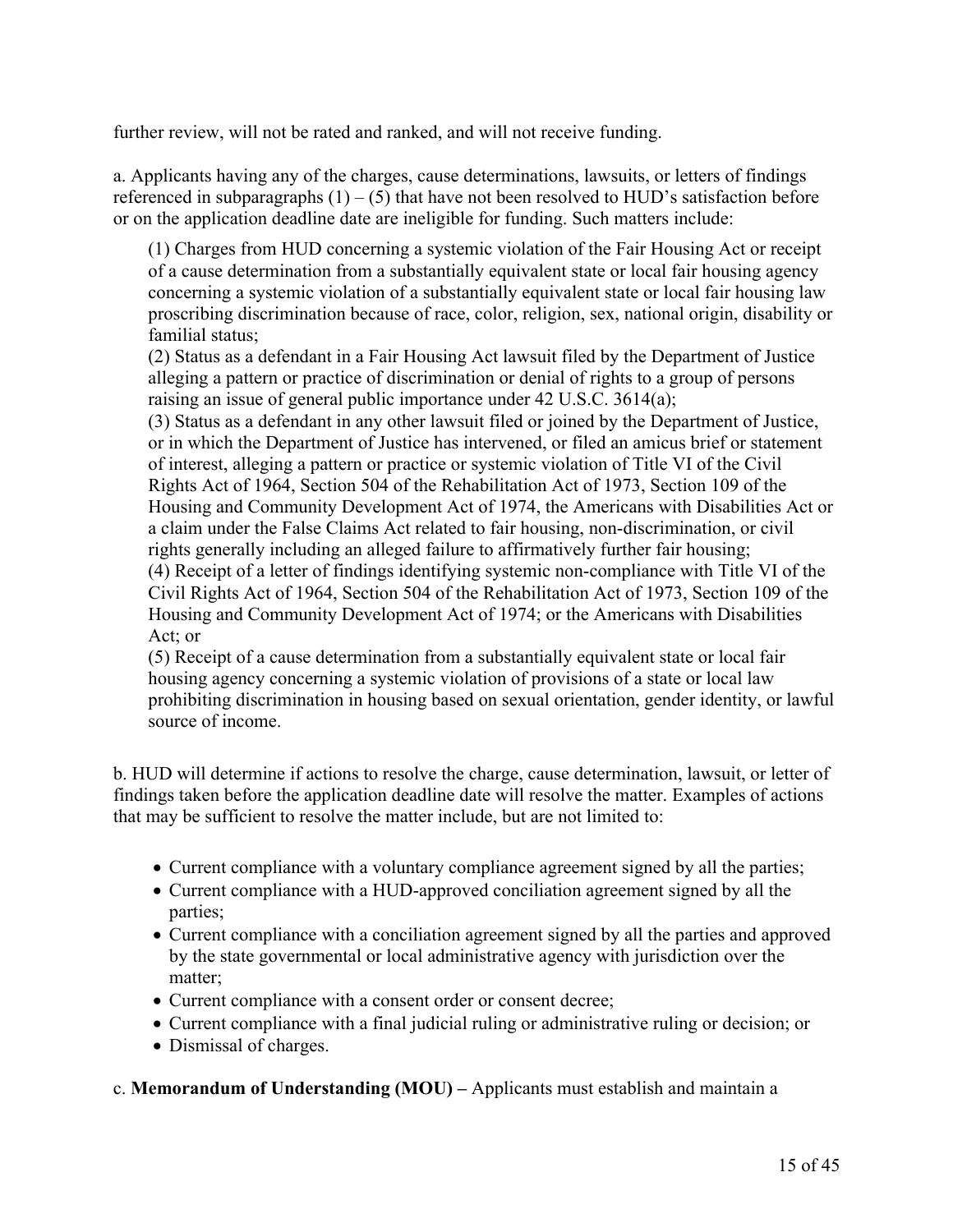working relationship with the local Workforce Development Board and/or local American Job Center (formerly known as One-Stop Center) for the duration of the grant period. To meet the threshold requirement, the applicant must submit documentation of this relationship in a MOU between the Housing Authority and the local Workforce Development Board or American Job Center/One-Stop Center. The MOU must identify roles and responsibilities of the signatory agencies, and have been signed by all parties between the date of publication of this NOFA and the application due date. If there is an MOU already in place, the parties must execute an Addendum that specifically references the Jobs Plus Program for Fiscal Year 2017, and meets the date requirements above.

d. **Match –** Applicants that do not demonstrate the minimum match through the attachment of detailed match commitment letters as described in this NOFA Section III.B will not receive further consideration for funding.

#### **D. Statutory and Regulatory Requirements Affecting Eligibility.**

#### **1. Compliance with Non-discrimination and Related Requirements.**

Unless otherwise specified, these non-discrimination and equal opportunity authorities and other requirements apply to all Program NOFAs. Please read the following requirements carefully as the requirements are different among HUD's programs.

#### **Compliance with Fair Housing and Civil Rights Laws.**

With some exceptions for federally recognized Indian tribes, recipients and their prospective subrecipients must comply with all applicable fair housing and civil rights requirements in 24 CFR 5.105(a), including, but not limited to, the Fair Housing Act; Title VI of the Civil Rights Act of 1964; Section 504 of the Rehabilitation Act; Title II and Title III of the ADA of 1990.

Recipients of HUD funds, and their prospective sub-recipients, who are conducting programs or activities in a state or local jurisdiction that has passed a law prohibiting discrimination in housing based upon sexual orientation or gender identity, or a law prohibiting discrimination in housing based on lawful source of income, must comply with the law(s) of the state or locality in which the program activities are conducted.

**Physical Accessibility.** Note that all meetings must be held and services provided in facilities that are physically accessible to persons with disabilities. Where physical accessibility is not achievable, successful applicants must give priority to alternative methods of product or information delivery that offer programs and activities to qualified individuals with disabilities in the most integrated setting appropriate in accordance with HUD's implementing regulations for section 504 of the Rehabilitation Act of 1973 (29 U.S.C.§ 794) at 24 CFR part 8. In addition, all notices of and communications during all training sessions and public meetings shall be provided in a manner that is effective for persons with hearing, visual, and other communication-related disabilities or provide other means of accommodation for persons with disabilities consistent with section 504 of the Rehabilitation Act of 1973 and HUD's section 504 regulations. See 24 CFR section 8.6.

#### **Affirmatively Furthering Fair Housing.**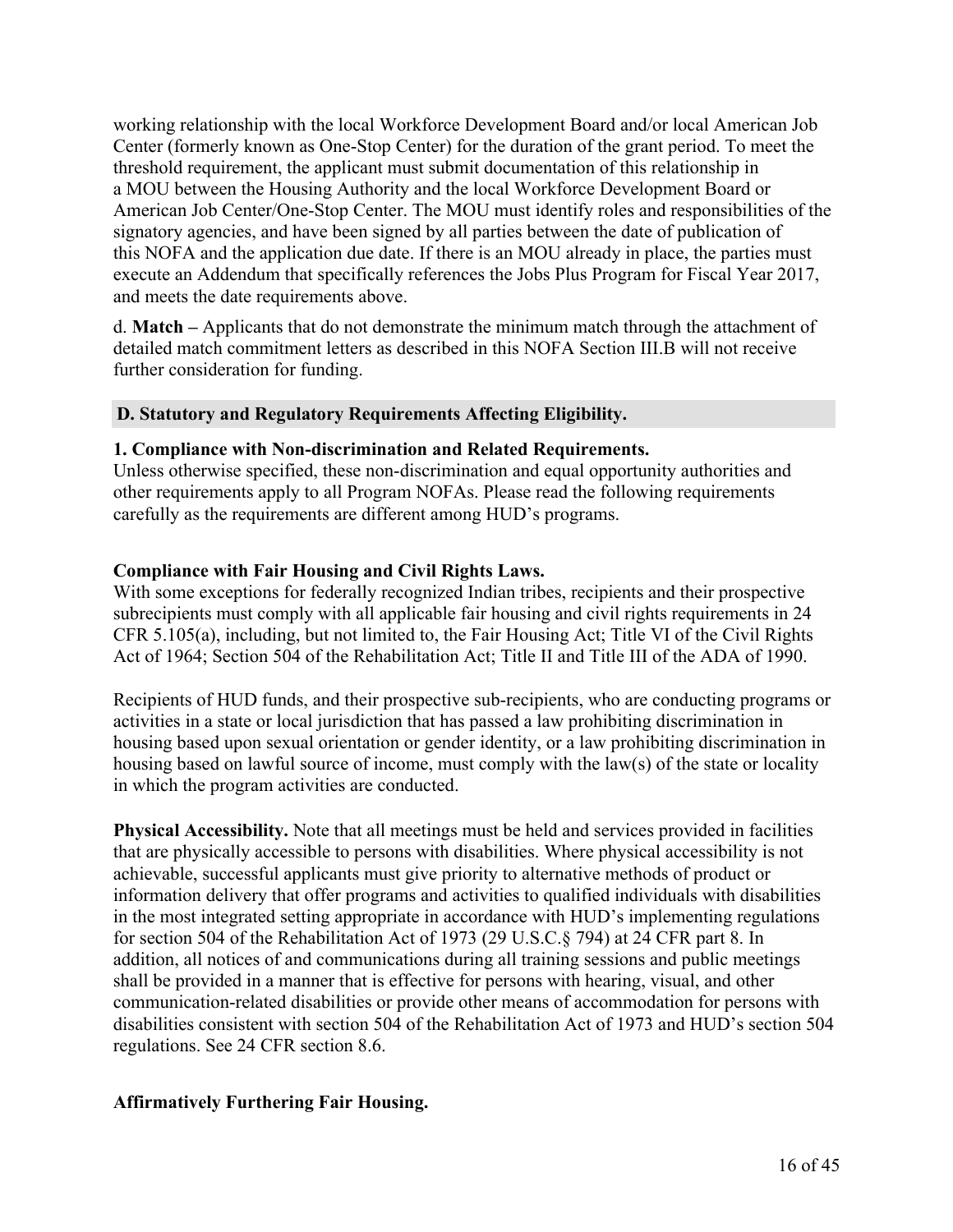Section 808(e)(5) of the Fair Housing Act requires HUD to affirmatively further the purposes of the Fair Housing Act in its housing and urban development programs. HUD requires recipients of funds, including those awarded and announced under HUD's FY 2017 Program NOFAs not specifically exempted, to take meaningful actions that affirmatively further fair housing.

Unless otherwise specified elsewhere in this Program NOFA, an applicant must discuss how it will carry out the proposed activities in a manner that affirmatively furthers fair housing in compliance with Section 808(e)(5) of the Fair Housing Act. If the applicant operates in a jurisdiction with an accepted Assessment of Fair Housing, the proposed activities should be consistent with the AFH's fair housing goals and with fair housing strategies specified in any applicable Consolidated Plan or Public Housing Agency Plan.

Federally recognized Indian tribes are not subject to the requirement to affirmatively further fair housing in their use of certain HUD funds. Other tribal entities may also be exempt. If a tribal entity's use of HUD funds is subject to the Fair Housing Act, then its proposed activities under a particular program NOFA should be consistent with the AFH's fair housing goals and with fair housing strategies specified in any applicable Consolidated Plan.

Applicants should note this requirement, which is listed in Section IV of the FY 2017 General Section, has been modified under this NOFA. Section IV of the FY 2017 General Section requires applicants to submit a statement (unless otherwise stated in the program NOFA) describing how it will carry out the proposed activities in a manner in compliance with Section 808(e)(5) of the Fair Housing Act, which requires the Department to affirmatively further the purposes of the Fair Housing Act in its housing and urban development Programs. Applicants under this NOFA need not incluse a statement on Affirmatively Furthering Fair Housing (AFFH) in their application; instead, successful applicants must undertake to take affirmative steps to try to further fair housing.

## **Improving Access to Services for Persons with Limited English Proficiency (LEP).**

Executive Order (E.O.) 13166 seeks to improve access to federally assisted programs and activities for individuals who, because of national origin, have LEP. Recipients of HUD funds shall take reasonable steps to ensure meaningful access to their programs and activities to LEP individuals. As an aid to recipients, HUD published Final Guidance to Federal Financial Assistance Recipients: Title VI Prohibition Against National Origin Discrimination Affecting Limited English Proficient Persons (LEP Guidance) in the Federal Register on January 22, 2007 (72 FR 2732). LEP guidance and LEP information is available on HUD's [website](http://portal.hud.gov/hudportal/HUD?src=/program_offices/fair_housing_equal_opp/promotingfh/lep-faq).

#### **2. HUD- or Federal government-wide Requirements.**

a. Outstanding Delinquent Federal Debts – It is HUD policy, consistent with the purposes and intent of 31 U.S.C. 3720B and 28 U.S.C. 3201(e), that applicants with outstanding delinquent federal debt will not be eligible to receive an award of funds, unless:

- A negotiated repayment schedule is established and the repayment schedule is not delinquent, or
- Other arrangements satisfactory to HUD are made prior to the award of funds by HUD.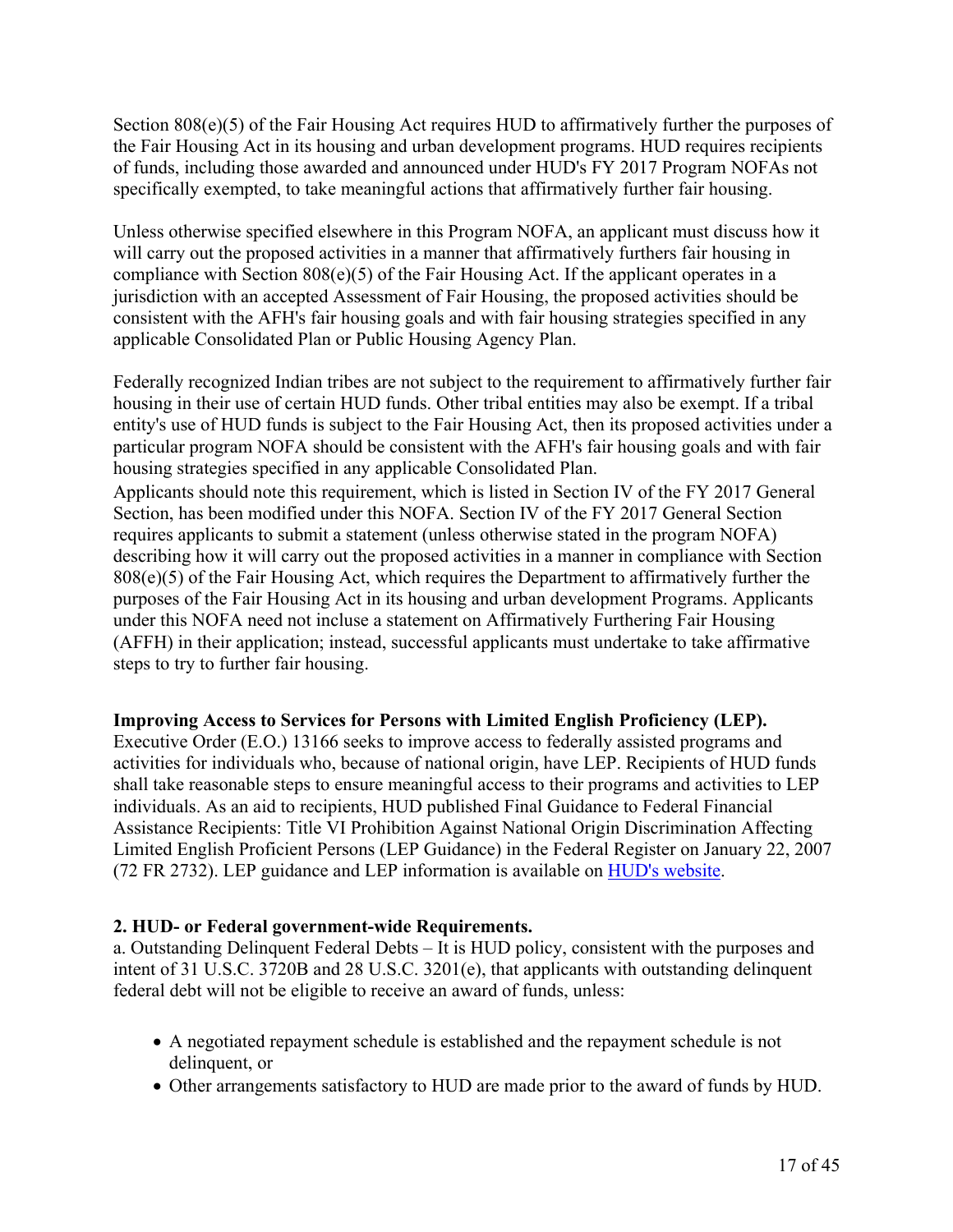If satisfactory arrangements cannot be completed within 90 days of notification of selection, HUD will not make an award of funds to the applicant, and instead offer the award to the next eligible applicant. HUD may act earlier than the above stated 90 days to ensure, in HUD's determination, that the funds can be obligated in a timely manner. Applicants selected for funding, or awarded funds, must report any changes in status of current agreements covering federal debt. HUD may withhold funding, terminate an award, or seek other remedies from a grantee if a previously agreed-upon payment schedule has not been followed or a new agreement with the federal agency to which the debt is owed has not been signed.

b. Sufficiency of Financial Management System. HUD will not award or disburse funds to applicants that do not have a financial management system that meets Federal standards as described at 2 CFR 200.302. HUD may arrange for a survey of financial management systems for applicants selected for award who have not previously received Federal financial assistance, where HUD Program officials have reason to question whether a financial management system meets Federal standards, or for applicants considered high risk based on past performance or financial management findings.

c. Debarments and/or Suspensions – Under 2 CFR 2424, no award of Federal funds may be made to debarred or suspended applicants, or those proposed to be debarred or suspended from doing business with the Federal government.

d. False Statements – A false statement in an application is grounds for denial or termination of an award and possible punishment, as provided in 18 U.S.C. 1001.

e. Pre-selection Review of Performance. – If your organization has delinquent federal debt or is excluded from doing business with the Federal government, the organization may be ineligible for an award. In addition, before making a Federal award, HUD reviews information available through any OMB-designated repositories of government-wide eligibility qualification or financial integrity information, such as Federal Awardee Performance and Integrity Information System (FAPIIS), and the "Do Not Pay" website. HUD may consider other public sources such as newspapers, Inspector General or Government Accountability Office reports or findings, or other complaints that have been proven to have merit. Applicants may review and comment on any information in FAPIIS through SAM. HUD reserves the right to:

- Deny funding, or with a renewal or continuing award, consider suspension or termination of an award immediately for cause,
- Require the removal of any key individual from association with management or implementation of the award, and
- Make provisions or revisions regarding the method of payment or financial reporting requirements.

f. Mandatory Disclosure Requirement. Recipients or applicants must disclose in writing to the awarding program office at HUD, all violations of Federal criminal law involving fraud, bribery, or gratuity violations potentially affecting the Federal award within ten days after learning of the violation. Recipients that have received a Federal award including the term and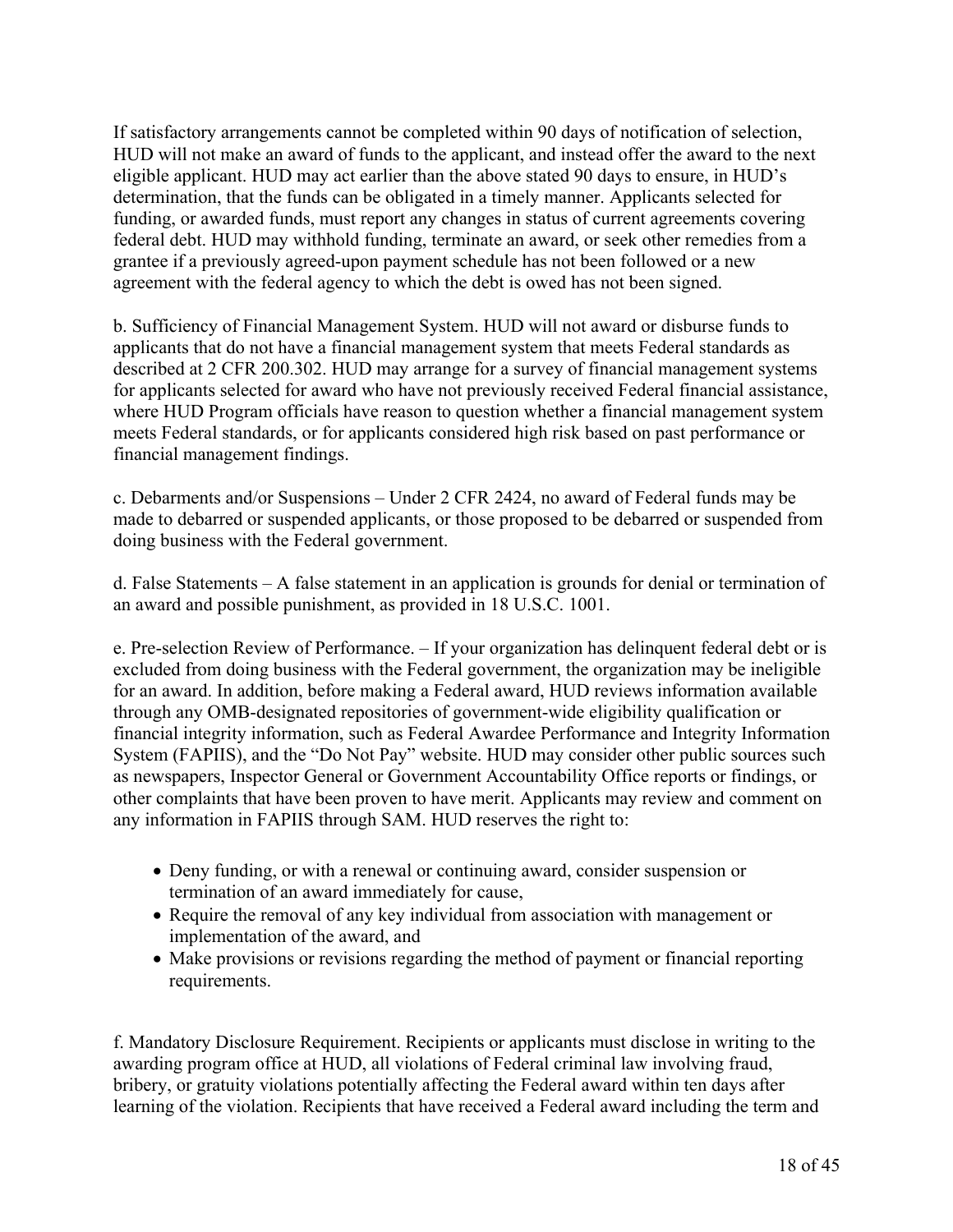condition outlined in Appendix XII to Part 200—Award Term and Condition for Recipient Integrity and Performance Matters are required to report certain civil, criminal, or administrative proceedings to SAM. Failure to make required disclosures can result in any of the remedies described in §200.338 Remedies for noncompliance, including suspension or debarment. (See also 2 CFR part 180, 31 U.S.C. 3321, and 41 U.S.C. 2313.)

g. Conducting Business in Accordance with Ethical Standards/Code of Conduct –

Before entering into an agreement with HUD, applicants selected for award must ensure an upto-date copy of the organization's code of conduct, dated and signed by the Executive Director, Chair, or equivalent official, of the governing body of the organization has been submitted to HUD.

Codes of conduct must prohibit real and apparent conflicts of interest that may arise among officers, employees, or agents; prohibit the solicitation and acceptance of gifts or gratuities over minimal value by officers, employees, or agents for their personal benefit; and outline administrative and disciplinary actions available to remedy violations of such standards. (See 2 CFR 200.112 and 2 CFR 200.318.)

If the recipient has a parent, affiliate, or subsidiary organization, whether non-profit or forprofit, the recipient must also maintain written standards of conduct covering organizational conflicts of interest. "Organizational conflicts of interest" means that because of relationships with a parent, affiliate, or subsidiary organization, the recipient is unable, or appears to be unable, to be impartial in administering the award or serving as a pass-through-entity.

h. Conflict of Interest of Consultants or Technical Experts Assisting HUD – Consultants and technical experts who assist HUD in rating and ranking applications for funding under published FY 2017 Program NOFAs are subject to 18 U.S.C. 208, the federal criminal conflictof-interest statute, and the Standards of Ethical Conduct for Employees of the Executive Branch regulation published at 5 CFR part 2635. As a result, consultants and technical experts who have assisted or plan to assist applicants with preparing applications for FY 2017 Program NOFAs may not serve on a selection panel and may not serve as a technical advisor to HUD. Anyone involved in rating and ranking FY 2017 Program NOFA applications, including departmental staff, experts and consultants must avoid conflicts of interest or the appearance of such conflicts. These individuals must also disclose to HUD's Office of General Counsel Ethics Law Division the following information, if applicable:

- How the selection or non-selection of any applicant under a FY 2017 Program NOFA will affect the individual's financial interests, as provided in 18 U.S.C. 208, or
- How the application process involves a party with whom the individual has a covered relationship under 5 CFR 2635.502

The consultant or technical expert assisting HUD must disclose this information before participating in any matter regarding an FY 2017 program NOFA. Applicants with questions regarding these provisions or concerning a conflict of interest, please call the Office of General Counsel, Ethics Law Division, at (202) 708-3815 (this is not a toll-free number). The phone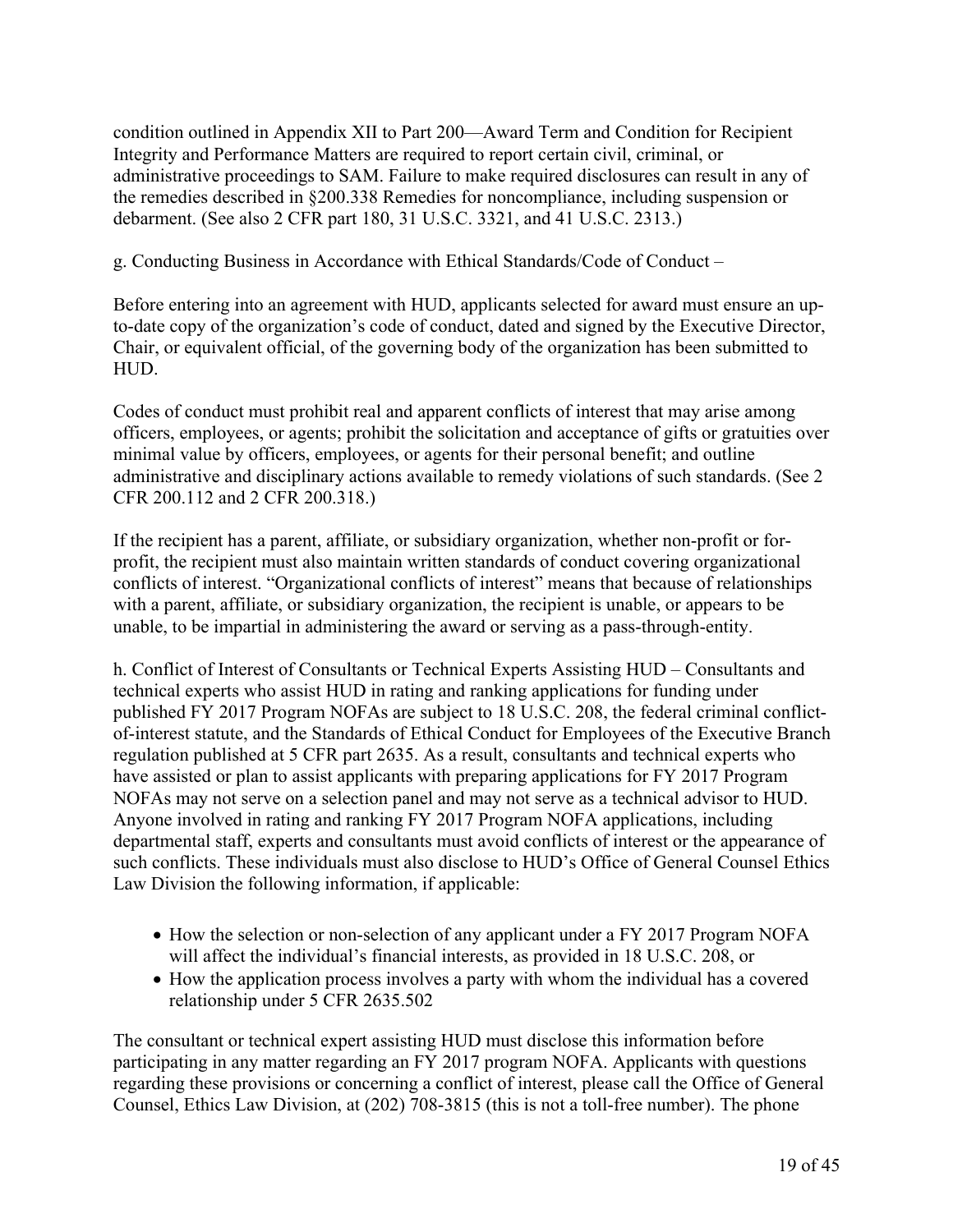number above may also be reached by individuals who are deaf or hard of hearing, or who have speech disabilities, through the Federal Relay Services service at 1-800-877-8339.

i. . Prohibition Against Lobbying Activities. Applicants are subject to the provisions of Section 319 of Public Law 101-121, 31 U.S.C. 1352, (the Byrd Amendment) and 24 CFR part 87, which prohibit recipients of federal awards from using appropriated funds for lobbying the executive or legislative branches of the Federal government in connection with a specific award. All applicants must submit with their application the signed Certification Regarding Lobbying included in the Application download from Grants.gov. In addition, applicants must disclose, using Standard Form LLL (SF-LLL), "Disclosure of Lobbying Activities," any funds, other than federally appropriated funds, that will be or have been used to influence federal employees, members of Congress, or congressional staff regarding specific grants or contracts. Federallyrecognized Indian tribes and tribally designated housing entities (TDHEs) established by federally-recognized Indian tribes as a result of the exercise of the tribe's sovereign power are excluded from coverage of the Byrd Amendment, but state-recognized Indian tribes and TDHEs established only under state law shall comply with this requirement. Applicants must submit the SF-LLL if they have used or intend to use non-federal funds for lobbying activities.

k. Consistency with the Consolidated Plan and Analysis of Impediments (AI)/Assessment of Fair Housing – Certain competitive Programs require applications to contain a certification of consistency with a HUD-approved Consolidated Plan. This certification means that the proposed activities are consistent with the jurisdiction's strategic plan, and the location of the proposed activities is consistent with the geographic areas specified in the Consolidated Plan. The Consolidated Plan also includes the jurisdiction's certification to affirmatively further fair housing which means, among other requirements, that the jurisdiction has conducted an AI/Assessment of Fair Housing. If a program NOFA requires a certification of consistency with the Consolidated Plan and you fail to provide the certification, and you do not cure the omission as a curable deficiency, HUD will not fund the application.

Under HUD's regulations at 24 CFR 91.2(d), an applicant's PHA Plan must include a certification by the appropriate state or local official that the PHA Plan is consistent with the applicable Consolidated Plan for the jurisdiction in which the PHA is located and must describe the manner in which the applicable contents of the PHA Plan are consistent with the Consolidated Plan.

## **E. Program Specific Requirements.**

**Non-Performing PHAs.** Non-performing PHAs (per the definition in Section III.A) must submit a justification explaining their capacity to manage a grant despite their non-performing status. PHA's may contact their field office representative to determine if they are on the Troubled list. When applications are received, a list of non-performing PHA applicants will be forwarded to the Office of Field Operations along with any submitted justifications. The Office of Field Operations will make a pass/fail determination on whether the nonperforming PHA's application can be scored. If an applicant is selected for funding and it is deemed necessary by HUD, applicants may be required to enter into a Recovery Agreement with HUD, which may include contracting with an entity acceptable to the HUD field office to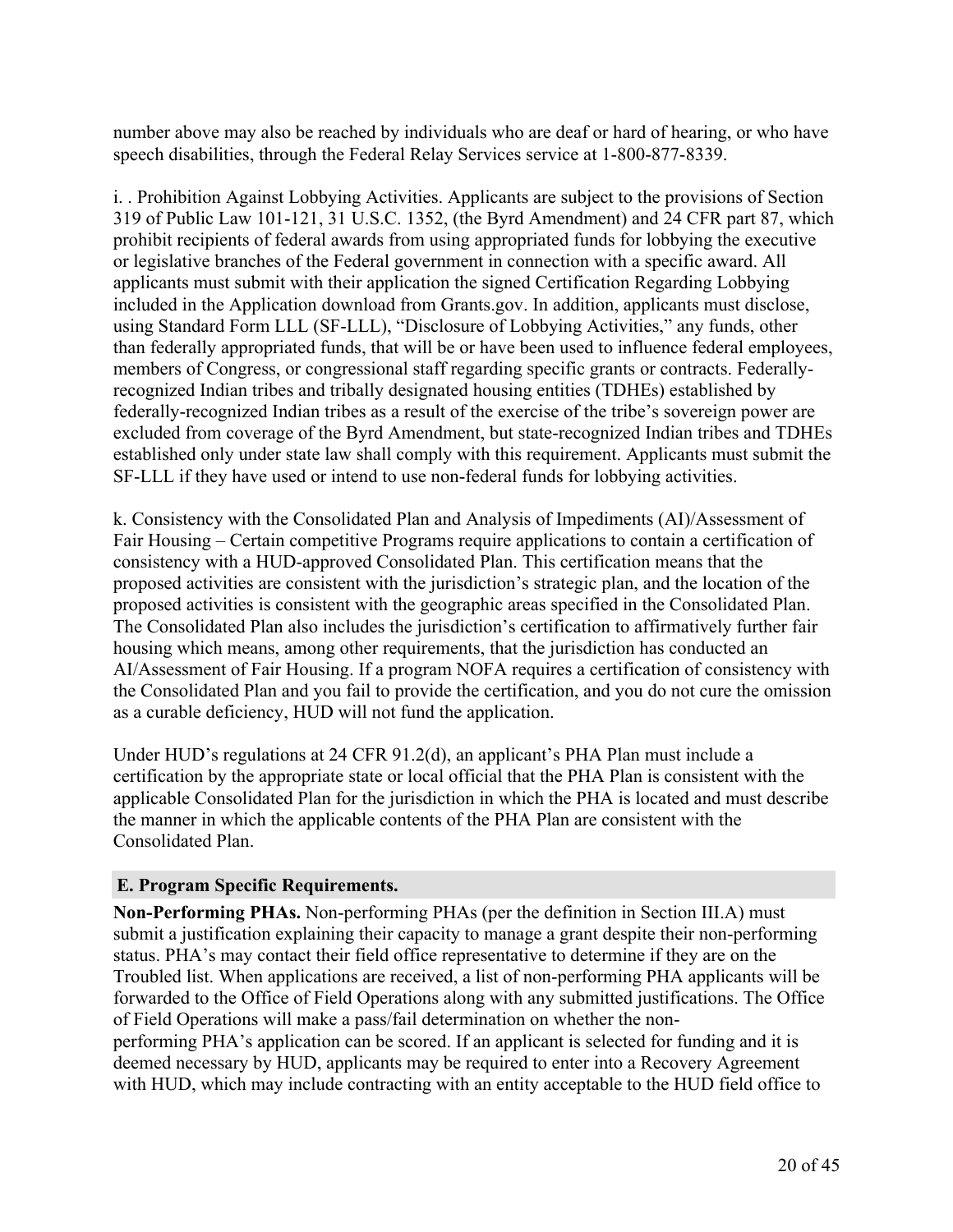act as Contract Administrator for the program.

**Tribes or Tribally Designated Housing Entities (TDHEs).** This program is not open to federally designated tribes or tribally designated housing entities.

**Subawards Subrecipients.** This program does not allow subawards or subrecipients.

**Technical Assistance.** HUD encourages PHAs and partners to seek technical assistance in implementing a successful Jobs Plus program. Technical assistance is an eligible use of funds and should be accounted for in the budget; however, HUD reserves the right to approve all technical assistance and providers for the PHA. Further guidance will be issued upon grant award.

**Data Sharing.** Applicants must share data gathered as part of the Jobs Plus program with HUD or HUD designees upon HUD's request. This includes, but is not limited to, data on program management, outcomes, participants and expenditures.

## **Eligible Activities and Cost**:

- [FAPIIS](http://www.fapiis.gov/fapiis/index.action) Hiring and compensating staff such as Service Coordinators or other servicerelated personnel (salary and fringe benefits for either Jobs Plus-specific staff or partner staff dedicated in whole or in part to providing Jobs Plus-related services).
- Providing services, such as job development and placement services; work readiness, including health screening; assistance with purchasing books, training materials, uniforms, test fees, work-related tools, interview clothing, required immunizations or health testing (e.g. TB test) or other hiring pre-requisites, etc.; education, job training, job counseling, job search skills, tutoring, mentoring, literacy, financial literacy and/or coaching; computer and internet access/on-site computer labs, and training on computer use and online technologies; counseling; transportation; and child care. (Services may be provided by the PHA or any partner/sub-contractor.)
- Rent incentives.
- Technical assistance.
- Administrative costs, such as rental of office space and related utilities, office supplies and equipment, postage, etc.
- Lease or rental of space for Jobs Plus activities is an eligible use of administrative funds, these conditions:
	- o The lease must be for existing facilities not requiring rehabilitation or construction except for minimal alterations to make the facilities accessible for a person with disabilities;
	- o No repairs or renovations of the property may be undertaken with Jobs Plus funds; and
	- o Properties in the Coastal Barrier Resources System designated under the Coastal Barrier Resources Act (16 U.S.C. 3501) cannot be leased or rented with federal funds.
- Data collection/tracking and related software.
- Staff training/development/conferences/participating in learning networks and associated travel.
- NOTE: All program expenses must be approved by HUD and be within statutory and regulatory limitations (e.g., 2 CFR Part 200).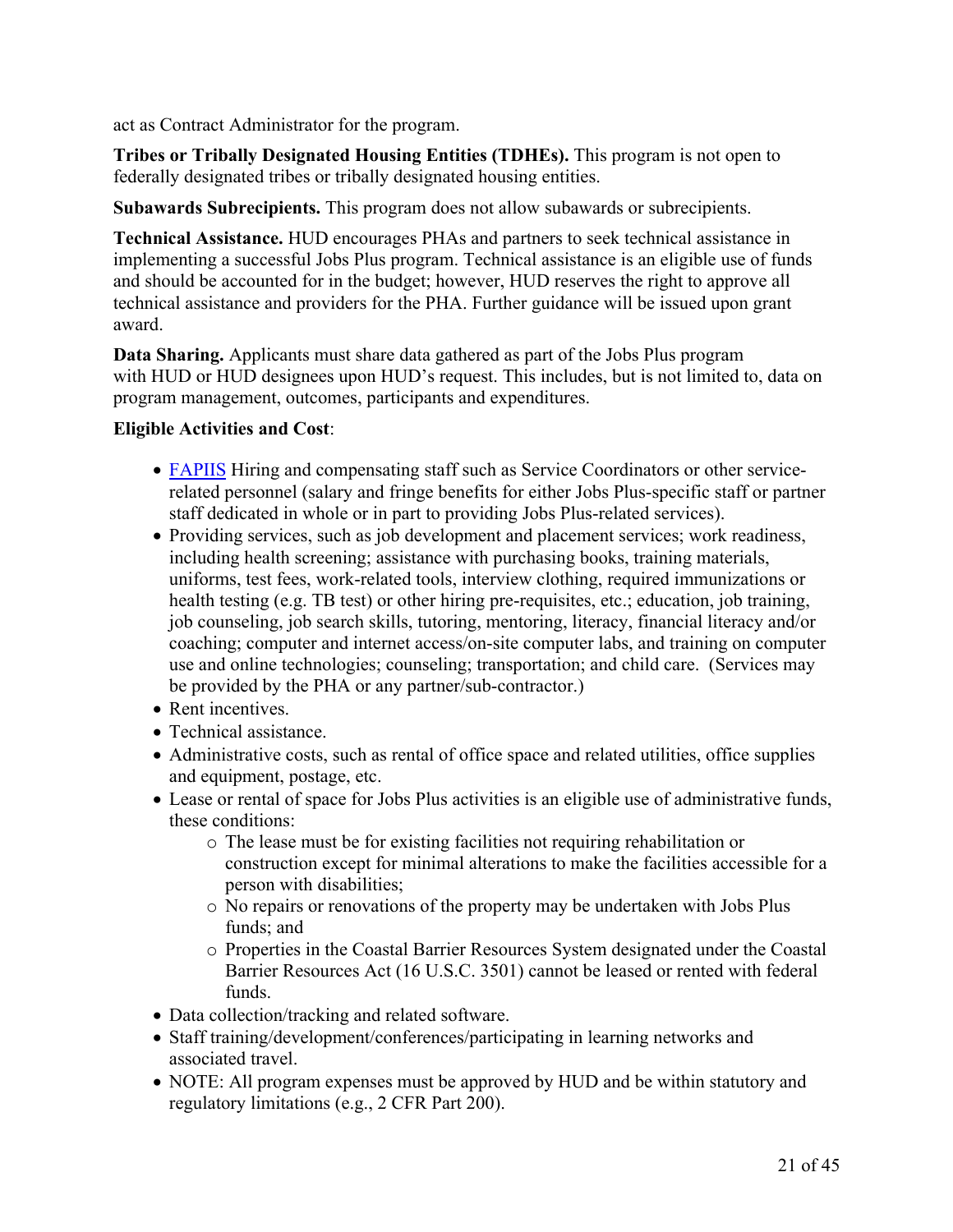NOTE: HUD reserves the right to approve or disapprove any activity and may adjust grant budget amounts accordingly within individual grants and across this grant program.

## **F. Criteria for Beneficiaries.**

This program has eligibility criteria for beneficiaries.

You must refer to Sections V of the General Section for information on these eligibility requirements. These requirements may, where applicable, determine whether your application is reviewed or make your application ineligible for funding:

- Resolution of civil rights matters;
- Compliance with nondiscrimination and other requirements, including but not limited to:
	- o compliance with all applicable fair housing and civil rights laws;
		- o affirmatively furthering fair housing;
- Delinquent Federal debts
- Financial management systems that meet Federal standards;
- Debarment and/or suspension from doing business with the Federal Government;
- False statements;
- Do Not Pay review and compliance with the Improper Payments Elimination and Recovery Improvement Act of 2012;
- Standards of ethical conduct/code of conduct;
- Prohibition against lobbying activities; and
- Conflicts of interest.

## <span id="page-23-0"></span>**IV. Application and Submission Information.**

#### **A. Obtaining an Application Package.**

#### **Instructions for Applicants**

You must download both the Application Instruction and the Application Package from [Grants.gov.](https://www.grants.gov/) To ensure you are using the correct Application Package and Application Instructions, you must verify that the CFDA Number and CFDA Description on the first page of the Application Package, and the Opportunity Title and the Funding Opportunity Number match the Program and NOFA to which you are applying.

The Application Package contains the Adobe forms created by Grants.gov. The Instruction download contains official copies of the General Section and Program NOFA, and forms necessary for a complete application. The Instruction download may include Microsoft Word, Microsoft Excel and additional Adobe Portable Document Format documents.

An applicant demonstrating good cause may request a waiver from the requirement for electronic submission. For example, a lack of available Internet access in the geographic area in which your business offices are located. Lack of SAM registration or valid DUNS is not deemed good cause. If you cannot submit your application electronically, you must ask in writing for a waiver of the electronic grant submission requirements. HUD will not grant a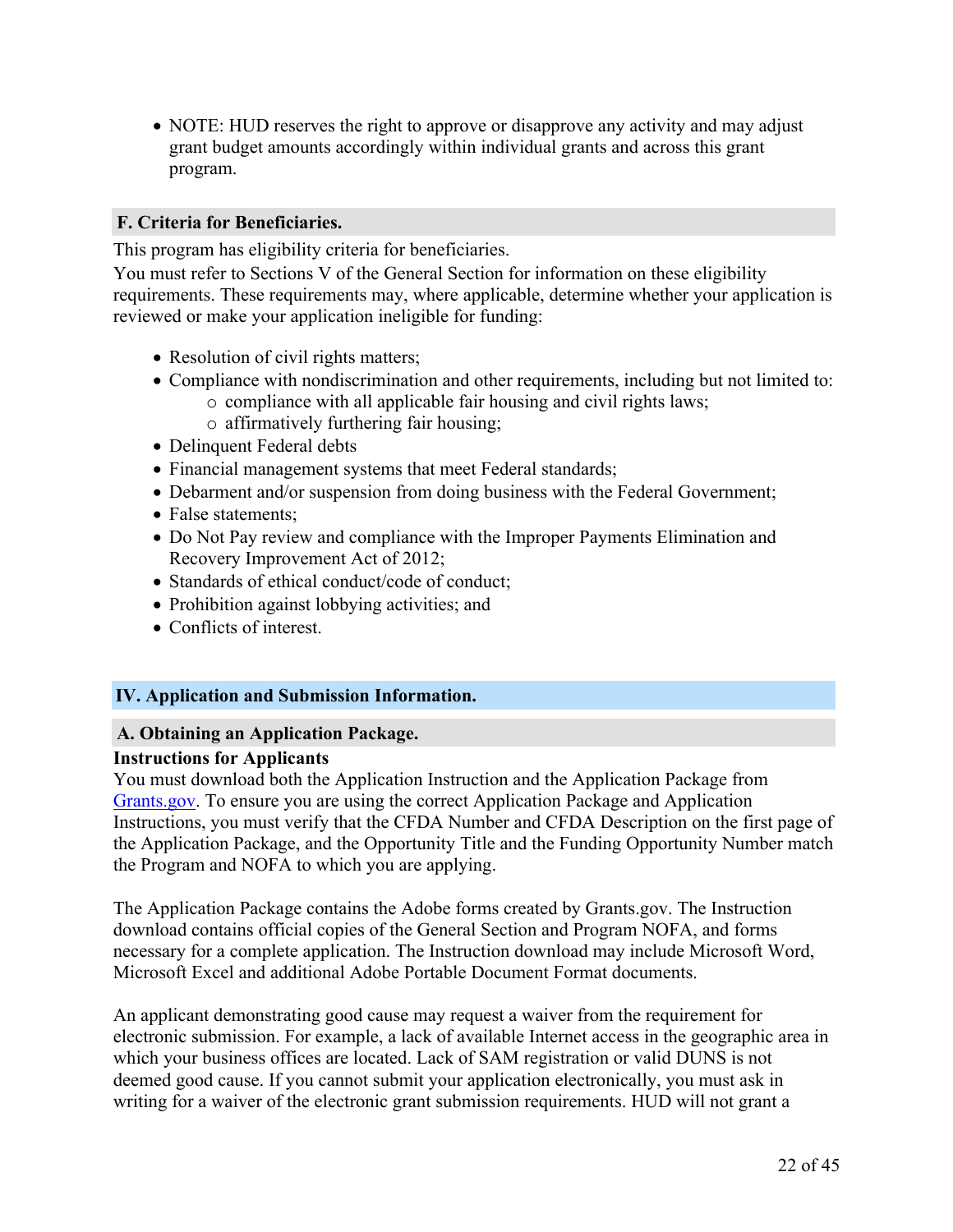waiver if HUD does not receive your written request at least 15 days before the application deadline or if you do not demonstrate good cause. If HUD waives the requirement, HUD must receive your paper application before the deadline of this NOFA. To request a waiver and receive a paper copy of the application materials, you should contact:

## Email: [JobsPlus@hud.gov](mailto:JobsPlus@hud.gov)

The subject line of the email message should be "FY 2017 Jobs Plus NOFA Waiver Request". If an applicant is granted a waiver, then the approval will provide instructions for submitting paper copies to the appropriate HUD office(s). See Section VI.A.3 of the General Section ("Obtaining a Paper Application") and Section VI.A.2 of the General Section ("Obtaining a Waiver of Electronic Submission Requirements") for more information.

## **B. Content and Form of Application Submission.**

To ensure that the correct Application Package and Application Instructions are used, applicants must verify that the CFDA Number and CFDA Description on the first page of the Application Package downloaded from Grants.gov, as well as the Funding Opportunity Title, and the Funding Opportunity Number match the Program and NOFA to which they are applying. You must verify that boxes 11, 12, and 13 on the SF-424 match the NOFA for which you are applying. If they do not match, you have downloaded the wrong Application Instruction and Application Package.

Submission of an application under the wrong CFDA and Funding Opportunity Number is not a curable deficiency and will result in your application being declared ineligible for funding.

## **1. Content.**

Forms for your package include the forms outlined below:

| / Certifications                                                          | <b>Forms / Assurances   Submission Requirement</b>                           | <b>Notes / Description</b>                                                                                                                                                                                               |
|---------------------------------------------------------------------------|------------------------------------------------------------------------------|--------------------------------------------------------------------------------------------------------------------------------------------------------------------------------------------------------------------------|
| Application for<br>Federal Assistance -<br><b>Standard Form</b><br>SF 424 | Required - See Section<br>IV.B.2.b of this NOFA for<br>more information      | HUD may contact an applicant to<br>clarify items on this form, and will be<br>treated as a curable deficiency (see<br>Section V.B.2 of this NOFA<br>(Corrections to Deficient Applications)<br>for more information.)    |
| Disclosure of<br>Lobbying Activities<br>- Standard Form<br><b>SF LLL</b>  | If applicable - See Section<br>IV.B.2.c of this NOFA for<br>more information | HUD may contact an applicant to<br>clarify items on this form, and will be<br>treated as a curable deficiency (see<br>Section V.B.2 of this NOFA<br>("Corrections to Deficient"<br>Applications") for more information.) |
| <b>HUD</b> Applicant                                                      |                                                                              | HUD will provide instructions HUD will provide instructions to                                                                                                                                                           |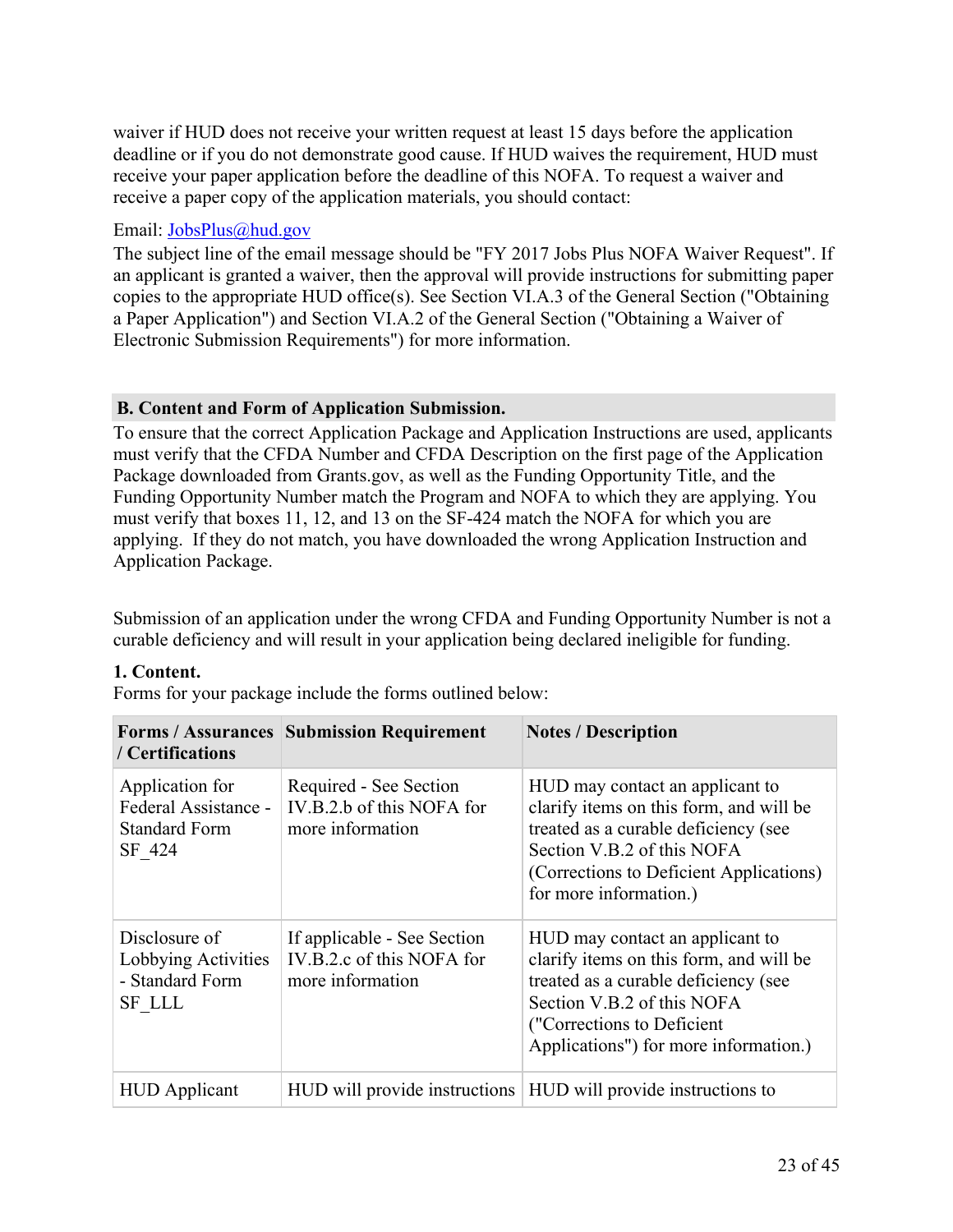| Recipient<br>Disclosure Report<br>(HUD) 2880<br>Applicant/Recipient<br>Disclosure/Update<br>Report | to grantees on how the form is<br>to be submitted. | grantees on how the form is to be<br>submitted. |
|----------------------------------------------------------------------------------------------------|----------------------------------------------------|-------------------------------------------------|
|----------------------------------------------------------------------------------------------------|----------------------------------------------------|-------------------------------------------------|

Additionally, your complete application must include the following narratives and non-form attachments.

# **Other Application Submission Information**

| Executive<br>Summary                                        | Please include an Executive Summary of the proposed program. Please do not<br>exceed three $(3)$ pages                                                                                                                                                                                                                                                                              |
|-------------------------------------------------------------|-------------------------------------------------------------------------------------------------------------------------------------------------------------------------------------------------------------------------------------------------------------------------------------------------------------------------------------------------------------------------------------|
| <b>Jobs Plus</b><br>Narratives                              | The written narrative must address the rating factors noted in Section V of the<br>NOFA. Narratives are required for Rating Factors 1, 2 and 3. If narratives or<br>other required submissions for the rating factors are missing from the<br>application, they cannot be requested as a cure for deficiency. Your application<br>will be reviewed based on the material submitted. |
| Map of Site                                                 | Please include a map showing the layout of the proposed site to be served.<br>This is part of Rating Factor 1.                                                                                                                                                                                                                                                                      |
| <b>MOU</b> between<br>PHA and<br>WDB and/or<br>AJC/One-Stop | This is a required threshold. If it is missing from the application, it cannot be<br>requested as a cure for deficiency.                                                                                                                                                                                                                                                            |
| Schedule                                                    | Implementation Part of Rating Factor 3                                                                                                                                                                                                                                                                                                                                              |
| Detailed<br>Program Budget                                  | Part of Rating Factor 3 - Applicant's own format                                                                                                                                                                                                                                                                                                                                    |
| <b>Jobs Plus</b><br>Summary<br><b>Budget</b>                | Part of Rating Factor 3 - Form provided                                                                                                                                                                                                                                                                                                                                             |
| <b>Budget</b><br>Narrative                                  | Part of Rating Factor 3                                                                                                                                                                                                                                                                                                                                                             |
| chart                                                       | Match/Leverage See Rating Factor 4 for instructions                                                                                                                                                                                                                                                                                                                                 |
| Commitment<br>Letters                                       | Match/Leverage See Section III.B - Match and Rating Factor 4 for instructions                                                                                                                                                                                                                                                                                                       |
|                                                             |                                                                                                                                                                                                                                                                                                                                                                                     |

(See also "Guidance for Locating and Completing Forms")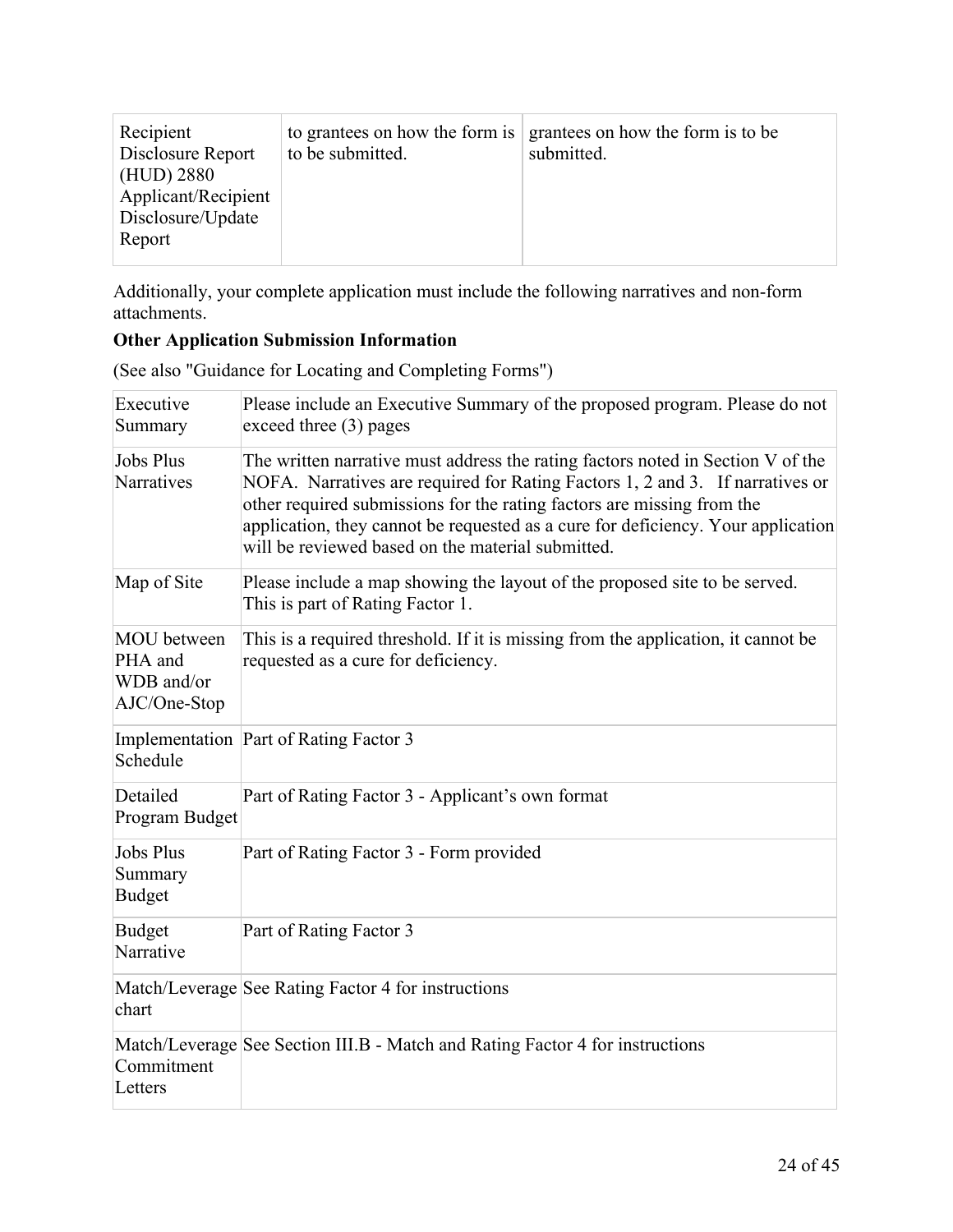## **2. Format and Form.**

Narratives and other attachments to your application must follow the following format guidelines.

Applications must be submitted these following attachments:

- **Executive Summary –** File named PHA\_Name\_Executive\_Summary. Not to exceed 3 pages.
- **Rating Factor 1 Narrative – Capacity.** File named PHA\_Name\_Rating\_Factor\_1\_Capacity, not to exceed 15 pages.
- **Rating Factor 2 Narrative – Need.** File named PHA\_Name\_Rating\_Factor\_2\_Need, not to exceed 5 pages.
- **Rating Factor 3 Narrative – Soundness of Approach.** File named PHA\_Name\_Rating\_Factor\_3\_Soundness, not to exceed 20 pages.
- **Map of Site.** File named PHA\_Name\_Map.
- **Signed MOU between PHA and WIB.** File named PHA\_Name\_MOU.
- **Implementation Schedule.** File named PHA\_Name\_Implementation\_Schedule. Not to exceed 5 pages.
- **Match Commitment Chart.** File named PHA\_Name\_Match\_Commitment\_Chart.
- **Match Commitment Letters.** One PDF file with all letters named PHA\_Name\_Match\_Commitment\_Letters.
- **Detailed Program Budget.** File named PHA\_Name\_Detailed\_Budget.
- **Jobs Plus Summary Budget.** Excel file named PHA\_Name\_Summary\_Budget.
- **Budget Narrative.** File named PHA\_Name\_Budget\_Narrative, not to exceed 5 pages.

Please upload files *in the above order* onto Grants.gov. You may combine all narratives into one PDF and upload as one file, but a Table of Contents should be included with page numbers to reference each narrative section.

Narrative page limits assume 12 point Times New Roman font with double spacing and oneinch margins. Tables and budgets need not to adhere to these standards. Only the information contained within the page limits for *each* narrative will be used for scoring *that* narrative.

Applications missing any of the following will be considered non-responsive to the NOFA and will not be considered for funding:

- Rating Factor 1 Narrative Capacity;
- Rating Factor 2 Narrative Need;
- Rating Factor 3 Narrative Soundness of Approach;
- Signed MOU between PHA and WIB;
- Implementation Schedule;
- Detailed Match Commitment Letters;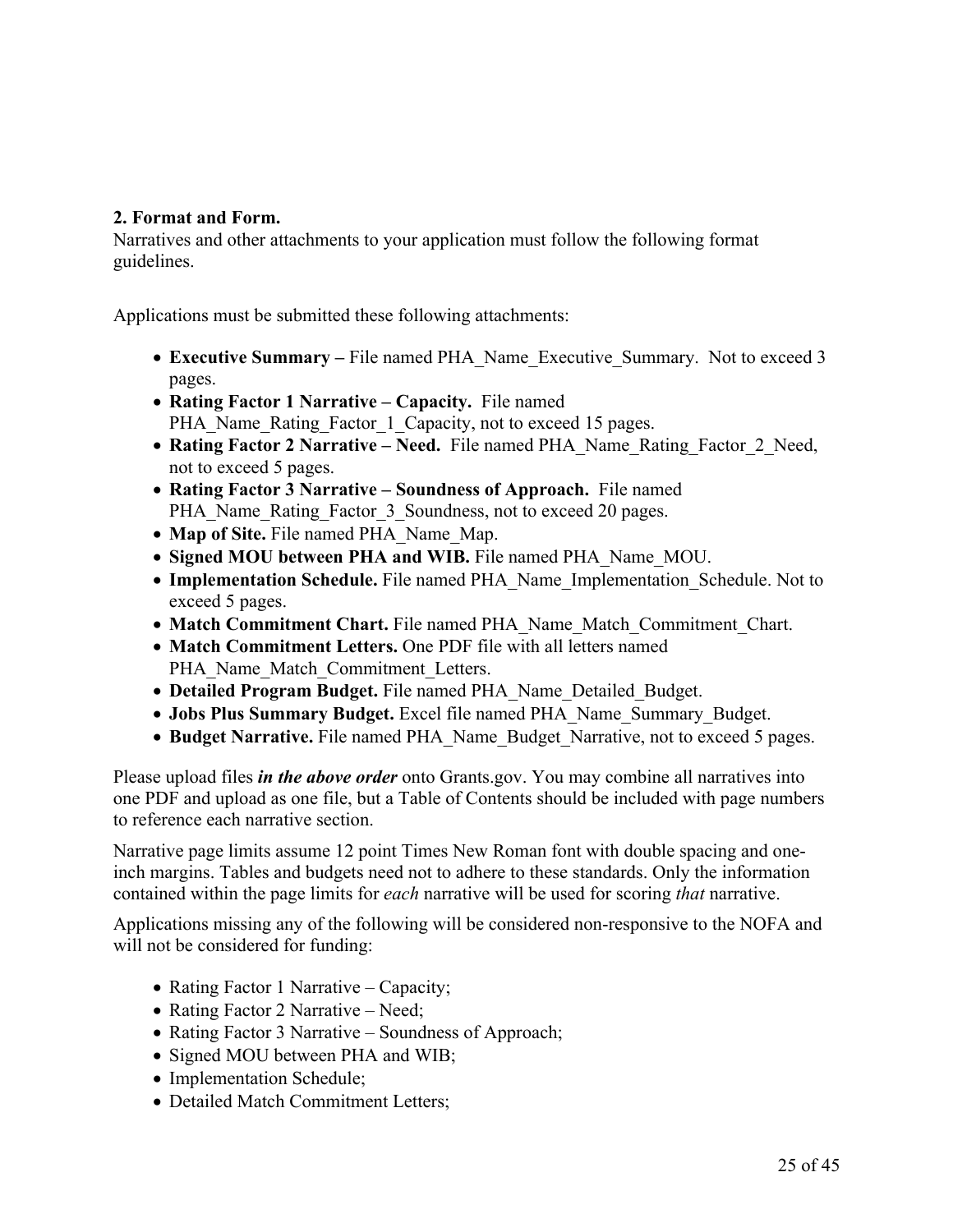- Detailed Program Budget;
- Jobs Plus Summary Budget;
- And Budget Narrative.

## **Guidance for Locating and Completing Forms**

**a. General.** The application consists of the "application download" and the "instructions download." Forms referred to as "electronic" are part of the application download in grants.gov, and forms referred to as "attachments" are part of the instructions download in grants.gov. Use only the forms included in the Grants.gov application download and instructions download for this funding opportunity to avoid using outdated forms. See Section VI of the 2017 General Section ("HUD NOFA Guidance for Applicants") for more information.

## **b. SF 424.**

Boxes in yellow are mandatory fields.

Question 2 – All applicants should select the "new" box on question 2, "type of application." Question 5a – The Federal Identifier requested in 5a is the PHA number of each applicant PHA (e.g., MD035 or AK002).

Question 5b – You may leave this blank.

Question 8.d – When entering the applicant zip code in 8.d, enter the 9-digit zip code.

Questions 10, 11, 12 and 13 are pre-populated. Do not add or change anything.

Question 14 – You may leave blank and need not attach anything.

Question 15 – PHA discretion. Suggest using the name of your PHA and Jobs Plus.

Question 16 – If the location of the applicant's office and the location of the program/project are within the same Congressional District, include the same answer for both parts.

Question 17 – Use the dates stated in the preamble of the NOFA or estimate.

Question 18 – Complete 18.a which will be the amount of federal funds requested from HUD in this application. The dollar amount entered in 18.a must be the total requested under this NOFA. 18.b should reflect the total match and leverage that you and your partners are committing to the program. No funding amount should be reported in 18.b through 18.f. The total, 18.g will populate a cumulative figure.

Question 19 – Answer c. Program is not covered by E.O. 12372.

Do not add attachments to the SF\_424. Use the Attachments Form in the electronic application to submit attachments.

c. SF-LLL. If this form is not applicable to your agency, do not include it in your submission.

d. HUD2880 Applicant Recipient Disclosure Report - the answer to Part I Threshold Determination Question 1 is "Yes". The answer to Part I Threshold Question 2 is "Yes" if you are applying for more than \$200,000 in the first year of this Application or if you (the applicant identified in box 8a of the SF-424) are applying for other awards resulting in a total amount from all applicants in excess of \$200,000. Most applicants for Jobs Plus will answer "Yes" to Part I Threshold Question 2. If you answered Yes to Question 2, you must fill in the rest of the form (Parts II and III) even if the answers are "N/A". If you answer "No" to Question 2, you will not need to fill out the rest of the form, but you still must send it in. It will be considered signed as a result of your electronic application submission.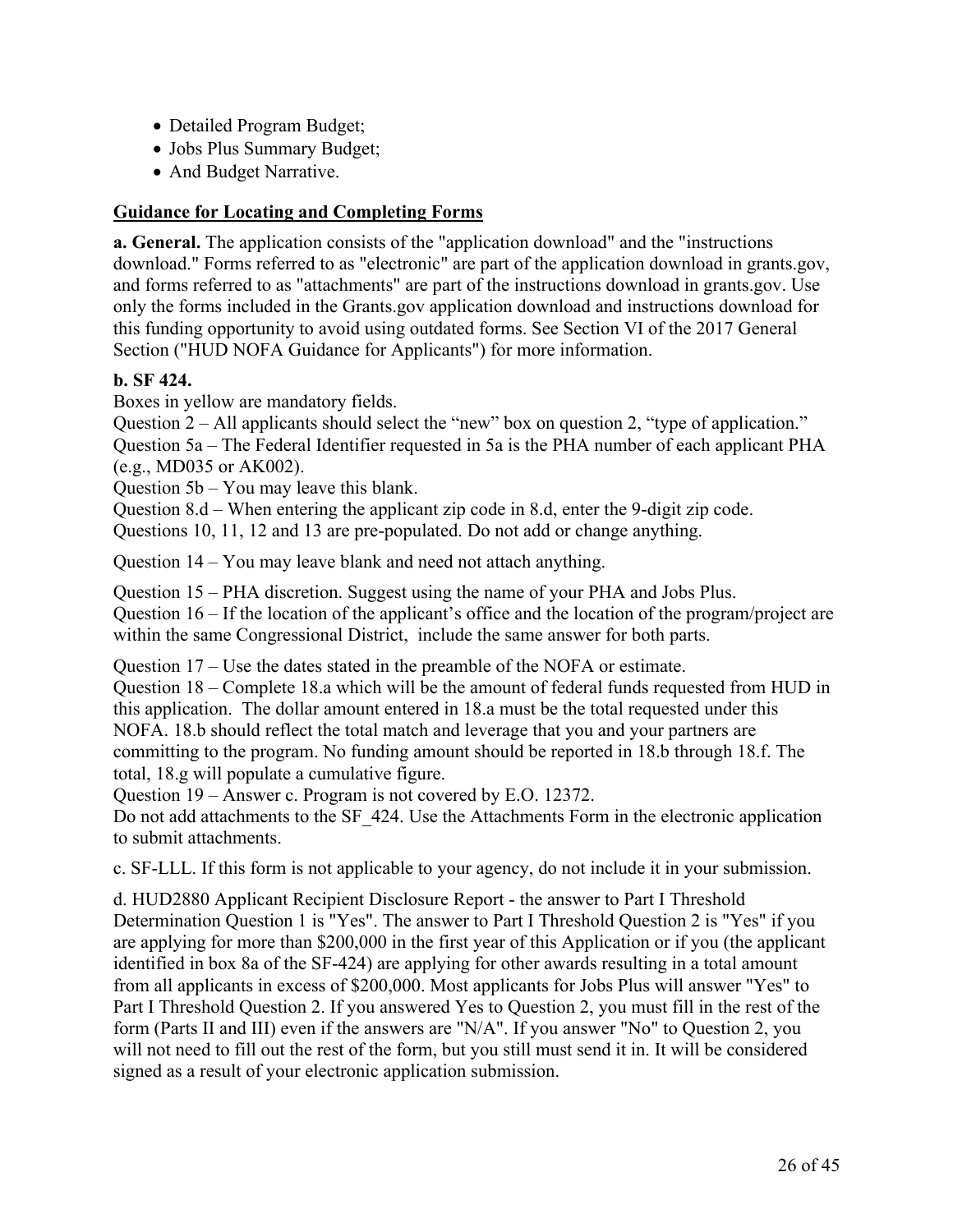## **C. System for Award Management (SAM) and Dun and Bradstreet Universal Numbering System (DUNS) Number.**

## **1. SAM Registration Requirement**

Applicants must be registered with SAM before submitting their application. In addition, applicants must maintain an active SAM registration with current information at all times when they have an active Federal award or an application or plan under consideration by HUD.

## **2. DUNS Number Requirement.**

Applicants must provide a valid DUNS number, registered and active at SAM, in the application. DUNS numbers may be obtained for free from Dun and [Bradstreet.](https://fedgov.dnb.com/webform)

## **3. Requirement to Register with Grants.gov.**

Anyone planning to submit grant applications on behalf of an organization must register at Grants.gov and be approved by the EBiz Point of Contact in SAM to submit applications for the organization.

Registration for SAM and Grants.gov is a multi-step process and can take four (4) weeks or longer to complete if data issues arise Applicants without a valid registration cannot submit an application through Grants.gov. Complete registration instructions and guidance are provided at [Grants.gov.](https://www.grants.gov/) See also Section IV.B for necessary form and content information.

## **D. Application Submission Dates and Times.**

The application deadline is 11:59:59 p.m. Eastern time on **11/17/2017**. Applications must be received no later than the deadline.

Submit your application to [Grants.gov](https://grants.gov/) unless a waiver has been issued allowing you to submit your application in paper form. Instructions for submitting your application to [Grants.gov](https://grants.gov/) are contained in the Application Package you downloaded from [Grants.gov.](https://grants.gov/) Instructions for submitting your paper application will be contained in the waiver of electronic submission.

Applications under HUD's Continuum of Care (CoC) grant program are an exception to the submission requirements detailed in the previous paragraph. Applications for that grant program are submitted through HUD's e-snaps system.

"Received by [Grants.gov"](https://grants.gov/) means the applicant received a confirmation of receipt and an application tracking number from [Grants.gov](https://grants.gov/). [Grants.gov](https://grants.gov/) assigns an application tracking number and date- and time-stamps each application upon successful receipt by the [Grants.gov](https://grants.gov/) system. A submission attempt that does not result in confirmation of receipt and an application tracking number is not considered received by [Grants.gov.](https://grants.gov/)

Applications received by Grants.gov must be validated by [Grants.gov](https://grants.gov/) in order to be received by HUD. "Validated by Grants.gov" means the application has been accepted and was not rejected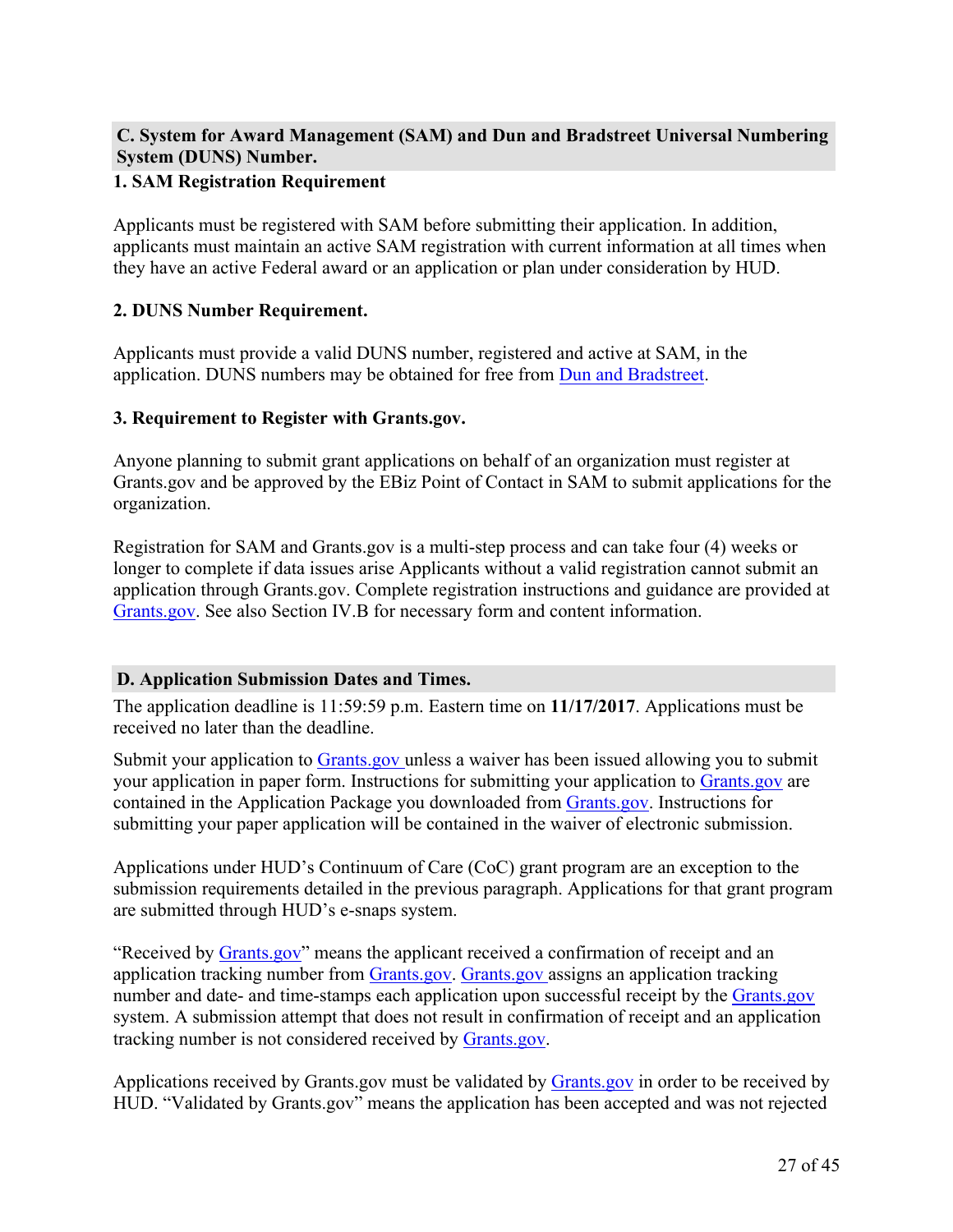with errors. You can track the status of your application by logging into Grants.gov, selecting "Applicants" from the top navigation, and selecting "Track my application" from the dropdown list. If the application status is "rejected with errors," you must correct the error(s) and resubmit the application before the 24-hour grace period ends. Applications in "rejected with errors" status after the 24-hour grace period expires will not be received by HUD. Visit Grants.gov for a complete description of processing steps after submitting an application. To quickly check the status of your application:

- Go to www.grants.gov.
- Under the APPLICANTS tab on the Home page header, select Track My [Application.](https://www.grants.gov/web/grants/applicants/track-my-application.html)
- In the text box provided, enter your Grants.gov application tracking number and click on the red Submit Application Tracking Numbers button. If the status is rejected with errors, you can get more information by logging in to Grants.gov with the username and password for the AOR account used to submit the application.

HUD strongly recommends Applications be submitted at least 48 hours before the deadline and during regular business hours to allow enough time to correct errors or overcome other problems.

**Note:** Now you can verify the contents of your submitted application to confirm Grants.gov received everything you intended to submit. To verify the contents of your submitted application:

- Go to www.grants.gov.
- On the top, right corner, click on the LOGIN link.
- Under the APPLICANT tab, enter the username and password for the AOR account used to submit the application and click on the LOGIN button.
- If your organization has Standard AOR Access Level, please click on the CHECK MY APPLICATION STATUS link on the left. If your organization has Expanded AOR Access Level, please click on the CHECK APPLICATION STATUS FOR ORGANIZATION link.
- Select SEARCH BY: ALL and click on the SEARCH button.
- Click on the submission you wish to download to highlight it.
- Click on the DOWNLOAD APPLICATION button.
- You will be prompted to OPEN or SAVE a ZIP file. Click on the button for the option of your choice.

Please make note of the associated tracking number as it will be referenced by the Grants.gov Help Desk. Make note of the ticket number in case you need help from grants.gov.

HUD may extend the application deadline for any program if Grants.gov is offline or not available to applicants for at least 24 hours immediately prior to the deadline date, or the system is down for 24 hours or longer and impacts the ability of applicants to cure a submission deficiency within the grace period.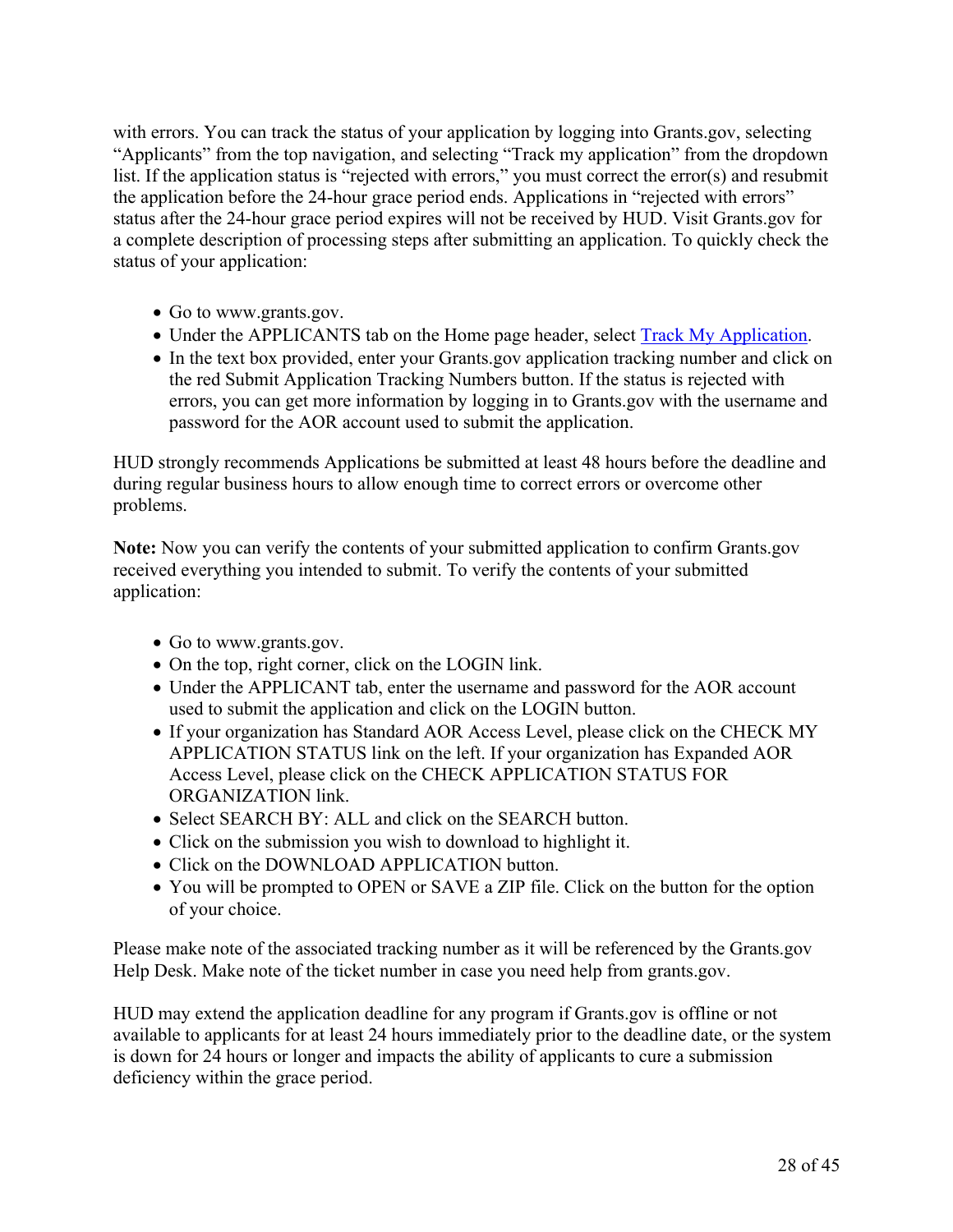HUD may also extend the application deadline upon request if there is a presidentially-declared disaster in the applicant's area.

In the event of either of these events, HUD will post a notice on its website that establishes the new, extended deadline for the affected applicants. HUD will also include the fact of the extension in the program's Notice of Funding Awards that is required to be published in the Federal Register.

In determining whether to grant a request for an extension based on a presidentially-declared disaster, HUD will consider the totality of the circumstances including the date of an applicant's extension request (how closely it followed the basis for the extension), whether other applicants in the geographic area are similarly affected by the disaster, and how quickly power or services are restored to enable the applicant to submit its application.

PLEASE NOTE: Busy servers, slow processing, or large file sizes, improper registration or password issues are not valid circumstances to extend the deadline dates or the grace period.

# **1. Amending or Resubmitting an Application.**

Before the submission deadline, you may amend an application that has been validated by Grants.gov by resubmitting a revised application containing the new or changed material. The resubmitted application must be received and validated by grants.gov by the applicable deadline. If HUD receives an original and a revised application for a single proposal, HUD will evaluate only the last submission received by Grants.gov before the deadline.

#### **2. Grace Period for Grants.gov Submissions.**

If your application is received by Grants.gov before the deadline, but is rejected with errors, you have a grace period of 24 hours after the application deadline to submit a corrected application that is received and validated by Grants.gov. The date and time stamp on the Grants.gov system determines the application receipt time. Any application submitted during the grace period that is not received and validated by grants.gov will not be considered for funding. There is no grace period for paper applications.

#### **3. Late Applications.**

An application received after the Program NOFA deadline date that does not meet the Grace period requirements will be marked late and will not be received by HUD for funding consideration. Improper or expired registration and password issues are not causes that allow HUD to accept applications after the deadline.

## **4. Corrections to Deficient Applications.**

Except as provided by the electronic submission grace period described in this NOFA, HUD may not consider any information that applicants may want to provide after the application deadline. HUD may not seek or consider clarification of application items or responses that improve the substantive quality of an application or which correct deficiencies which are in whole or part of a rating factor, including items that impact preference points. HUD may contact the applicant to clarify other items in its application. In order not to unreasonably exclude applications from being rated and ranked where there are curable deficiencies, HUD will uniformly notify applicants of each curable deficiency. A curable deficiency is an error or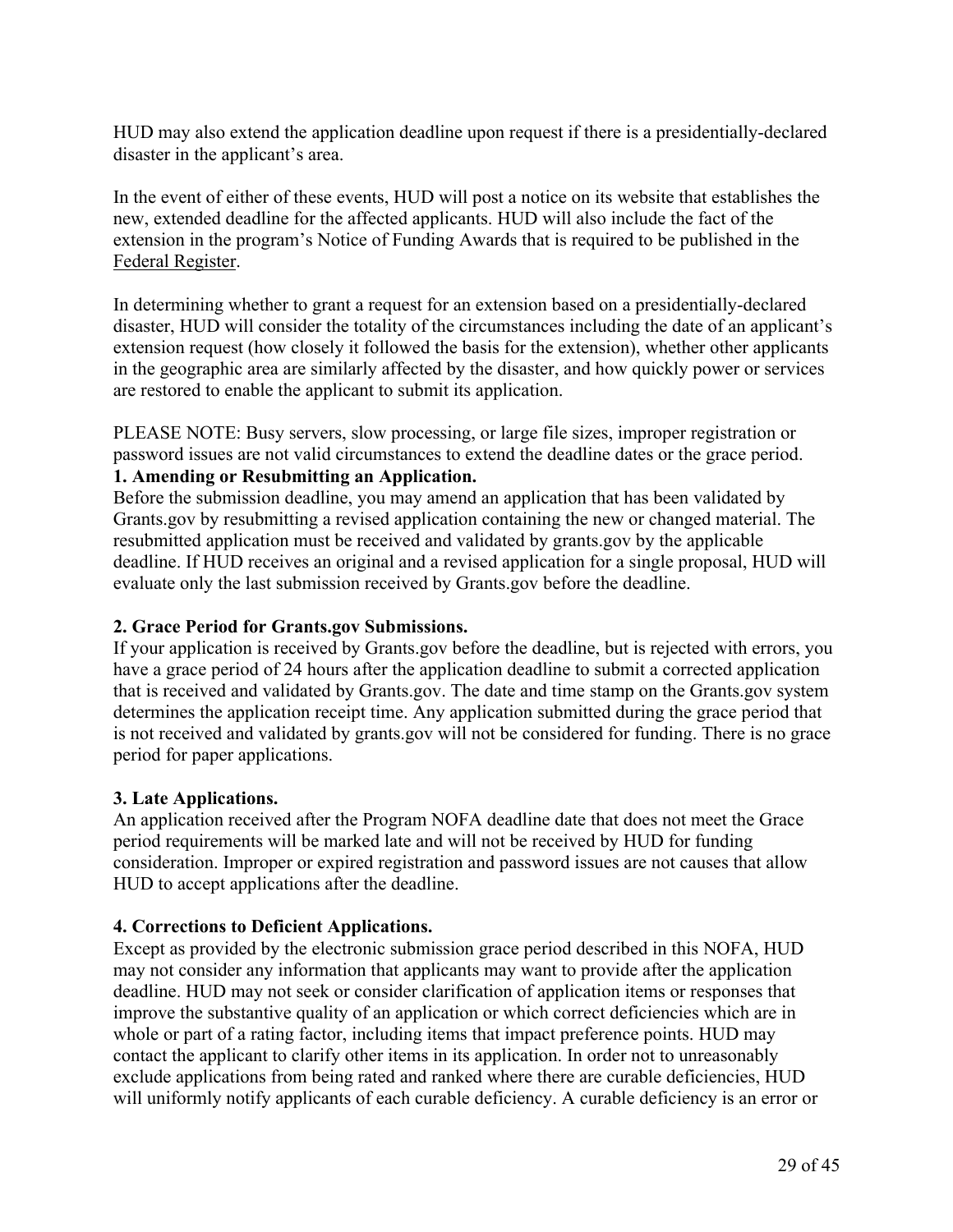oversight which, if corrected, would not alter, in a positive or negative fashion, the review and rating of the application. Examples of curable (correctable) deficiencies include inconsistencies in the funding request, failure to submit the proper certifications, and failure to submit an application that contains a signature by an official able to make a legally binding commitment on behalf of the applicant. These examples are non-exhaustive.

When HUD identifies a curable deficiency, HUD will notify the authorized representative in item 21 of the SF-424 describing the curable deficiency. The email notifications are the official notification of the need to cure a curable deficiency. Each applicant must provide accurate email addresses for receipt of these notifications and must monitor their email accounts to determine whether a deficiency notification has been received. The applicant must carefully review the request for cure of a curable deficiency and must provide the response in accordance with the instructions contained in the deficiency notification.

Applicants must email corrections of curable deficiencies to applicationsupport@hud.gov within the time limits specified in the notification. The time allowed to correct deficiencies will not exceed 14 calendar days or be less than 48 hours from the date of the email notification. The start of the cure period will be the date stamp on the email sent from HUD (or GrantSolutions). If the deficiency cure deadline date falls on a Saturday, Sunday, Federal holiday, or other day when HUD's Headquarters offices in Washington, DC, are closed, then the applicant's correction must be received on the next business day that HUD Headquarters offices in Washington, DC are open.

The subject line of the email sent to applicationsupport@hud.gov must state: "Technical Cure" and include the Grants.gov application tracking number (e.g., Subject: Technical Cure - GRANT123456). If this information is not included, HUD cannot match the response with the application under review and the application may be rejected due to the deficiency.

Corrections to a paper application must be sent in accordance with and to the address indicated in the notification of deficiency. HUD will treat a paper application submitted in accordance with a waiver of electronic application that contains the wrong DUNS number as having a curable deficiency. Failure to correct the deficiency and meet the requirement to have a DUNS number and active registration in SAM will render the application ineligible for funding.

## **E. Intergovernmental Review.**

This program is not subject to Executive Order 12372, Intergovernmental Review of Federal Programs.

#### **F. Funding Restrictions.**

**Ineligible Activities.** Funds under this Jobs Plus NOFA may not be used for performance of routine PH or HCV program functions, or for renovation or repairs of the property, beyond minimal alterations to make the facilities accessible for a person with disabilities.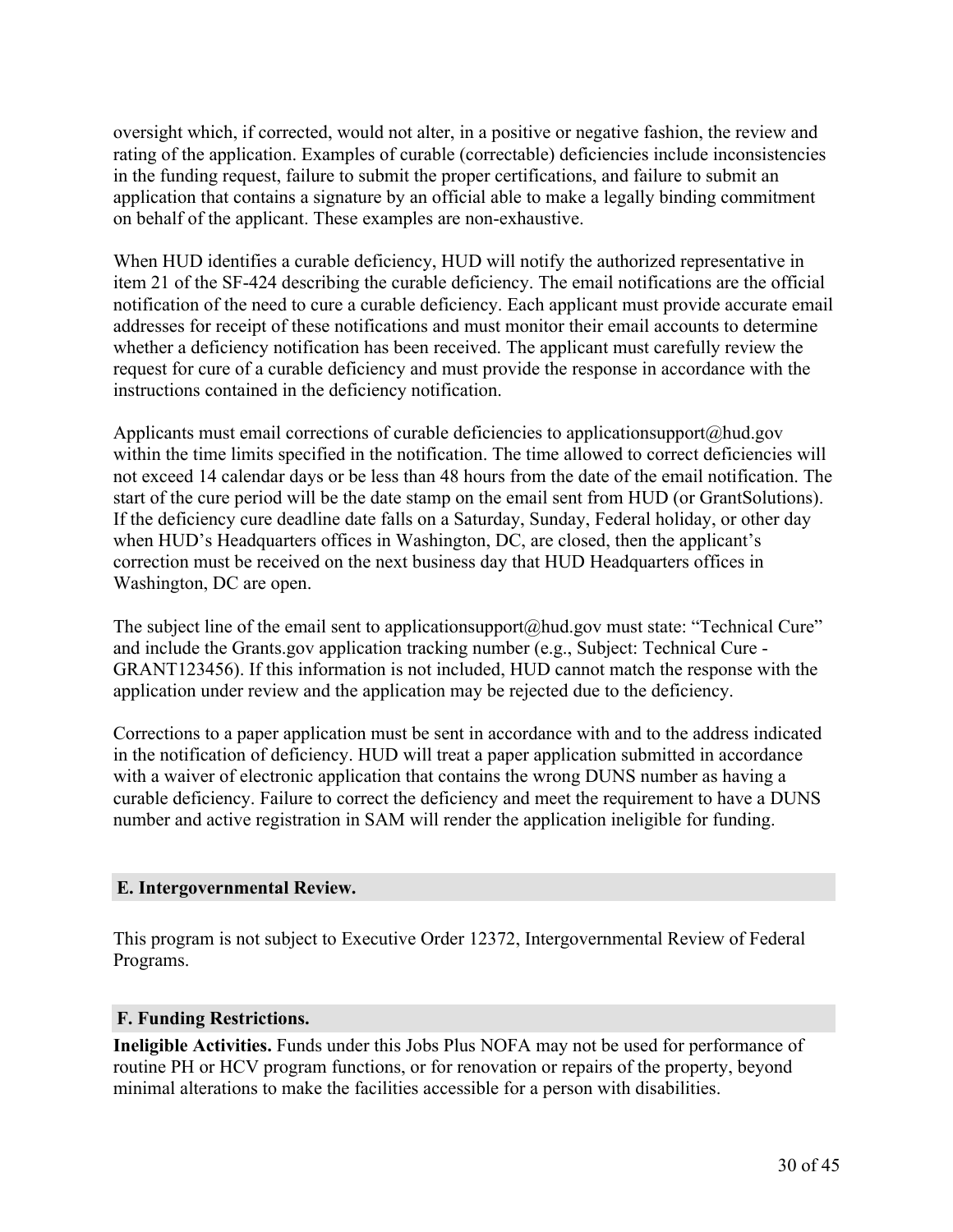## **Indirect Cost Rate.**

Indirect Cost Rate: No restrictions, applicants may use their negotiated rate or the de minimis rate (10% of Modified Total Direct Costs).

Non-governmental organizations: If you are using a negotiated indirect cost rate, your application must clearly state the approved rate and distribution base and include a letter or other documentation from the cognizant agency showing the approved rate. If your organization has never had an indirect cost rate and wishes to use the de minimis rate, your application must clearly state you intend to use the de minimis 10% of Modified Total Direct Costs (MTDC).

Governmental organizations: If your organization has a negotiated indirect cost rate, your application must include the rate and a letter or other documentation from the cognizant agency showing the negotiated rate. If your organization has prepared and maintains documentation supporting an indirect rate proposal but has not negotiated approval of the rate, your application's budget narrative must include the rate and applicable distribution base.

#### **G. Other Submission Requirements.**

## **1. Discrepancies between the NOFA on Grants.gov and Other Documents.**

The Program NOFA posted at the Grants.gov website is the official document HUD uses to solicit applications. Applicants are advised to review their application submission against the requirements in the posted Program NOFA. If there is a discrepancy between the Program NOFA posted on Grants.gov and other information provided in any other copy or version or supporting documentation, the posted Program NOFA located at www.Grants.gov prevails. If discrepancies are found, please notify HUD immediately by calling the program contact listed in the Program NOFA. HUD will post any corrections or changes to a Program NOFA on the Grants.gov website. Applicants must enroll an email address at the application download page to receive an e-mail alert from Grants.gov in the event the opportunity is changed.

#### **2. Application Certifications and Assurances.**

Applicants signing the SF424 cover page either through electronic submission or in paper copy submission (for those granted a waiver) affirm that the certifications and assurances associated with the application are material representations of the facts upon which HUD will rely when making an award to the applicant. If it is later determined that the signatory to the application submission knowingly made a false certification or assurance or did not have the authority to make a legally binding commitment for the applicant, the applicant may be subject to criminal prosecution, and HUD may terminate the award to the applicant organization or pursue other available remedies. Each applicant is responsible for including the correct certifications and assurances with its application submission, including those applicable to all applicants, those applicable only to federally-recognized Indian tribes, and those applicable to applicants other than federally-recognized Indian tribes. All program-specific certifications and assurances are included in the program Instructions Download on Grants.gov.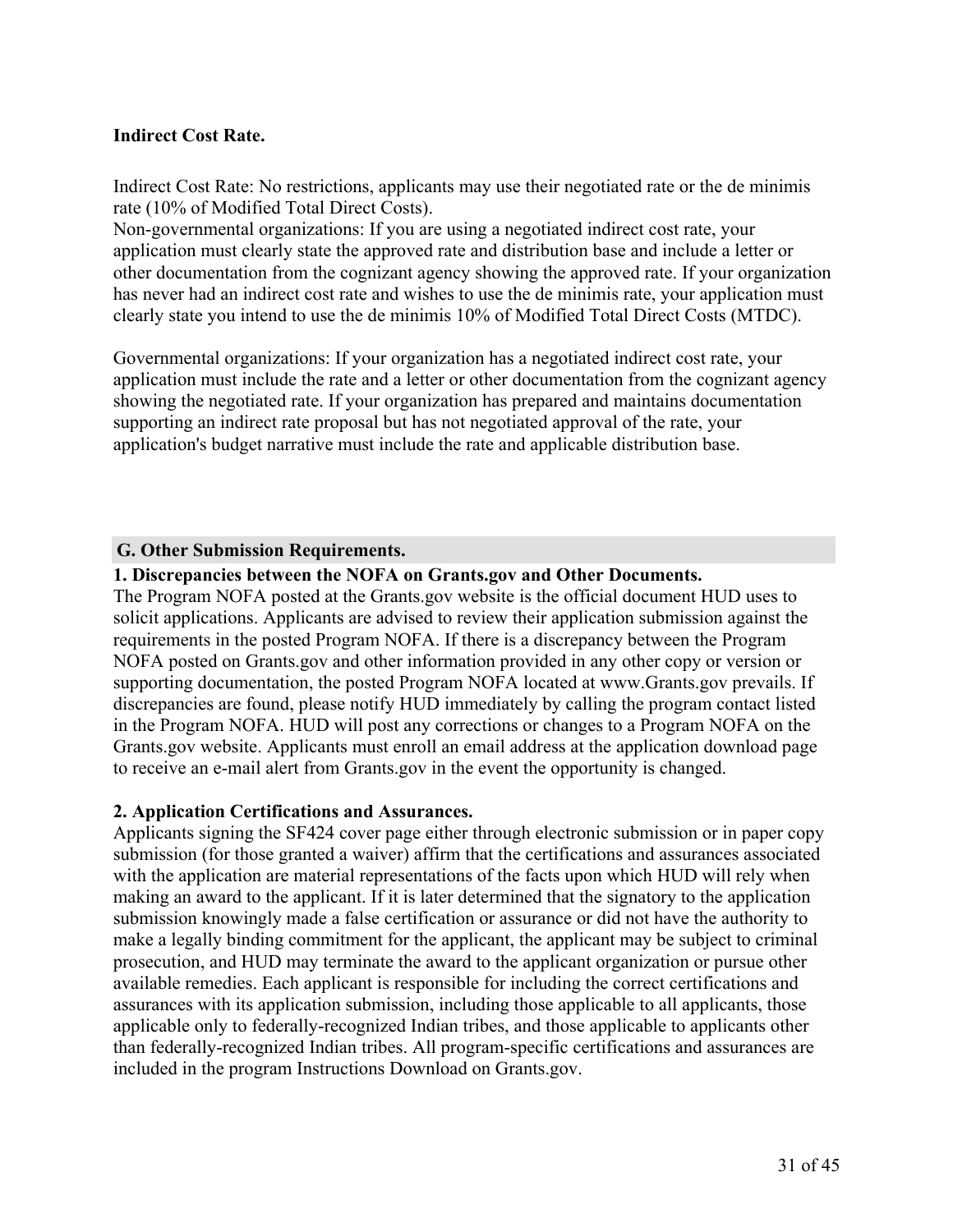## **3. Lead Based Paint References**

Not Applicable

## <span id="page-33-0"></span>**V. Application Review Information.**

## **A. Review Criteria.**

#### **1. Rating Factors.**

**Threshold Requirements.** Applicants that meet all of the General Section and non-General Section threshold requirements listed on this NOFA will be eligible to be scored and ranked based on the total number of points allocated for each of the four rating factors described below in this section.

**Award Factors.** Each factor is weighted as indicated by the number of points that are assigned to it. The total maximum score that can be attained is 102 points. Applicants should be certain that each factor is adequately addressed. To the extent feasible, include all the needed information with the response to each rating factor. If the response to a particular rating factor cites information provided in the response to another factor, clearly indicate where the information is located so the information can be easily located by the reviewer. To be awarded full points for each rating factor, you must provide comprehensive, high-quality responses to each of the requested items in each factor.

| <b>Scoring Summary Table</b>                                    | <b>Maximum Points</b> |
|-----------------------------------------------------------------|-----------------------|
| <b>Rating Factor 1: Capacity (Max 15 pages)</b>                 |                       |
| A. Team Make-Up, Roles/Responsibilities                         | 9                     |
| B. Past Performance with Similar Programs                       | 9                     |
| C. Capacity to Operate a Place-Based, Community-Focused Program | 8                     |
| D. Section 3                                                    | 5                     |
| E. Experience Working with Residents                            | 5                     |
| <b>Rating Factor 1 Total Score</b>                              | 36                    |
| Rating Factor 2: Need (Max 5 pages)                             |                       |
| A.<br>Demographics                                              | $\overline{2}$        |
| <b>B.</b><br><b>Existing Employment-Related Services</b>        | $\overline{2}$        |
| <b>Local Employment Market</b><br>C.                            | $\overline{2}$        |
| <b>Community Feedback</b><br>D.                                 | $\mathfrak{D}$        |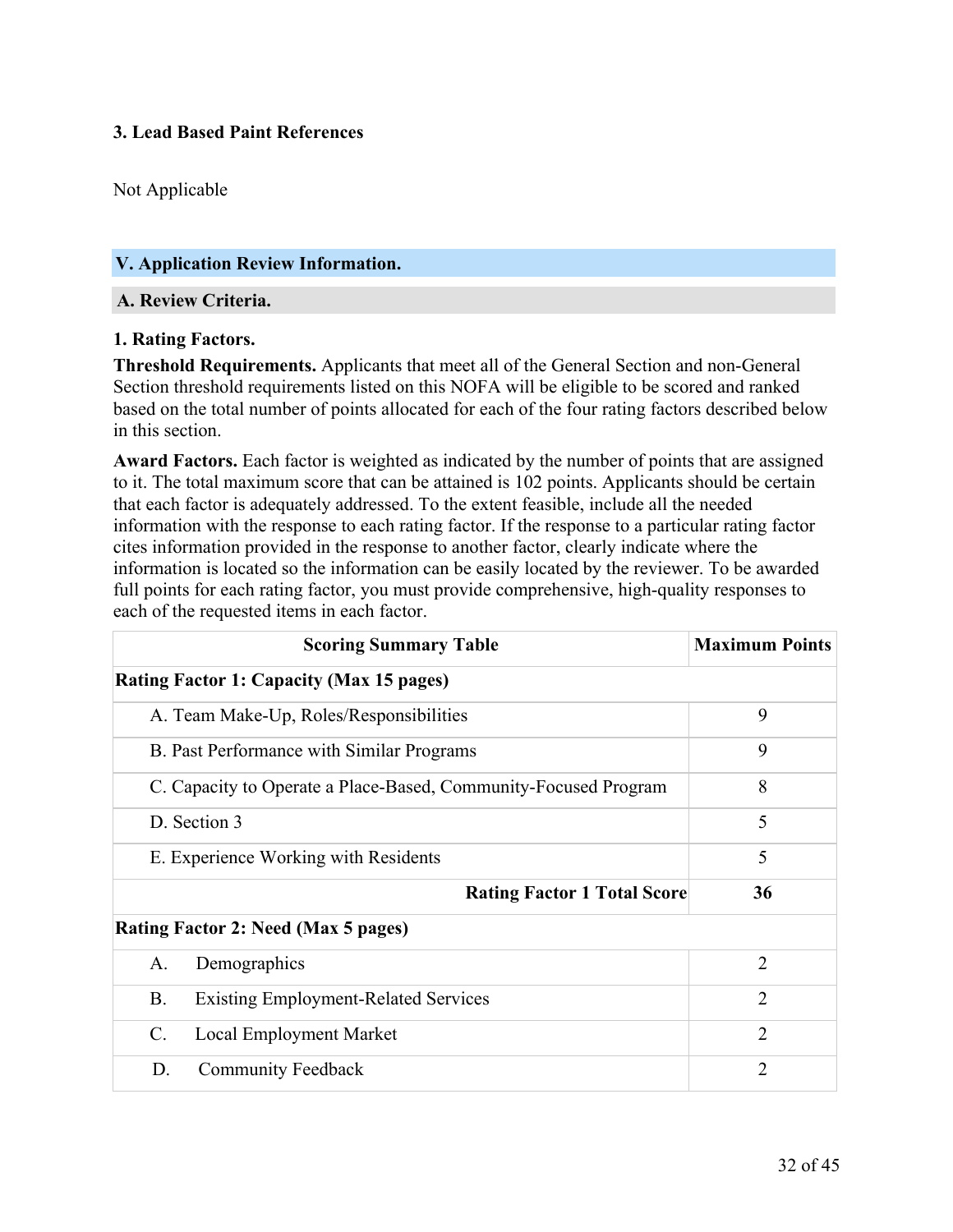|    | <b>Rating Factor 2 Total Score</b>                           | 8              |  |  |
|----|--------------------------------------------------------------|----------------|--|--|
|    | <b>Rating Factor 3: Soundness of Approach</b>                |                |  |  |
| A. | Program Activities and Implementation Plan<br>(Max 20 pages) | 40             |  |  |
|    | Outreach and Engagement<br>1.                                | 8              |  |  |
|    | Career/Employment/Training Services<br>2.                    | 14             |  |  |
|    | 3.<br>Specific Goals                                         | 4              |  |  |
|    | Financial Incentives/ JPEID<br>$\overline{4}$ .              | 4              |  |  |
|    | 5.<br>Community Supports For Work (CSW)                      | 8              |  |  |
|    | Data Management<br>6.                                        | $\overline{2}$ |  |  |
| B. | Program Schedule                                             | $\overline{4}$ |  |  |
| C. | <b>Budget</b>                                                | 8              |  |  |
|    | <b>Rating Factor 3 Total Score</b>                           | 52             |  |  |
|    | <b>Rating Factor 4: Match/Leveraging</b>                     | 4              |  |  |
|    | <b>Rating Factor 5: Bonus Points PSS/PZ Documentation</b>    | $\overline{2}$ |  |  |
|    | <b>TOTAL APPLICANT SCORE</b>                                 | 102            |  |  |

| Rating Factor 1 - Capacity (Max 15 pages) | Maximum Points: 36 |
|-------------------------------------------|--------------------|
|                                           |                    |

**Managerial, Technical, and Administrative Capacity.**

HUD will evaluate the extent to which the applicant demonstrates past performance and the organizational resources necessary to successfully implement the proposed activities in accordance with the proposed implementation schedule. HUD's evaluation of the applicant's capacity may include a capacity and past performance review by the local PIH Field Office.

Do not submit job descriptions or resumes. Do not submit Social Security Numbers of any individuals.

## **A. Team Make-up, Roles/Responsibilities (up to 9 points, as sub-divided below).**

- 1. Describe the roles and responsibilities of each proposed partner on the team, and how they will work together to create and maintain common goals, commitment to outcomes, and accountability across the partnership. (up to 2 points)
- 2. Describe the staffing structure of the partnership and the knowledge/experience of proposed project director and key staff, including the day-to-day managers, job developers, community outreach workers, case managers, resource coordinators and consultants. How will the staff work together in planning, managing, and implementing the program in accordance with the implementation schedule? (up to 2 points)
- 3. Describe your strategy for providing all assessed residents with effective case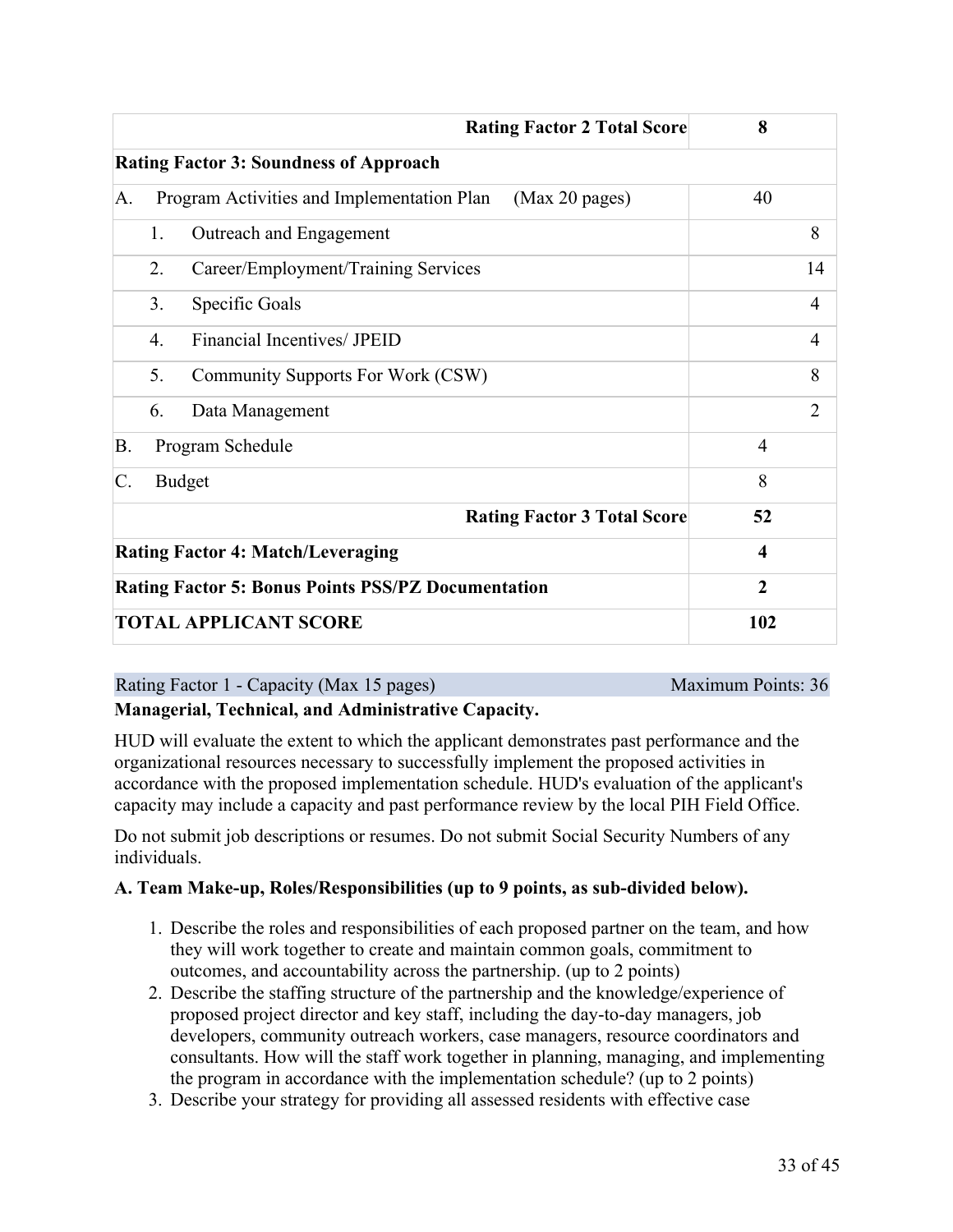management including, but not limited to, the number of staff you plan to hire, the timing of those hires, and the case manager caseloads you expect to be maintained through the actions of your agency and partners. If you plan to maintain a caseload that is greater than 50:1, explain the reason for selecting the higher caseload and the basis for expecting you will be able to provide effective case management with that caseload. (up to 3 points)

4. Describe how you will ensure your partners will stay engaged throughout the term of the grant. (up to 2 points)

## **B. Past Performance with Similar Programs (up to 9 points, as sub-divided below).**

- 1. Describe the proposed team's experience with, and capacity to, administer large, multiyear programs with multiple partners and multiple sources of funding. (up to 2 points)
- 2. Provide a description demonstrating that the proposed team has the managerial, technical, and/or administrative capability necessary to implement evidence-based strategies that are designed to improve employment opportunities and increase earned income for low income individuals. (up to 2 points)
- 3. Describe of recent, relevant experience of the applicant team in implementing service coordination, employment training and placement programs and/or resident engagement initiatives. Include the goals and measured outcomes of those endeavors. Specifically include joint initiatives between the PHA and the local WDB/One-Stop or American Job Center, if any. (up to 2 points)
- 4. Describe how you will achieve the overall and numeric goals as outlined in Section I.A.1 program goals. Please specifically address your capacity to assess residents, provide services (either directly or through partnership arrangements) connect residents to employment and assist with job retention. (up to 3 points)

## **C. Capacity to Operate a Place-Based, Community-Focused Program (up to 8 points, as sub-divided below).**

- 1. Include a map of the proposed site with the site(s) clearly marked.
- 2. Describe in detail how you will foster the strong, cohesive place-based community required for Jobs Plus programs. (up to 3 points)
- 3. Describe the facilities that will be used to operate the Jobs Plus program, and how they will serve as a center to build a working community. (up to 1 points)
- 4. If you are proposing to combine two or more developments that are not contiguous, please describe how the program will be operated from one central location easily accessible to all residents. (up to 4 points) *Please note: If the proposed development is contiguous, these points will be automatically awarded.*

## **D. Section 3 (up to 5 points, as sub-divided below).**

1. Provide a description of your Section 3 initiatives and results over the past five years. For example, what innovative approaches did the agency use to meet the regulatory requirements of Section 3? How many residents have been hired by the agency or contractors? How many Section 3 residents were retained beyond the initial project? What type of training opportunities were provided to Section 3 residents? How were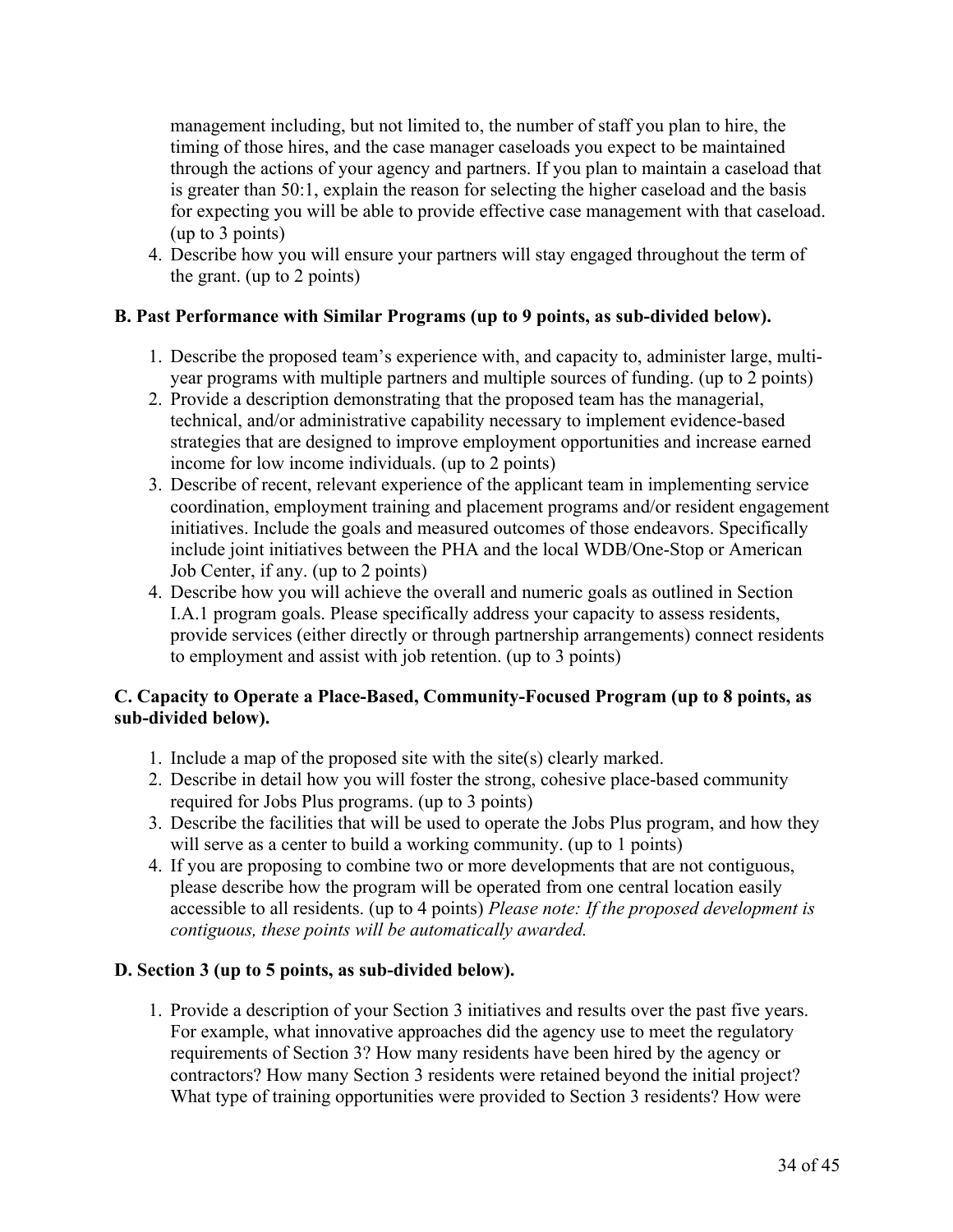Section 3 residents notified about training and employment opportunities? (up to 3 points)

2. Describe how you will connect Jobs Plus participants to employment opportunities, including training positions, either within the PHA or with your contractors. For example, what incentives will you provide to contractors to hire or retain Jobs Plus participants? How will contractors be monitored for compliance, and what sanctions will be imposed for noncompliance? (up to 2 points)

#### **E**. **Working with Residents (up to 5 points, as sub-divided below. Please note, applications will receive points for only one of the two bullets in section 2.)**

- 1. Describe your experience working with residents as team members and leaders other than in a traditional resident council (up to 2 points).
- 2. EITHER –
- Is there a Resident Council at your proposed Jobs Plus site, with a democratically elected board and written procedures as outlined in 24 CFR 964.115? (1 point if there is a functioning Resident Council at the proposed site.) If so, describe the Council and your involvement with them over the past few years. (up to 2 points)
- If there is no Resident Council, please explain why, and what steps you will take to have a Resident Council in place for the Jobs Plus program. (up to 3 points maximum)

#### Rating Factor 2 - Need (Max 5 pages) Maximum Points: 8

HUD will assess the extent to which the applicant can document the need for the program. The application should include qualitative and quantitative information that demonstrates that the proposed project will meet the documented needs of current public housing residents of the target site.

A. **Resident Population (up to 2 points).** Provide a socio-economic and demographic description of the residents residing in the target site. Include the number of potential participants in the Jobs Plus program (these are "work-able adults," who are people between the ages of 18-61 who can mentally and physically able to become employed). Also include the current rate of unemployment (individuals and households reporting zero earned income on their latest rent re-certification).

B. **Other Employment-Related Programming (up to 2 points).** Indicate what other programming the PHA has been operating to provide employment-related services to public housing residents in the proposed target site, the goals and outcomes of these programs and how the Jobs Plus program will enhance or replace the existing programming.

C. **Local Employment Market (up to 2 points).** Describe of the local employment market of the proposed target site(s), including information on the number and types of jobs available. Describe the skills that residents will need to pursue in-demand jobs in the applicant's community including the education or training required to pursue such employment opportunities, what to study and where to apply for jobs. Describe the barriers to employment faced by the residents to be served by the Jobs Plus program.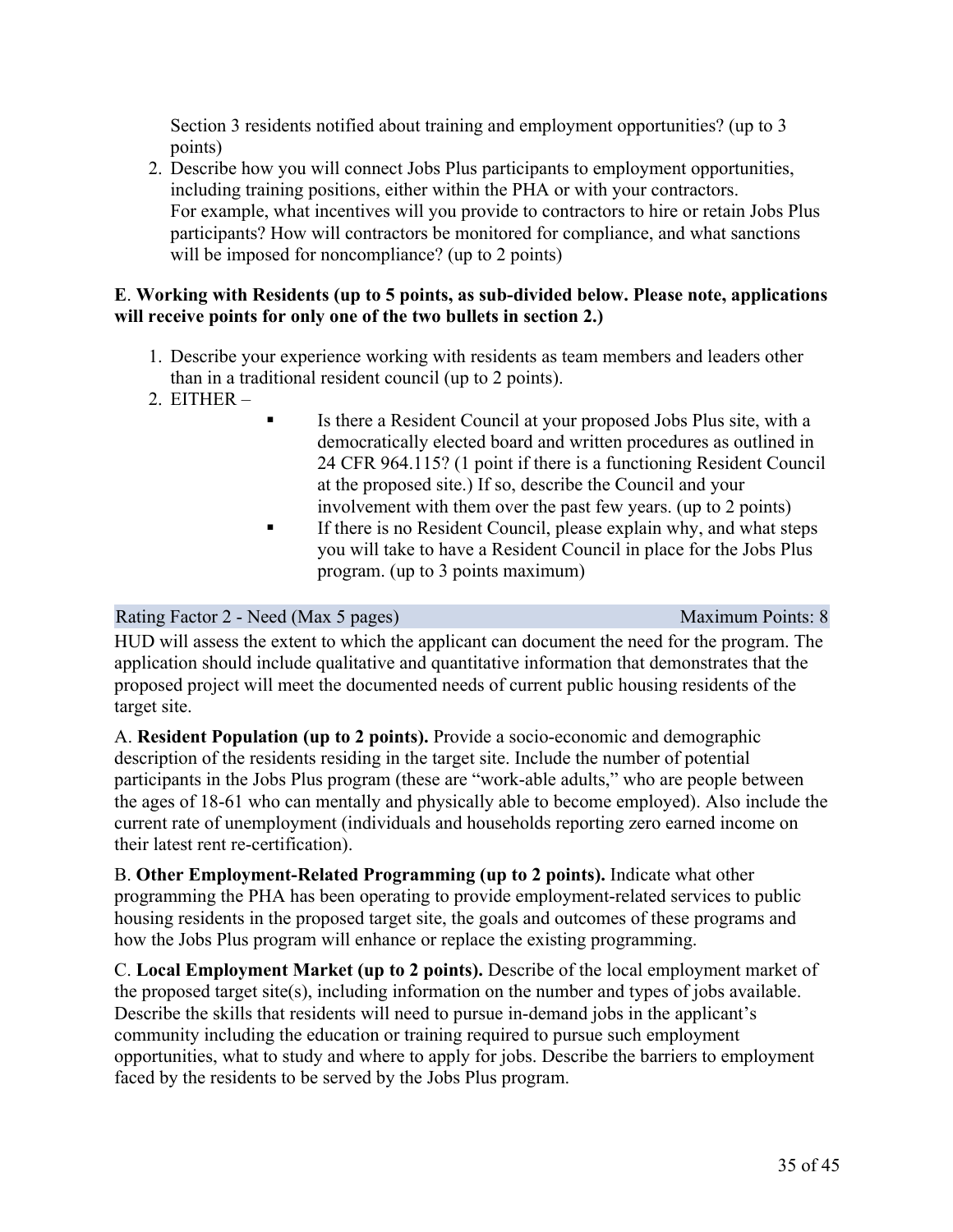D. **Community Feedback (up to 2 points).** Describe the process you have used to determine the needs of the residents in the identified development(s) (e.g. surveys or focus groups). How have you used the feedback you received to inform your strategy and shape your program?

#### Rating Factor 3 - Soundness of Approach Maximum Points: 52

This factor addresses the soundness of the proposed approach and the quality and feasibility of the proposed work plan. The proposed approach must clearly present an achievable strategy for increasing residents' income through the three core elements of Jobs Plus -- employmentrelated services, financial incentives and community support for work.

**A. Program Activities and Implementation Plan (Max of 20 pages)** Applicants must provide a work plan with the following information:

## **1. Outreach and Engagement (up to 8 points, as sub-divided below).**

- How will participants be recruited? List goals for outreach "touches" and enrollments. (up to 3 points)
- How will you reach out to those least likely to participate in the program? (up to 2 points)
- What retention methods will be employed? Do you plan to utilize any creative incentive methods, such as community rewards for continued participation? (up to 3 points)

## **2. Career/Employment/Training Services (up to 14 points, as sub-divided below).**

- What employment and training services will you offer to participants and who will provide them (the PHA or partners)? How will you or your partners use labor market information to determine what jobs to train participants for? (up to 2 points)
- What work-enabling wrap-around supportive services will you and your partners offer to residents, who will provide them, and how will those services adapt to changing resident needs over time? How will Individual Training and Services Plans (ITSP) be developed and implemented? (up to 2 points)
- What special efforts will you make to help ensure success of those least likely to succeed (e.g. residents with no work history or low literacy skills)? (up to 2 points)
- How will you and your partners work with participants on a continuing basis to ensure not only job retention but also to assist participants in adapting to changes in their work situation so they can remain employed and also continue to strengthen their job skills. (up to 2 points)
- How will you and your partners recruit local employers to create employment and work-based learning opportunities for participants? Which partner will lead this effort, and how will you keep local employers engaged throughout the life of the grant? What employer commitments already exist? (up to 2 points)
- What strategies will you use (MOU's, communication, goals, tracking, etc.) to keep employers engaged for continued employment and advancement in employment? (up to 2 points)
- List program goals for key outcomes for program participants, including the percentage of participants who will obtain employment, percent increase in quarterly employment rates, percent increase in the number of residents increasing earned income and the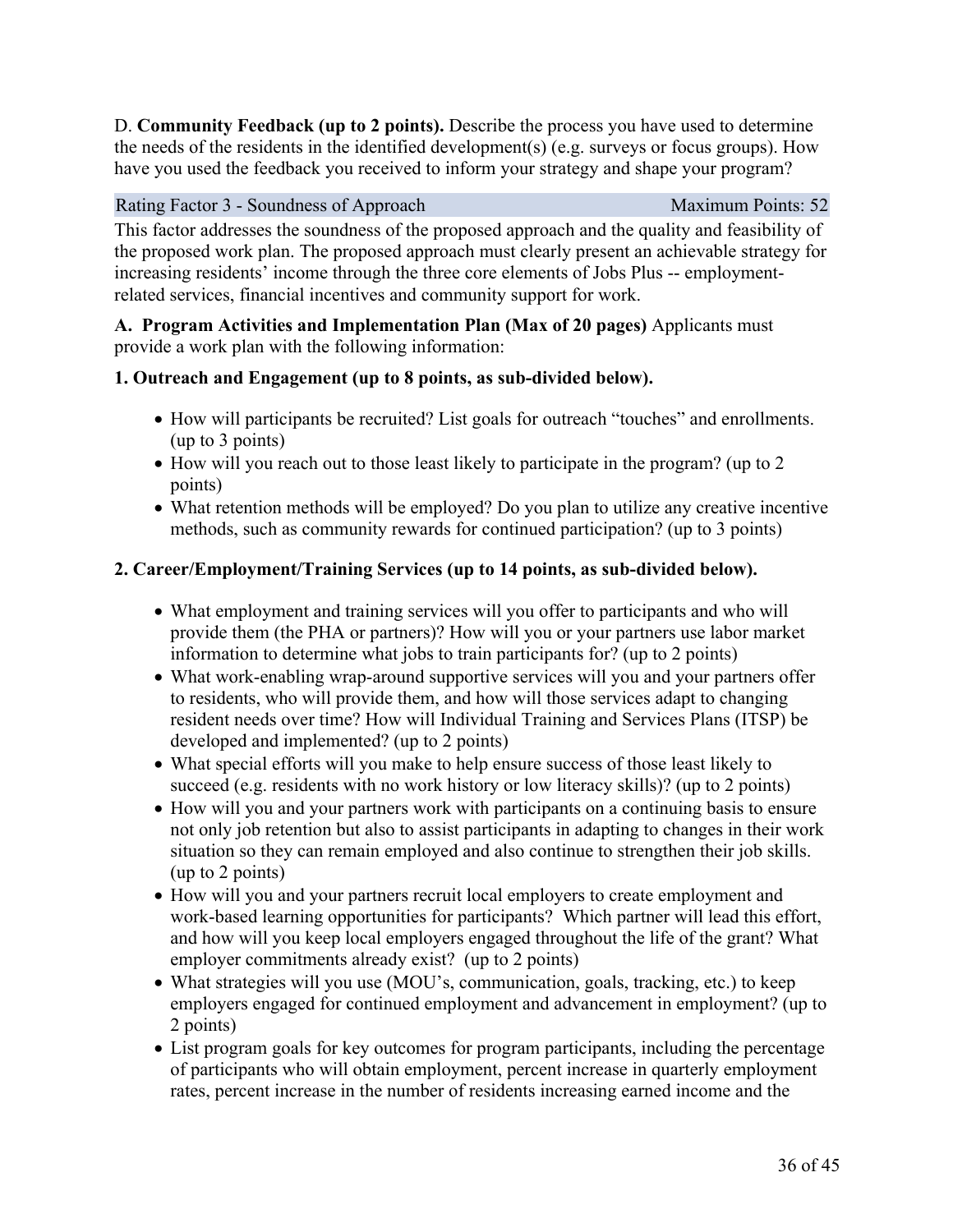dollar amount of that increase. (up to 2 points)

## **3. Specific Goals (up to 4 points, as sub-divided below).**

- How do you and your partners plan to include financial empowerment/financial coaching into the program design? (up to 2 points)
- How do you and your partners plan to work with 14-17 year olds to prepare them for employment? (up to 2 points)

## **4. Financial Incentives/JPEID (up to 4 points, as sub-divided below).**

- How do you plan to administer and implement the JPEID?
	- o Describe how you will work with the accounting/rent calculation and on-site staff to ensure that staff understand how the JPEID will be administered. Describe the PHA's plan to explain JPEID to residents and encourage program participation. (up to 2 points)

How will you track the impact of JPEID on PHA rental income?

o Provide the projected number of residents accessing JPEID (both those actively participating in Jobs Plus programming and those who simply enroll (or are enrolled in JPEID), and the projected dollar amount to be realized in JPEID savings). (up to 2 points)

#### **5. Community Supports for Work (up to 8 points, as sub-divided below)**

- Describe your vision for the Community Supports for Work component of the program. (up to 1 points)
- How will you involve residents who are not Community Coaches in the community aspect of the Jobs Plus program? What innovative features will you implement as part of your Community Supports for Work effort? (up to 3 points)
- How will residents be hired, trained, and employed as Community Coaches? (up to 2) points)
- List proposed outcomes and goals for this pillar of the program. (up to 2 points)

## **6. Data Management (up to 2 points)**

• What tracking system will be used to support the program? (up to 2 points)

#### **B. Program Schedule(Max 5 pages) (4 points, as sub-divided below)**

- 1. Provide a proposed program schedule that documents the activities, deliverables, and key partners required to implement the strategies described in the Activities and Implementation Plan section within the grant period of performance. (up to 2 points)
- 2. Include timeframes for accomplishing all start-up activities immediately following the start of the grant period of performance that ensure that you will begin serving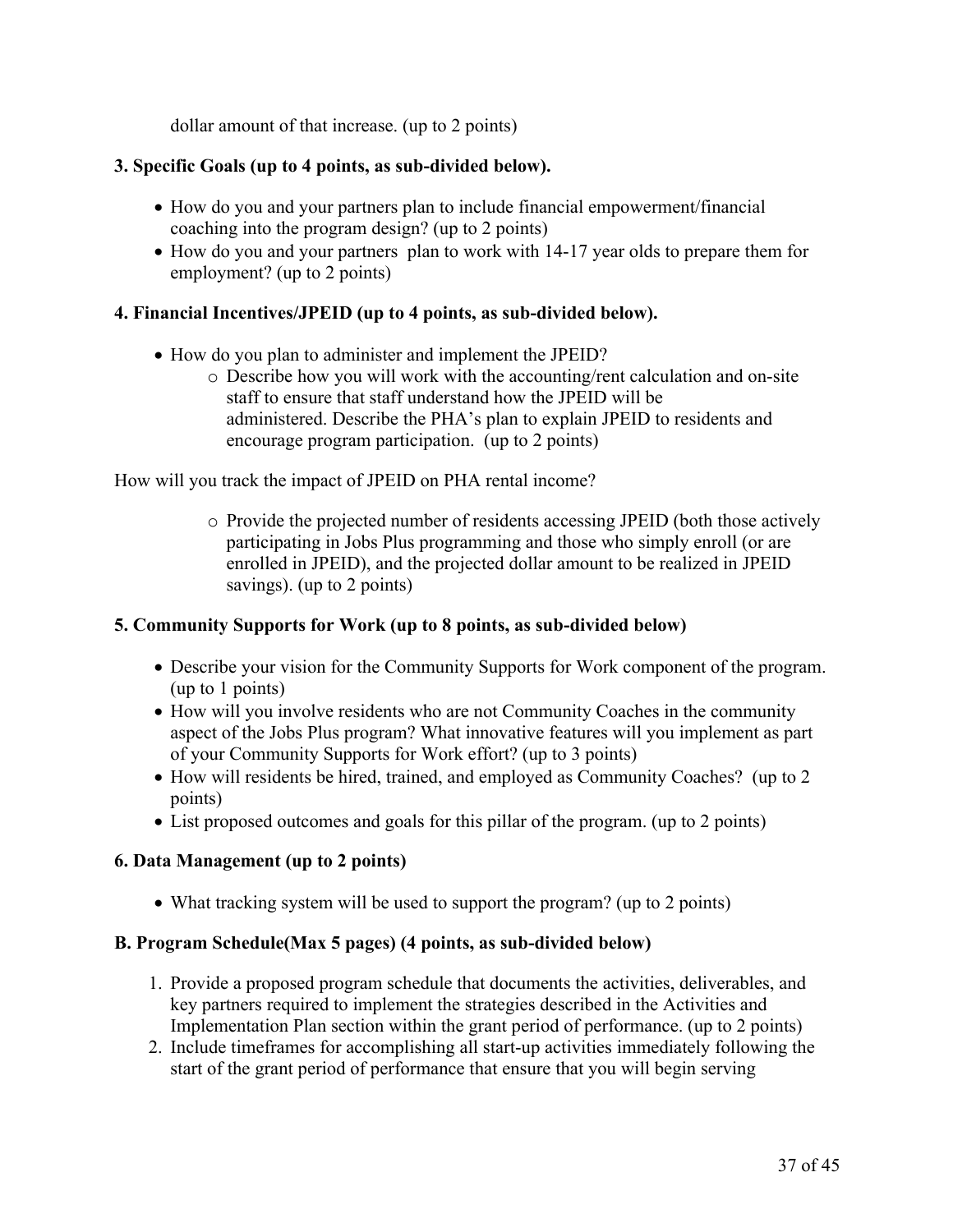participants no later than 6 months after the grant start date. (up to 2 points)

## **C. Summary Budget (no page limit), Detailed Budget (no page limit), and Budget Narrative (Max 5 pages) (up to 8 points).**

Applicants must submit:

1. A completed Jobs Plus Summary Budget Form (HUD-50144) (up to 2 points)

2. A detailed Jobs Plus program budget showing the following for each category on the Summary Budget. (up to 2 points)

- o Further detail/breakdown of category expenses (for example, how many FTE's, salary, benefits, etc.)
- o The amount to be spent each year of the grant, along with a 4-year total
- o The planned source of funds (grant or match)

3. A narrative of no more than five pages summarizing the specific activity costs (listed in the Work Plan), and costs related to program administration, salaries, program planning, technical assistance, and other costs to be paid with grant funds or match/leverage. (up to 4 points)

- The budget should reflect program expenditures to be supported by grant funds, and cash and in-kind items and services.
- The minimum required match is 25% of the grant total. For example, a \$3 million grant (the maximum award), the minimum required match would be \$750,000.

#### Rating Factor 4- Match/Leveraging - No Page Limit Maximum Points: 4

Match/Leverage – both financial and in-kind – is an essential element of Jobs Plus. Jobs Plus grant dollars enable grantees to leverage other local, state and federal resources to catalyze significant change in employment outcomes for public housing residents. Federal sources generally may not allowed to be used as match or leverage unless otherwise permitted by that program's authorizing statute. HUD encourages applicants to create a comprehensive continuum of committed resources that support the proposed program. To receive points under this rating factor, leveraged resource commitments must directly contribute to the Jobs Plus program. Please include a table in your response to this rating factor in the following format summarizing the leverage commitments you have secured; for example:

|                    | <b>Organization Brief Description of Cash/In-Kind to be</b><br><b>Provided</b> | Amount of<br><b>Match /Leverage</b> |
|--------------------|--------------------------------------------------------------------------------|-------------------------------------|
| 0<br>Organization  | <b>Adult Literacy</b>                                                          | \$120,000                           |
| lY<br>Organization | Asset Building and GED                                                         | \$50,000                            |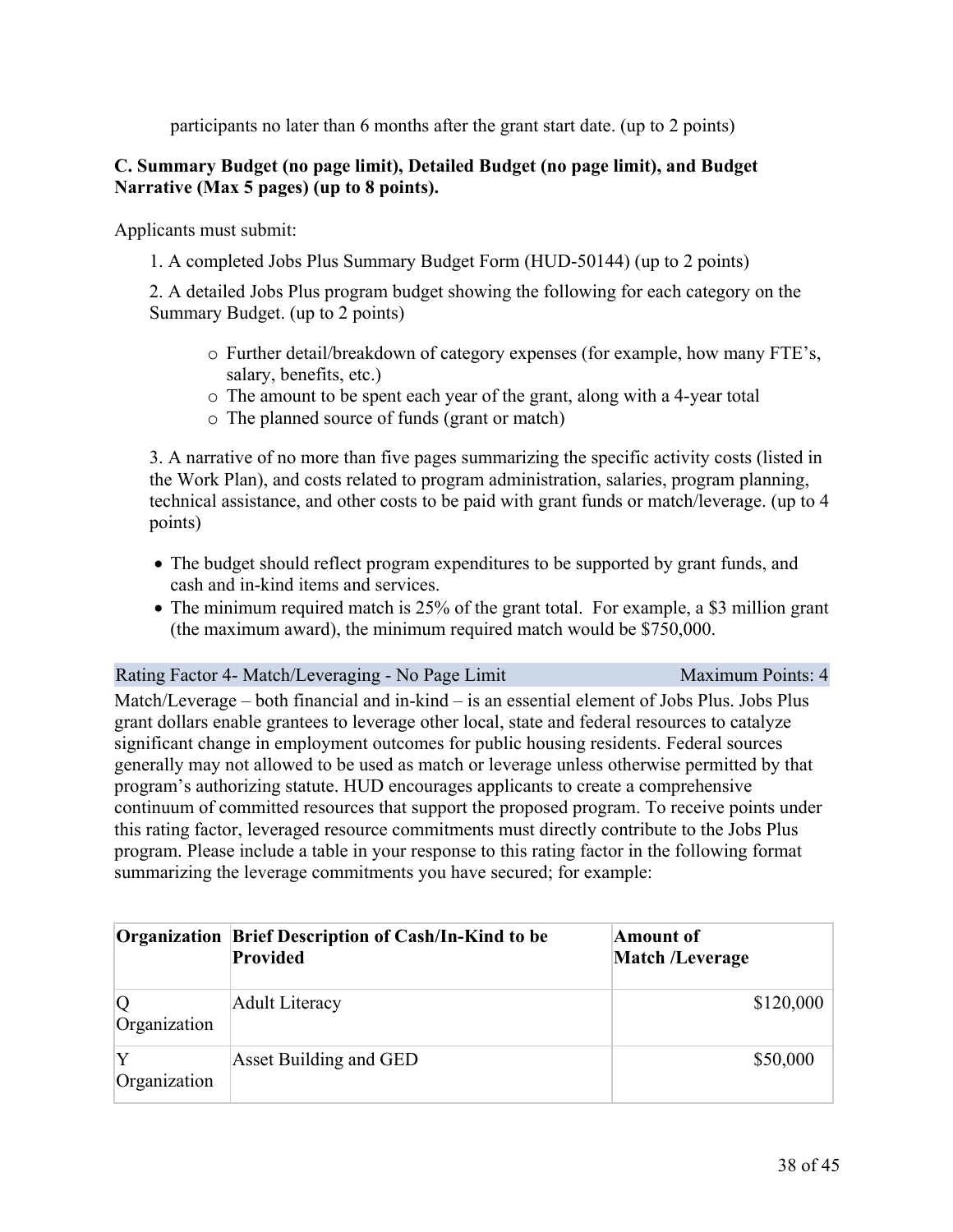| Total | \$170,000<br>. |
|-------|----------------|
|       |                |

HUD will use the ratio of grant funds requested to the dollar value of documented, committed resources leveraged from other sources.

| Leverage Ratio                                          | <b>Points Awarded</b> |
|---------------------------------------------------------|-----------------------|
| 101 percent or more of the requested grant amount       |                       |
| 76 percent to 100 percent of the requested grant amount |                       |
| 51 percent to 75 percent of the requested grant amount  |                       |
| 26 percent to 50 percent of the requested grant amount  |                       |
| 25 percent of the requested grant amount                |                       |

For each entity on the Match/Leverage Chart, the application must contain a corresponding Match Commitment Letter containing the information required in Section III.B – Match. Applications without the required Match Commitment Letters will not meet the 25% match threshold and will not be considered for funding.

## **2. Preference Points.**

HUD encourages activities in communities with Preferred Sustainability Status (PSS) and/or Promise Zones (PZ). HUD will award two (2) points for qualified activities within a designated zone or area and supporting either or both initiative(s). In no case will HUD award more than two preference points for these activities.

a. To receive Preferred Sustainability Status Communities Preference Points, applicants must submit form HUD 2995, Certification of Consistency with Sustainable Communities Planning and Implementation, signed by the designated Preferred Sustainability Status Community point of contact. Designated PSS Communities Points of Contacts can be found on HUD's website [\(click](http://portal.hud.gov/hudportal/documents/huddoc?id=PSS_POCs.pdf) here).

b. To receive Promise Zones Preference Points, applicants must submit form HUD 50153, Certification of Consistency with Promise Zone Goals and Implementation, signed by the Promise Zone Official authorized to certify the project meets the criteria to receive preference points. To view the list of designated Promise Zones and persons authorized to certify, please see the Promise Zone pages on [HUDExchange](https://www.hudexchange.info/programs/promise-zones/designee-contact-information/).

#### **B. Review and Selection Process.**

## **1. Past Performance**

In evaluating applications for funding, HUD will take into account an applicant's past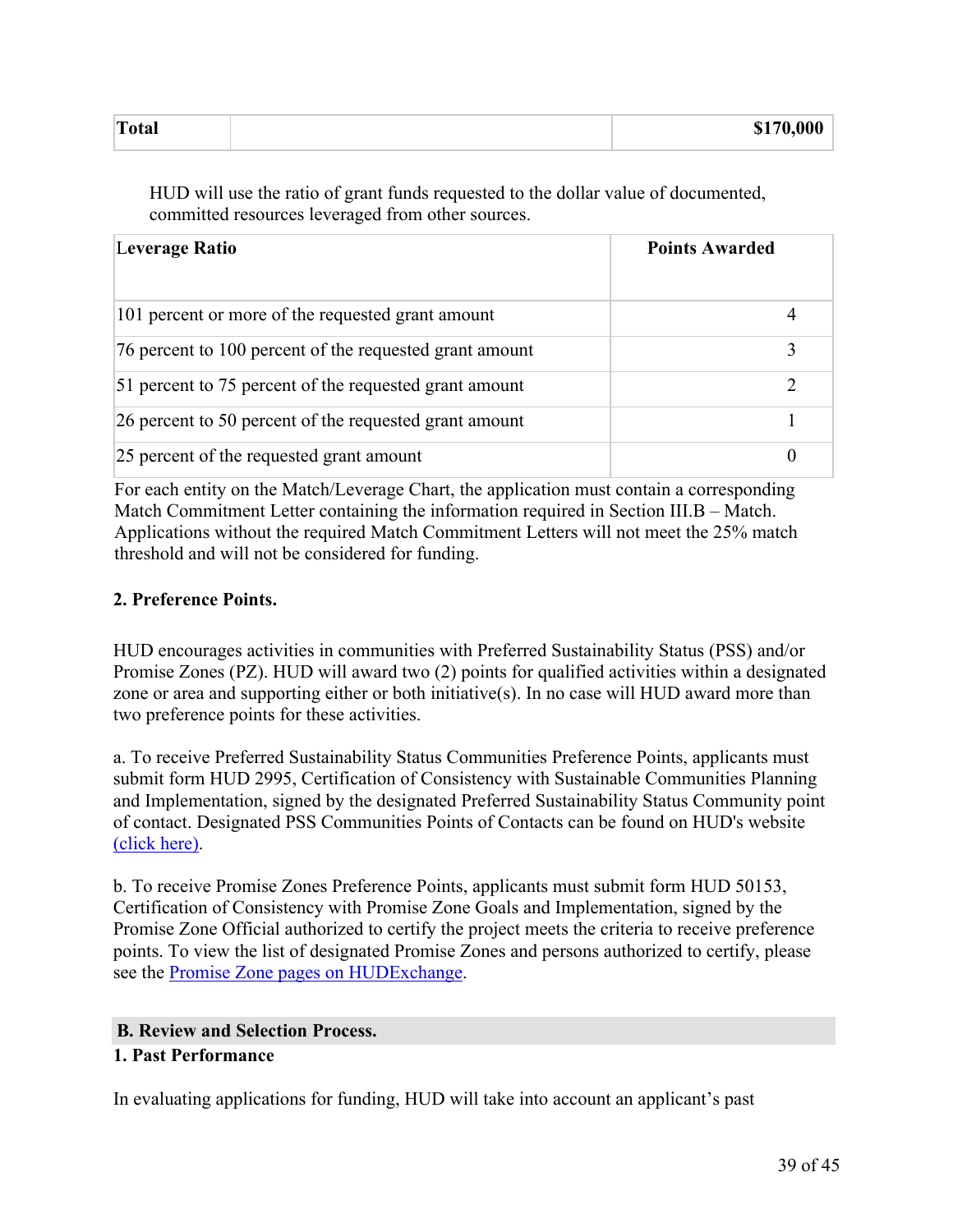performance in managing funds. Items HUD may consider include, but are not limited to:

a. The ability to account for funds appropriately;

- b. Timely use of funds received from HUD;
- c. Timely submission and quality of reports submitted to HUD;
- d. Meeting program requirements;
- e. Meeting performance targets as established in the grant agreement;
- f. The applicant's organizational capacity, including staffing structures and capabilities;

g. Time-lines for completion of activities and receipt of promised matching or leveraged funds; and

h. The number of persons to be served or targeted for assistance.

HUD may deduct points from the rating score or establish threshold levels as specified under the Factors for Award in the Program NOFAs. Each Program NOFA will specify how past performance will be rated or otherwise used in the determination of award amounts. Whenever possible, HUD will obtain past performance information from staff with the greatest knowledge and understanding of each applicant's performance. If this evaluation results in an adverse finding related to integrity or performance, HUD reserves the right to take any of the remedies provided in Section III.C.2.b.(5), Pre-selection Review of Performance, above.

## **2. Assessing Applicant Risk**

**Review Types.** Two types of reviews will be conducted. First, HUD will review each application to determine whether it meets threshold eligibility requirements. Second, HUD will review and assign scores to applications that meet threshold eligibility requirements.

**Ranked Order.** Once scores have been assigned, applications will be funded in ranked order with a minimum score of 70 required to be funded.

**Tiebreaker.** If there is a tie, the application with the highest score for Soundness of Approach will be awarded grant funds. If there is still a tie, the score for Capacity will be the deciding factor. If there is still a tie, the remaining funds available will be divided among the tied applicants, unless HUD determines that the amount to be awarded will be insufficient for tied applicants to conduct the grant successfully, in which case, HUD shall reserve the funds for use in future NOFAs under this program area.

**Corrections to Deficient Applications.** The General Section (see Section VI.B.7; "Corrections to Deficient Applications") provides the procedures for corrections to deficient applications. For timely completion of the review process, this NOFA establishes a 7-calendar-day window for applicants to correct deficiencies; that is, clarifications or corrections of technical deficiencies in accordance with information provided by HUD in the email notification of a technical deficiency, must be received by HUD within 7 calendar days of the date of the HUD email notification. In the case of a deficiency, further instructions on how to submit corrections will be included in the deficiency request.

**Unacceptable Applications.** After the technical deficiency correction period, HUD will disapprove applications it determines are not acceptable for processing (e.g., applications that fail the threshold requirements of the General Section or of this NOFA, or that do not correct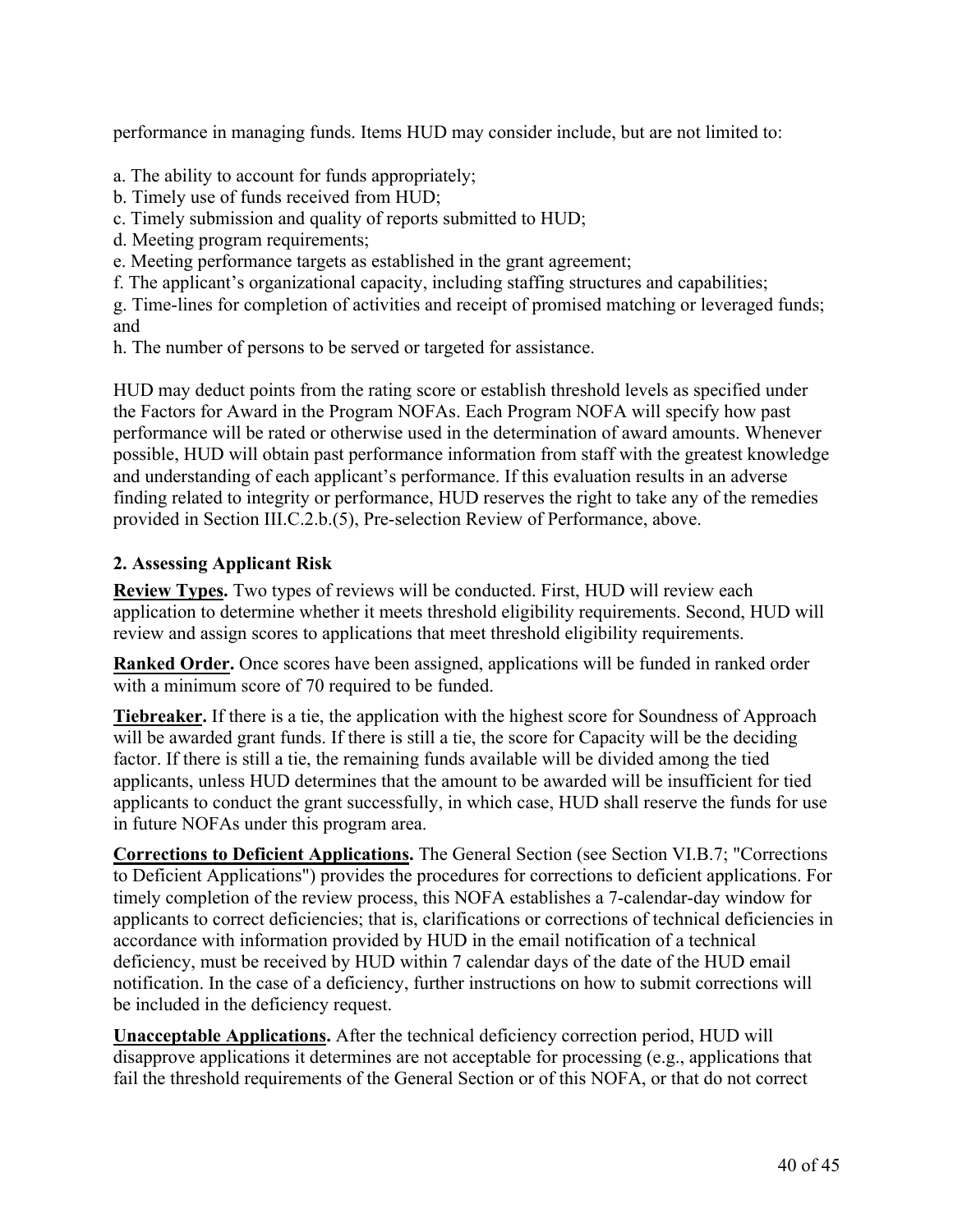technical deficiencies required for funding).

## **C. Anticipated Announcement and Award Dates.**

It is anticipated that award announcements will take place early 2018.

## <span id="page-42-0"></span>**VI. Award Administration Information.**

#### **A. Award Notices.**

Following the evaluation process HUD will notify successful applicants of their selection for funding. HUD will also notify all other applicants, whose applications were received by the deadline, that have not been chosen for award. Notifications will be sent by email to the person listed as the AOR in item 21 of the SF-424.

Successful applicants will receive an award letter from HUD. The award letter will provide instructions about the steps grantees must take to access funding and implement grant activities; funding will be provided via a grant agreement and through the LOCCS system.

Unsuccessful applicants will receive a denial letter from HUD that will state the basis for the decision. Unsuccessful applicants may request an applicant debriefing. (See Section VI.D.6 of the General Section ("Debriefing") for additional information regarding a debriefing.) Applicants requesting to be debriefed must follow the instructions provided in the rejection letter.

#### **B. Administrative, National and Department Policy Requirements.**

For this NOFA, the following requirements apply:

## **Ensuring the Participation of Small Disadvantaged Business, and Women-Owned Business.**

HUD is committed to ensuring that small businesses, small disadvantaged businesses, and women-owned businesses, and Labor Surplus Area Firms participate fully in the direct contracting and contracting opportunities generated by HUD's financial assistance. State, local, and Indian tribal governments are required by 24 CFR 85.36(e) to take all necessary affirmative steps in contracting for the purchase of goods or services to assure that minority firms, womenowned business enterprises, and labor surplus area firms are used whenever possible or as specified in the Program NOFAs. Nonprofit recipients of assistance (grantees and subgrantees) are required by 2 CFR 200.321 to make positive efforts to utilize small businesses, minorityowned firms, and women's business enterprises, and Labor Surplus Area Firms whenever possible.

Environmental Requirements. In accordance with 24 CFR 58.34(a)(3), (4) and (9), 24 CFR 58.35(b)(2) and (3), and 24 CFR 50.19(b)(3), (4), (9), (12), and (13), activities funded under this NOFA are categorically excluded from environmental review under the National Environmental Policy Act of 1969 (42 U.S.C. 4321) and are not subject to environmental review under related laws and authorities.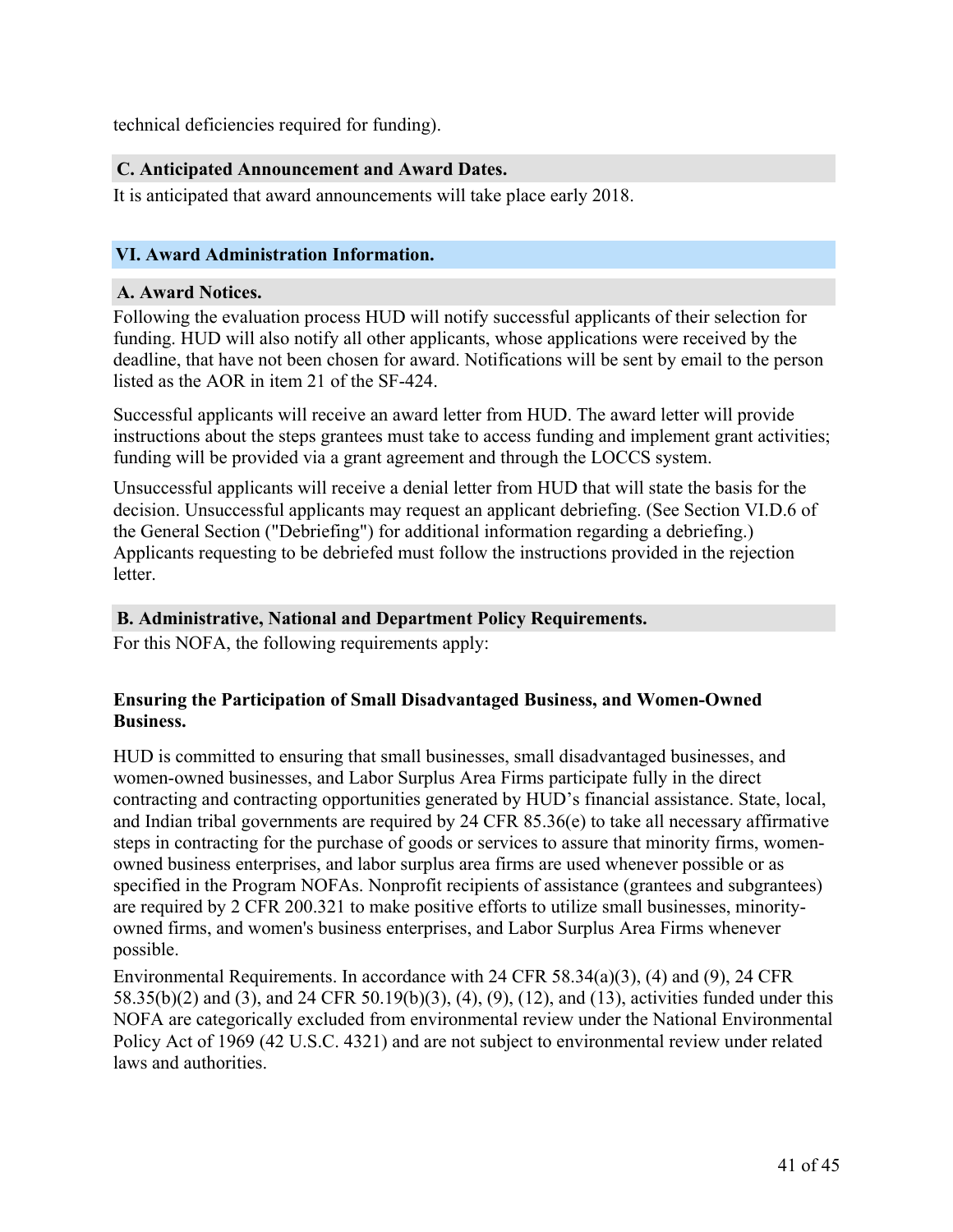## **C. Reporting.**

HUD requires recipients to submit performance and financial reports under OMB guidance and program instructions.

**1. Reporting Requirements and Frequency of Reporting**. This Program NOFA and award agreement will specify the reporting requirements, including content, method of data collection, and reporting frequency. Applicants should be aware that if the total Federal share of your Federal award may include more than \$ 500,000 over the period of performance, you may be subject to post award reporting requirements reflected in Appendix XII to Part 200--Award Term and Condition for Recipient Integrity and Performance Matters.

**2. Race, Ethnicity and Other Data Reporting**. HUD requires recipients that provide HUDfunded program benefits to individuals or families to report data on the race, color, religion, sex, national origin, age, handicap (disability), and family characteristics of persons and households who are applicants for, participants in, or beneficiaries or potential beneficiaries of HUD programs in order to carry out the Department's responsibilities under the Fair Housing Act, Executive Order 11063, Title VI of the Civil Rights Act of 1964, and Section 562 of the Housing and Community Development Act of 1987. Program NOFAs may specify the data collection and reporting requirements. Many programs use the Race and Ethnic Data U.S. Department of Housing OMB Approval No. 2535-0113 Reporting Form HUD-27061.

**3. Performance Reporting**. All HUD funded programs, including this program, require recipients to submit, not less than annually, a report documenting achievement of outcomes under the purpose of the program and the work plan in the award agreement.

## **5. Performance Reports.**

#### **Grantee Reporting and Program Evaluation**

All Jobs Plus program grantees will be required to report to HUD on a regular basis on grant progress and program activities using a standardized format that will be provided to grantees at the time that a grant agreement is established. In addition to regular reporting, grantees will be required to participate in an independent evaluation of the Jobs Plus program to be funded by HUD.

## **a. Grantee Reporting**

Grantees will be required to report to HUD on grant progress and activities in two ways:

- 1. Grantees will be required to submit a quarterly report to HUD identifying specific program outputs and metrics (e.g., number of individuals enrolled into the program, number of individuals who completed an ITSP, number of households accessing the JPEID). Standardized quarterly reporting requirements will be provided to grantees at the time that a grant agreement is established.
- 2. Grantees will be required to submit an annual narrative report to HUD that describes program operations over the past year, including elements such as: current set of program partners and the health of the partnership, challenges encountered and strategies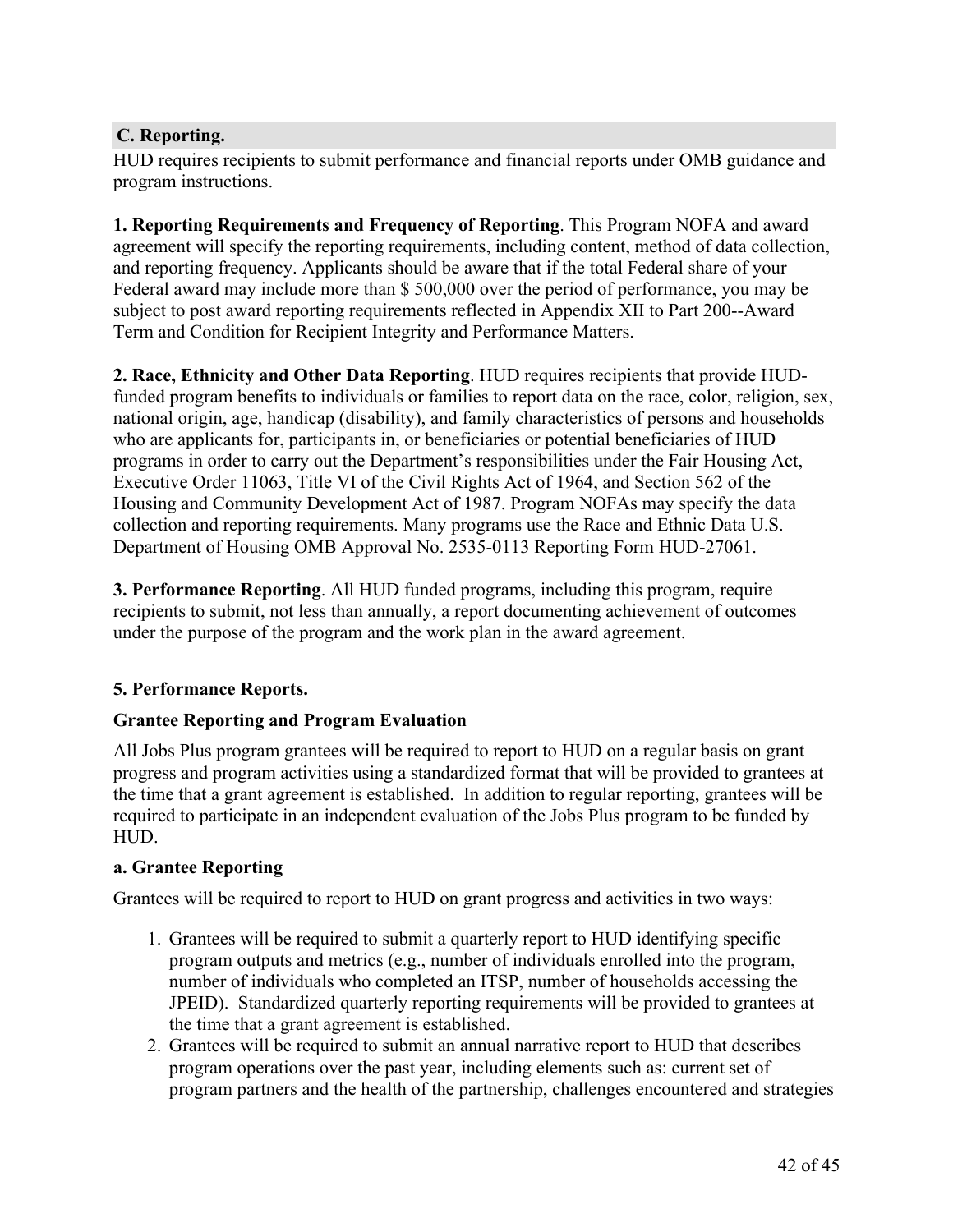deployed to address challenges, and plans for the upcoming year. A standardized format for the annual narrative report will be provided to grantees at the time that a grant agreement is established.

**b. SF-425**. Grantees must also submit a completed Federal Financial Report, SF-425, on an annual basis.

**3. Racial and Ethnic Data.** HUD requires that funded recipients collect racial and ethnic beneficiary data. It has adopted the Office of Management and Budget's Standards for the Collection of Racial and Ethnic Data. In view of these requirements, funded recipients should use Form HUD\_27061, Racial and Ethnic Data Reporting Form (HUD Race Ethnic Form on Grants.gov), or a comparable form.

Please direct questions regarding specific reporting requirements to the point of contact listed in Section VII. Agency Contact(s), below.

## **D. Debriefing.**

For a period of at least 120 days, beginning 30 days after the awards for a Program NOFA are publicly announced, HUD will provide to a requesting applicant a debriefing related to its application. A request for debriefing must be made in writing or by email by the authorized official whose signature appears on the SF424 or by his or her successor in office, and be submitted to the person, organization, or email address identified as the contact under the section entitled Agency Contact(s) in the Program NOFA. Information provided during a debriefing may include the final score the applicant received for each rating factor, final evaluator comments for each rating factor, and the final assessment indicating the basis upon which funding was approved or denied.

## <span id="page-44-0"></span>**VII. Agency Contact(s).**

HUD staff will be available to provide clarification on the content of this NOFA. Please note that HUD staff cannot assist applicants in preparing their applications. Questions regarding specific program requirements for this NOFA should be directed to the point of contact listed below.

## [JobsPlus@hud.gov](mailto:JobsPlus@hud.gov)

Persons with hearing or speech impairments may access this number via TTY by calling the toll-free Federal Relay Service at 800-877-8339.

## <span id="page-44-1"></span>**VIII. Other Information.**

**Paperwork Reduction Act Statement.** The information collection requirements in this notice have been approved by OMB under the Paperwork Reduction Act of 1995 (44 U.S.C.3501- 3520). In accordance with the Paperwork Reduction Act, HUD may not conduct or sponsor, and a person is not required to respond to, a collection of information unless the collection displays a valid OMB control number. Each Program NOFA will identify its applicable OMB control number unless its collection of information is excluded from these requirements under 5 CFR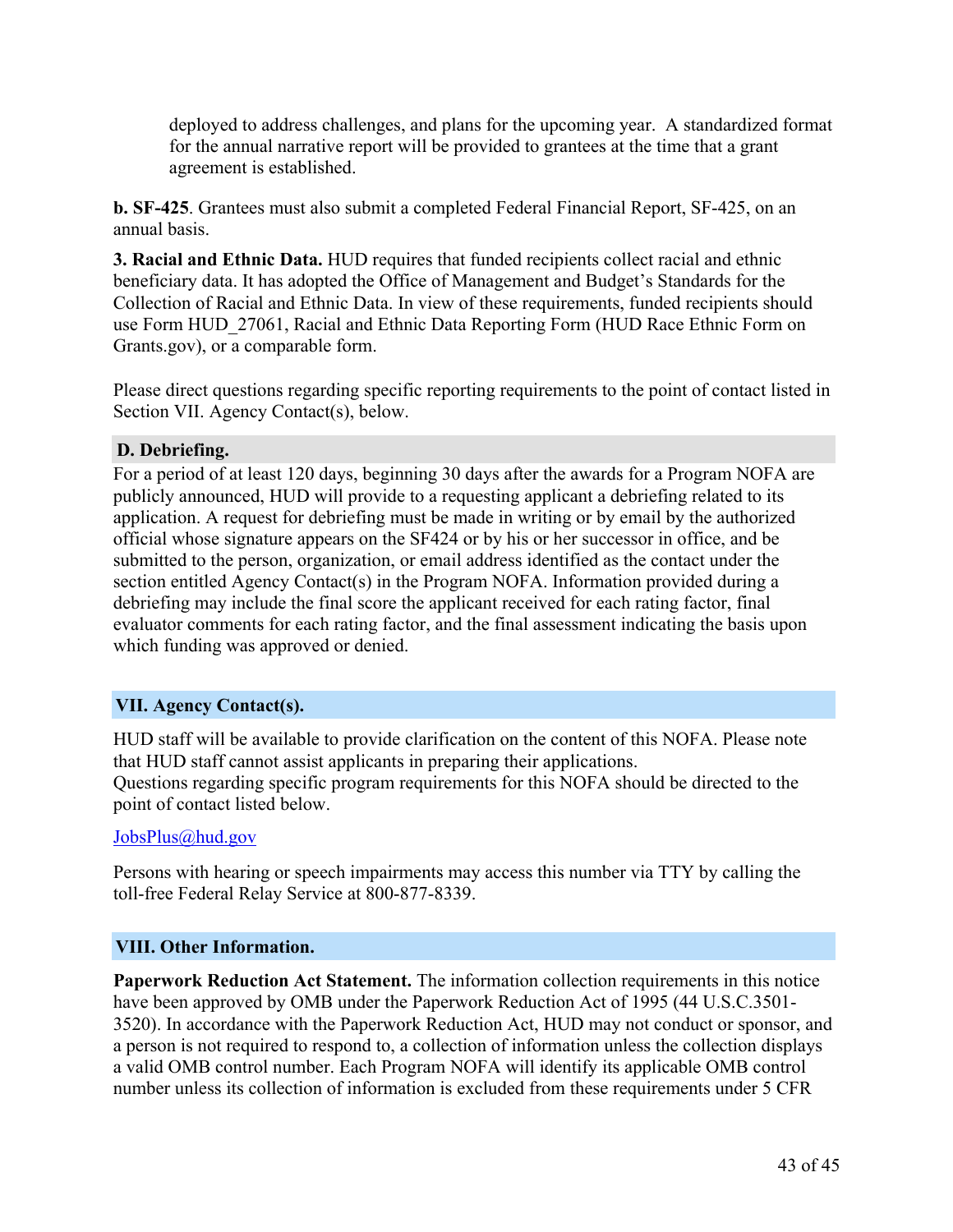part 1320.

## **National Environmental Policy Act.**

A Finding of No Significant Impact (FONSI) with respect to the environment has been made for this NOFA in accordance with HUD regulations at 24 CFR Part 50, which implement section 102(2)(C) of the National Environmental Policy Act of 1969 (42 U.S.C. 4332(2)(C)). The FONSI is available for inspection at HUD's Funds Available web page at [http://portal.hud.gov/hudportal](http://portal.hud.gov/hudportal/HUD?src=/program_offices/administration/grants/fundsavail) /HUD?src=/program\_offices /administration /grants /fundsavail.

#### <span id="page-45-0"></span>**Appendix.**

## **Appendix A: List of Common Mistakes**

**Failure to Meet Match Threshold**. All match commitment letters for in-kind match must contain proper calculations to show how the amount was derived. See Section III.B of the NOFA for directions. If match commitment letters are missing, not detailed or do not contain calculations, the match commitment cannot be counted and the application will fail the match threshold.

**Missing or Incomplete MOU**. The MOU must follow the guidelines laid out in the NOFA Section III.C.1.c. If the MOU is not signed by both parties and dated appropriately, the application will fail the MOU threshold requirement.

**Including PHA Staff Time**. PHA staff time for regular PHA functions cannot be included in the Jobs Plus budget.

**Expired System for Award Management (SAM) Registration.** SAM registrations must be renewed and revalidated at least every 12 months from the date the applicant last certified and submitted the registration in SAM, and sooner if the applicant's information changes. Getting your SAM registration can take up to four weeks; therefore, applicants should start this process or check their status immediately upon publication of this NOFA.

**Failure to Respond to Deficiency Notice.** Applicants will be notified when corrections or clarifications to their application are needed. The Department will notify applicants of a deficiency in two ways. Initially, the Department will send an email to the person designated in item 8 of the SF424 submitted with the application; and to the person in item 21 of the SF424 as authorized representative; and to the person designated in Part I.D of the JP application form. These email notifications will be sent from the Department with confirmation of delivery receipt. The email notifications will be the official notification of the need to cure a technical deficiency. As a courtesy, the Department will also send a fax copy of the email notification to the fax numbers identified for the individuals on the SF424. The fax notification is a courtesy copy only. It is the responsibility of the applicant to provide the Department with accurate email addresses and fax numbers for receipt of these notifications. The Department is not responsible for correcting an email address or fax number not correctly entered into the SF424 or JP